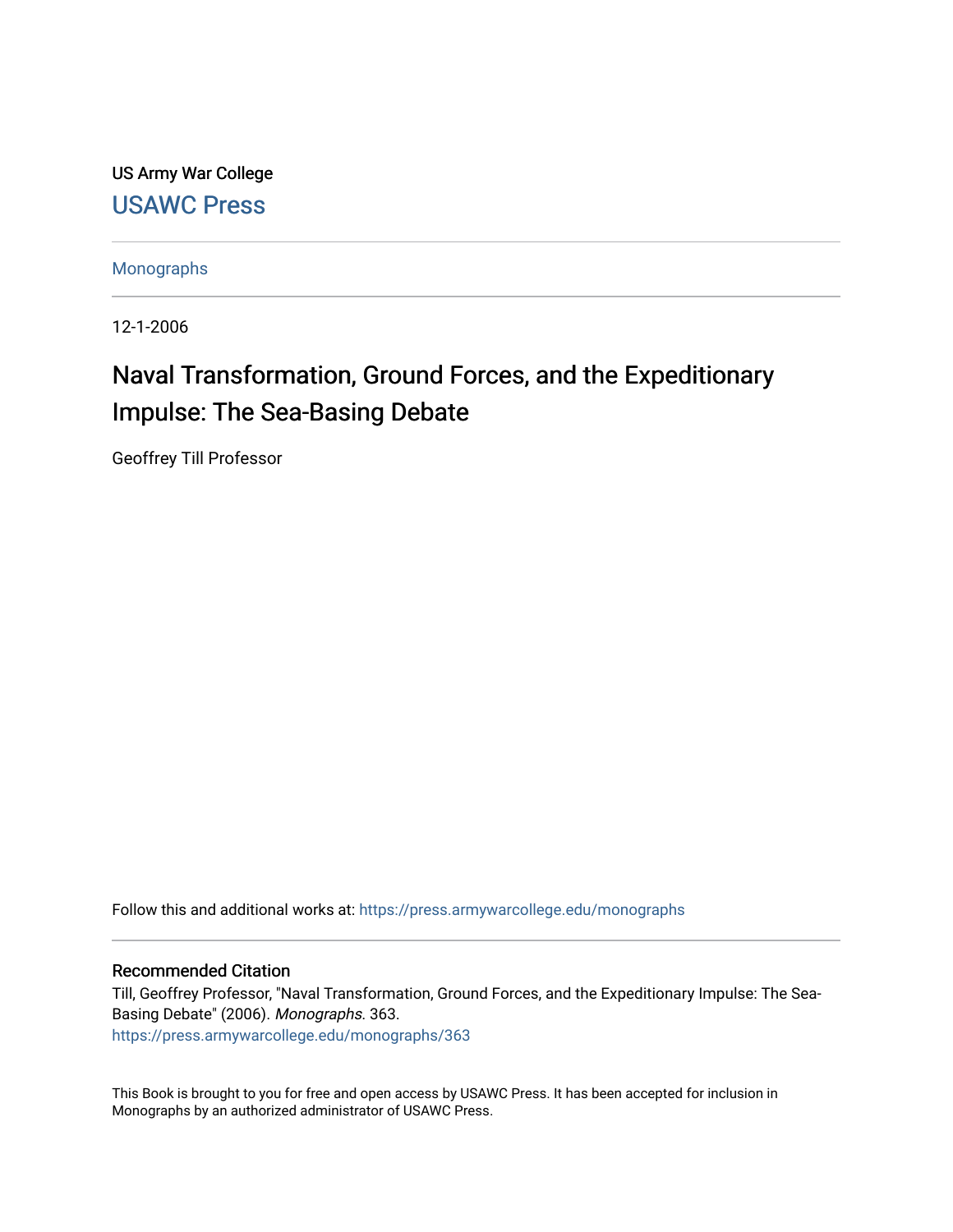# **NAVAL TRANSFORMATION, GROUND FORCES, AND THE EXPEDITIONARY IMPULSE: THE SEA-BASING DEBATE**

**Geoffrey Till**

# **December 2006**

Visit our website for other free publication downloads [http://www.StrategicStudiesInstitute.army.mil/](http://www.StrategicStudiesInstitute.army.mil)

[To rate this publication click here.](http://www.strategicstudiesinstitute.army.mil/pubs/display.cfm?pubID=743)

This publication is a work of the U.S. Government as defined in Title 17, United States Code, Section 101. As such, it is in the public domain, and under the provisions of Title 17, United States Code, Section 105, it may not be copyrighted.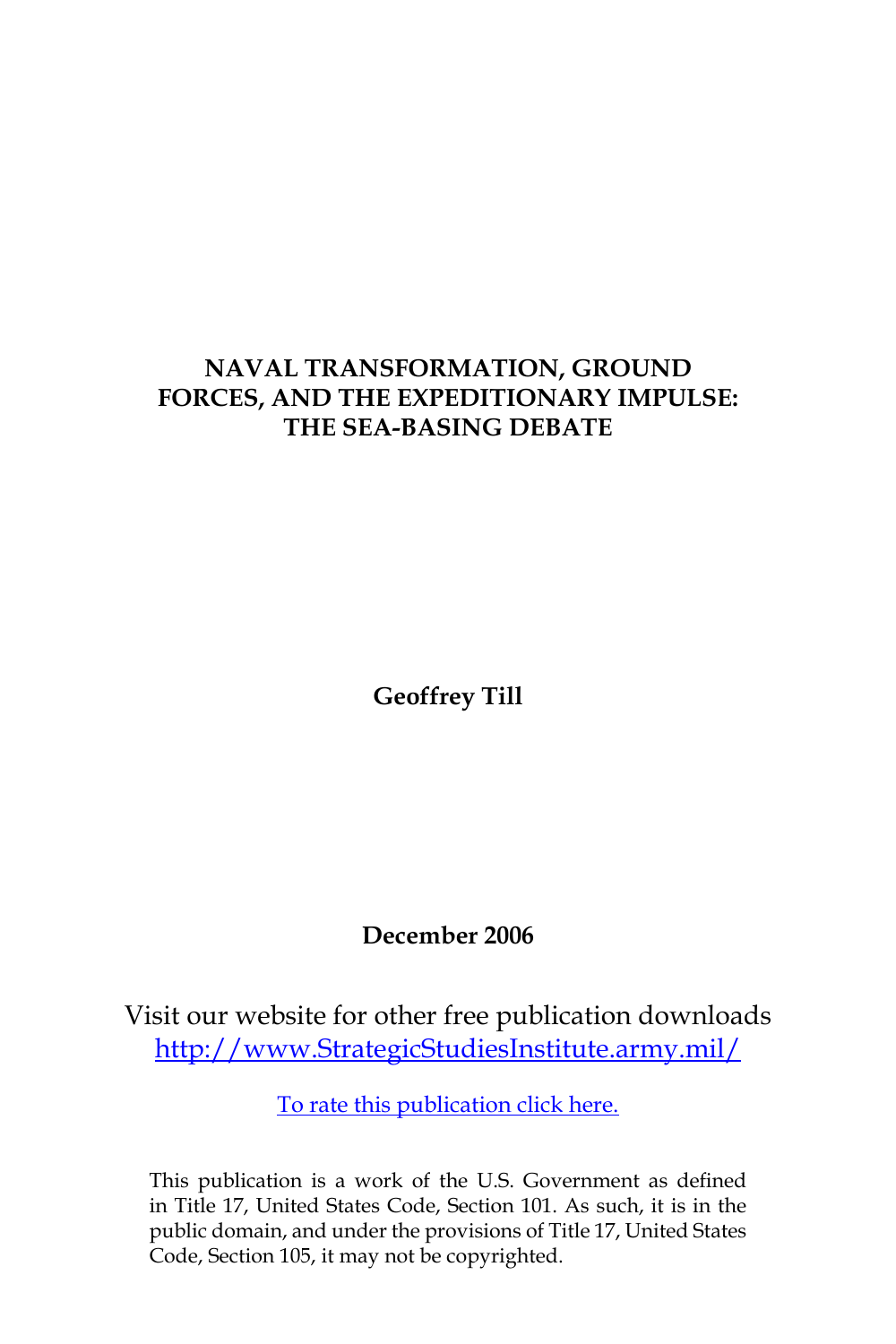\*\*\*\*\*

The views expressed in this report are those of the author and do not necessarily reflect the official policy or position of the Department of the Army, the Department of Defense, or the U.S. Government. This report is cleared for public release; distribution is unlimited.

\*\*\*\*\*

Comments pertaining to this report are invited and should be forwarded to: Director, Strategic Studies Institute, U.S. Army War College, 122 Forbes Ave, Carlisle, PA 17013-5244.

\*\*\*\*\*

All Strategic Studies Institute (SSI) monographs are available on the SSI homepage for electronic dissemination. Hard copies of this report also may be ordered from our homepage. SSI's homepage address is: *www.StrategicStudiesInstitute.army.mil*.

\*\*\*\*\*

The Strategic Studies Institute publishes a monthly e-mail newsletter to update the national security community on the research of our analysts, recent and forthcoming publications, and upcoming conferences sponsored by the Institute. Each newsletter also provides a strategic commentary by one of our research analysts. If you are interested in receiving this newsletter, please subscribe on our homepage at *www.StrategicStudiesInstitute.army. mil*/*newsletter/.*

ISBN 1-58487-262-4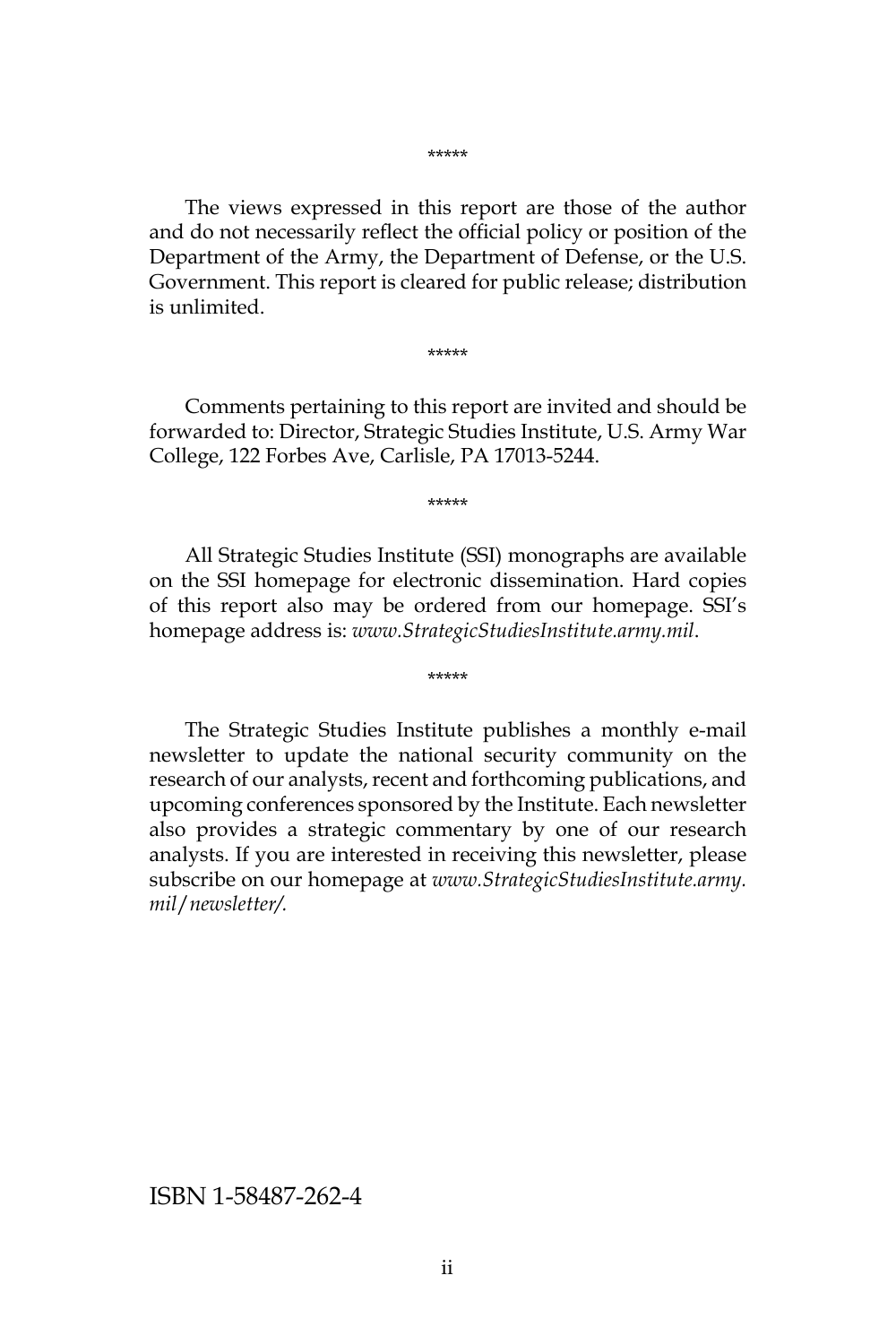#### **FOREWORD**

In an expeditionary age where the modern emphasis is upon joint operations, it is easy to forget the extent of the contribution that naval forces may make, and indeed need to make, to the successful conclusion of operations ashore. This Letort Paper focuses on the modern concept of sea-basing but argues that in an era of naval transformation, it is important to remember that the maritime effect on land operations is far greater than that.

The author, Dr. Geoffrey Till, demonstrates that point by making extensive use of allied, and particularly British, experience to set alongside American views and uses his subject to investigate the whole concept of naval transformation in the early 21st century. His conclusion is that, while there certainly are novel aspects to sea-basing, the concept, if not the words, would have been familiar to the navies of the past.

DOUGLAS C. LOVELACE, JR.

Director Strategic Studies Institute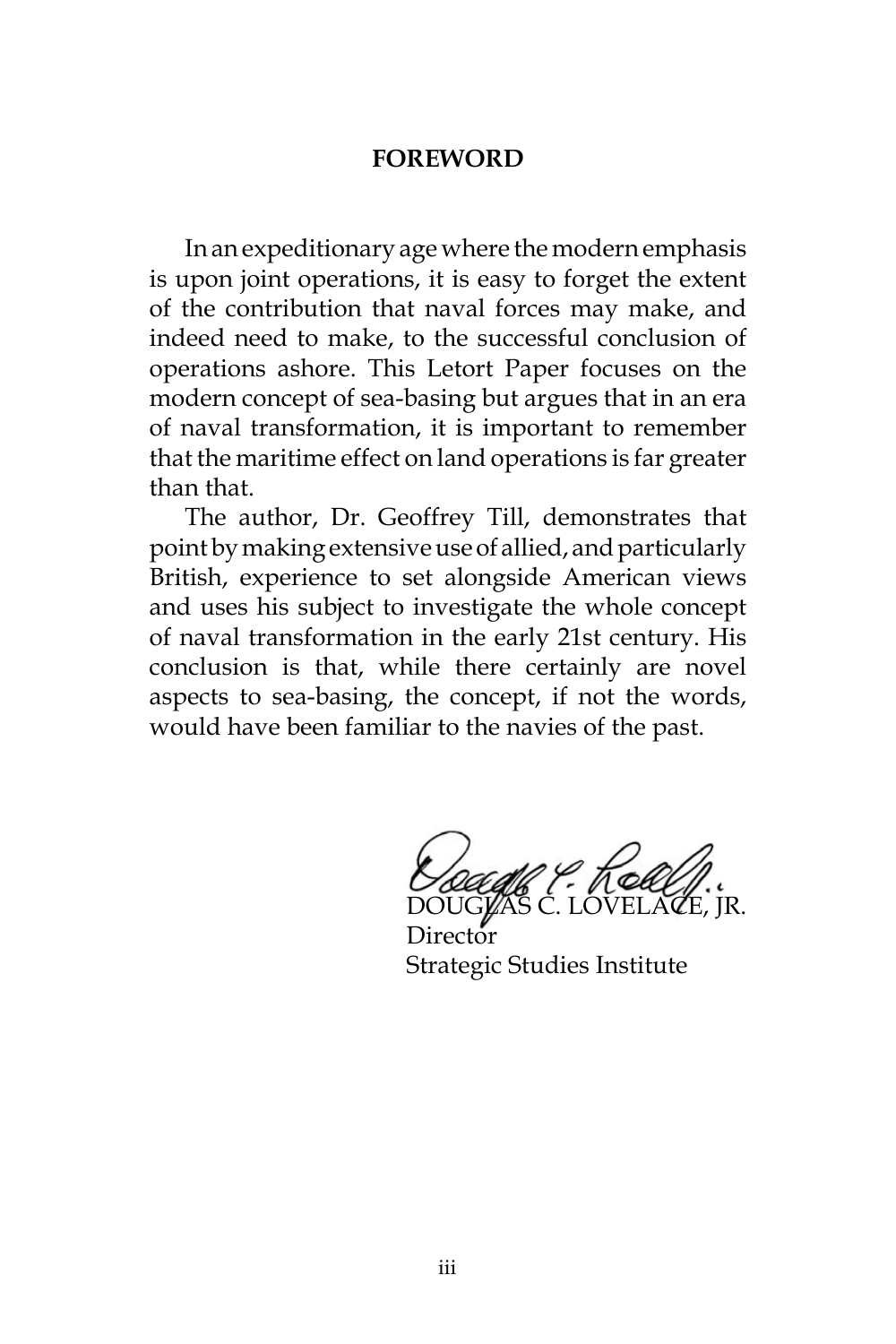### **BIOGRAPHICAL SKETCH OF THE AUTHOR**

GEOFFREY TILL is the Professor of Maritime Studies at the Joint Services Command and Staff College and a member of the Defence Studies Department, part of the War Studies Group of King's College, London. In addition to many articles and chapters on various aspects of defense, he is the author of a number of books including *Air Power and the Royal Navy (*1979)*; Maritime Strategy and the Nuclear Age* (2nd ed., London: Macmillan, 1984), *Modern Sea Power* (London: Brassey's, 1987), and, with Bryan Ranft, *The Sea in Soviet Strategy* (2nd ed., London: Macmillan, 1989). More recently he has edited *Coastal Forces* (London: Brassey's 1994), *Sea Power: Theory and Practice* (London: Frank Cass, 1994), and *Seapower at the Millennium* (Stroud: Suttons Publishing, 2001). *The Challenges of High Command: The British Experience* with Gary Sheffield followed, and, with the aid of a research grant from the British Academy, he has completed a major study, *Seapower: A Guide for the 21st Century* (London: Frank Cass, 2004). *The Development of British Naval Thinking* (London: Routledge, 2006) followed. Forthcoming are *On Naval Transformation* (London: Praeger, 2008) and a major study of the impact of globalization on naval development. His works have been translated into nine languages, and he regularly lectures at staff colleges and conferences around the world.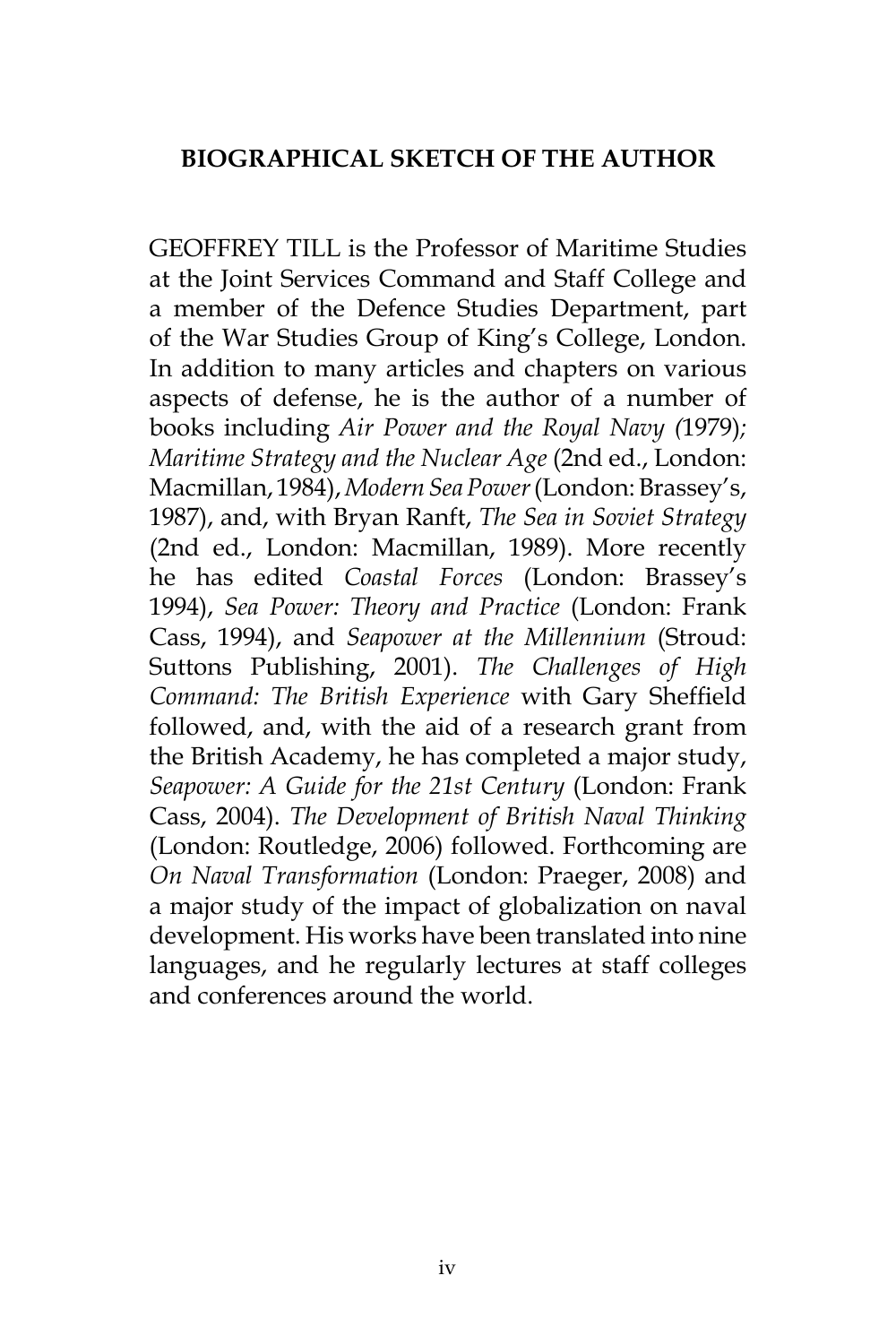#### **SUMMARY**

The end of the Cold War has ushered in a period in which Western military forces have engaged primarily in expeditionary operations. These have turned out to be much more complex politically than first thought and have required naval planners to focus on delivering effects from the sea rather than at sea. Accordingly, navies around the world are going through a time of transition and transformation in which questions are being asked about their priorities, the relative importance of their contributions to joint and combined campaigns, and how these best might be provided.

Because of the understandably widespread fixation on the warfighting phase of the expeditionary operation, current conceptions of the naval contribution, even in the United States, do not pay sufficient regard to the less obvious aspects of the naval contribution to campaigns which mostly are by their nature maritime. It is easy, for example, to neglect the importance of the diplomatic activity which acts as a kind of beforeand-after-sales service to the main warfighting event. Naval diplomacy, of course, may reduce the necessity for high-intensity expeditionary operations in the first place. But even when it does not, a naval diplomatic campaign to win friends and influence people and to deter potential malefactors should be designed to create the optimum political context within which the expeditionary campaign may be fought. The same can be said for the naval effort to assure maritime security by maintaining good order at sea against those that threaten it (such as waterborne terrorists, pirates, smugglers, arms suppliers, and the like). Even navies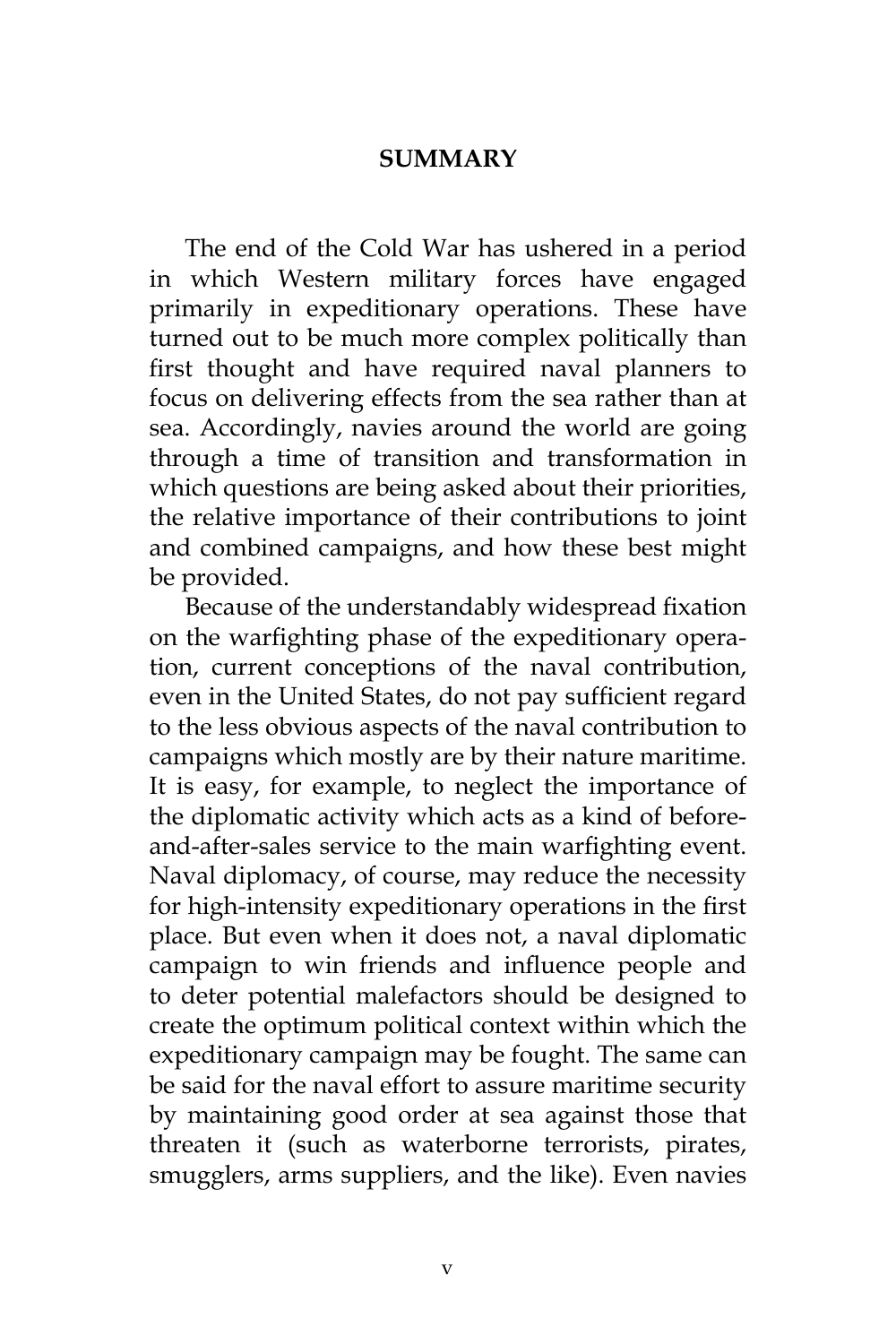with their institutional and budgetary priorities for the requirements of high-intensity capabilities have a tendency to neglect these less visible low-intensity tasks that often are crucial to the winning and, as important, the sustaining of victory in the land campaign.

While the U.S. Navy may be taking the lead in developing capabilities of direct value to the prosecution of expeditionary operations, many other navies are doing so as well, if on a smaller and less ambitious scale, although this widespread effort may be predicated on assumptions about "an expeditionary future" which, in the end, may not be obtained. There are three maritime requirements of expeditionary warfare. First is the capacity to maintain sea control on the open ocean and in the littorals to protect the force and enable it to engage in missions against the land. Second is the projection of power ashore, and third is the provision of sea-based logistical support for maritime forces at sea and land forces ashore. These are interrelated in complex ways and should not be considered as separate and discrete.

The maintenance of sea control raises issues about the difference and relative priority between operations in the littoral and on the open ocean, and provides a set of significant technological challenges to today's naval planners and force developers. The effectiveness of the response of these planners to these sometimes novel challenges will have significant implications for those involved in the land campaign because of their military and political reliance on high degrees of sea control. Political constraints of the sort revealed in the Iraq war of 2003 also have emphasized the advantages of maritime power projection.

The apparently newest aspect of the maritime contribution to the joint expeditionary campaign,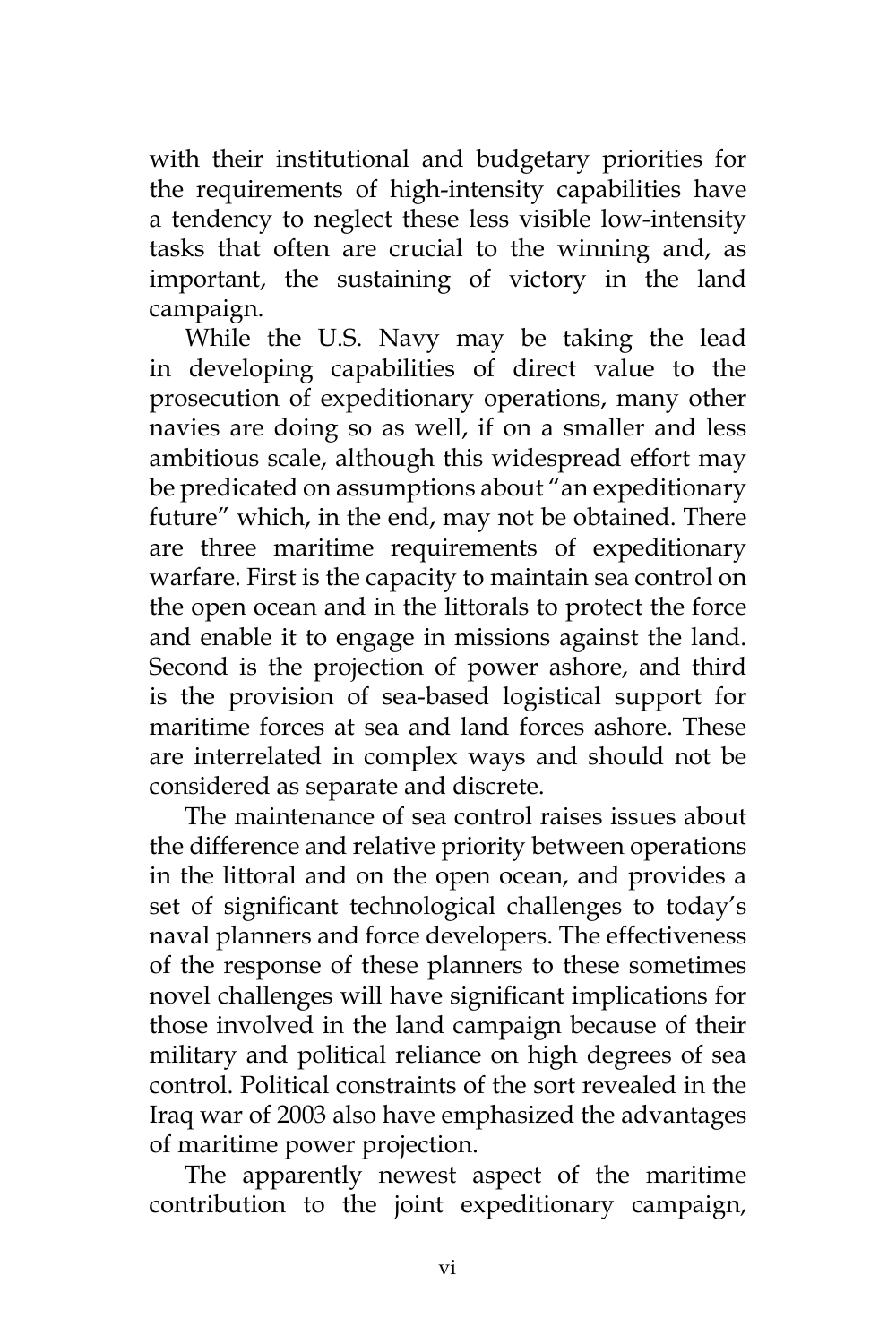however, has been the emergence of the concept of sea-basing, which generally is regarded as the most "transformational" aspect of the issue. Its advocates consider it a sea change in the extent to which maritime forces can support land and air forces ashore, emphasize the extent to which recent operational experience has high-lighted its political and military advantages, and consider it a thoroughly "joint" asset. But, since future performance will be determined by the extent to which many of these anticipated capabilities can be delivered technologically, definitions and expectations remain ambiguous.

A brief review of the military experience of the 20th century shows that the notion that navies can base military power at sea and can support forces ashore directly is by no means new, and a close study of the realities of the Normandy campaign of 1944, in particular, will reveal its historical strengths and weaknesses. Since that time, however, the demands of expeditionary operations have both grown and become more complex. Military conditions have become more difficult because of the increased distance from the home base, the unfamiliar and difficult terrain in which such operations may need to be conducted, and because of the growing sophistication of the adversary. On top of that, the political necessities of rebuilding the peace in fractured societies have placed an additional set of logistical burdens on any sea-based system intended to support the process.

Navies around the world, therefore, are busily reviewing their sea-basing policies in order to cope with these increasing demands. Solutions will depend on industry's capacity to provide technical solutions to the many detailed requirements that are being identified and on the political and military establishment's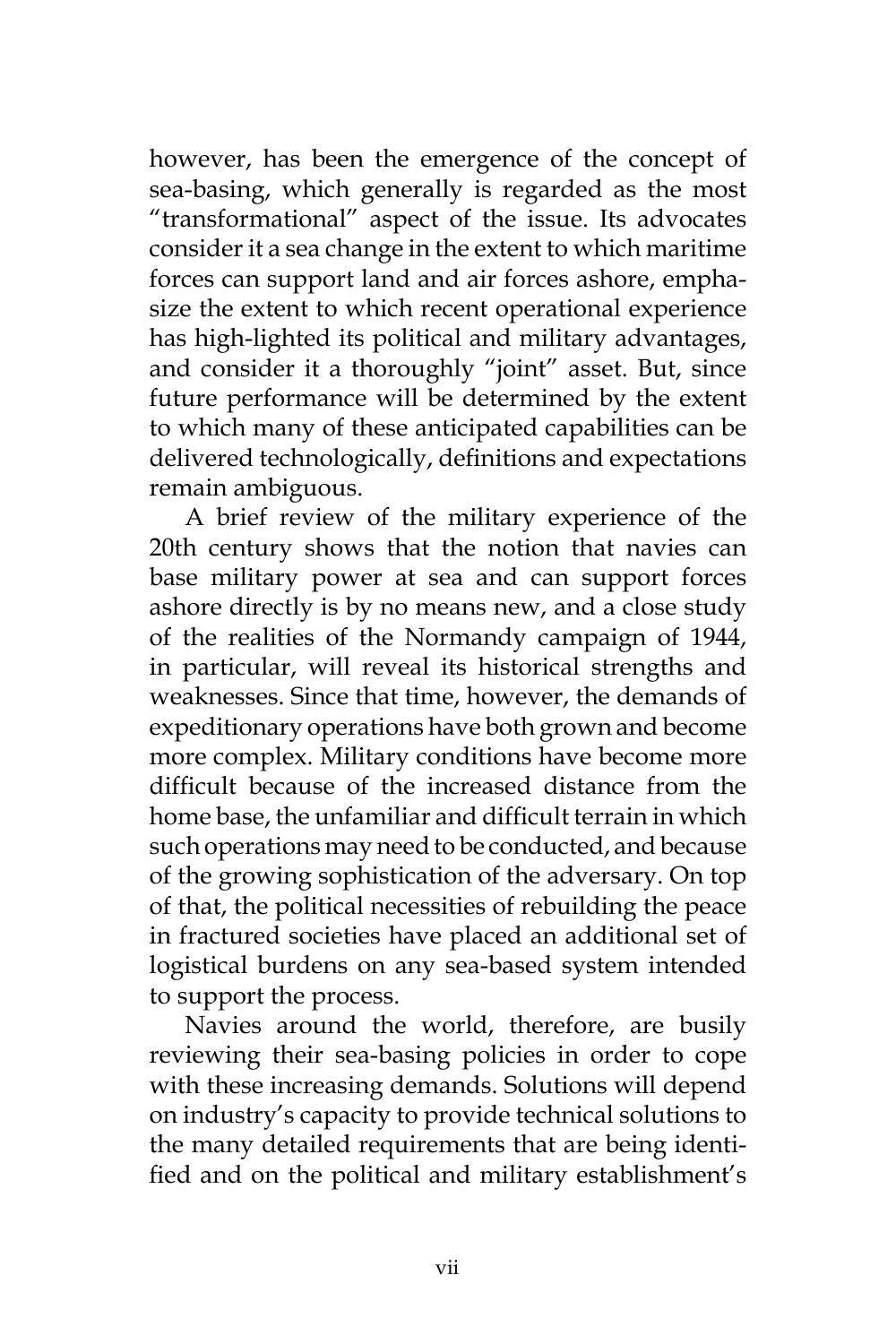ability to resolve key procedural difficulties. The first is largely a military-technical matter of producing the requisite platforms and capacities; the second, though, depends absolutely on service agreement, on a holistic approach to the entire sea-basing issue, and on government's willingness to give sea-basing the financial and political support that it needs.

For the time being, the expeditionary impulse will continue, and a quiet naval revolution is taking place in order to support it. But the extent to which these developments really will prove "transformational," and whether practice confirms theory, remain to be seen. Much will depend on the political consequence of current events and on how well thought-out the project proves to be.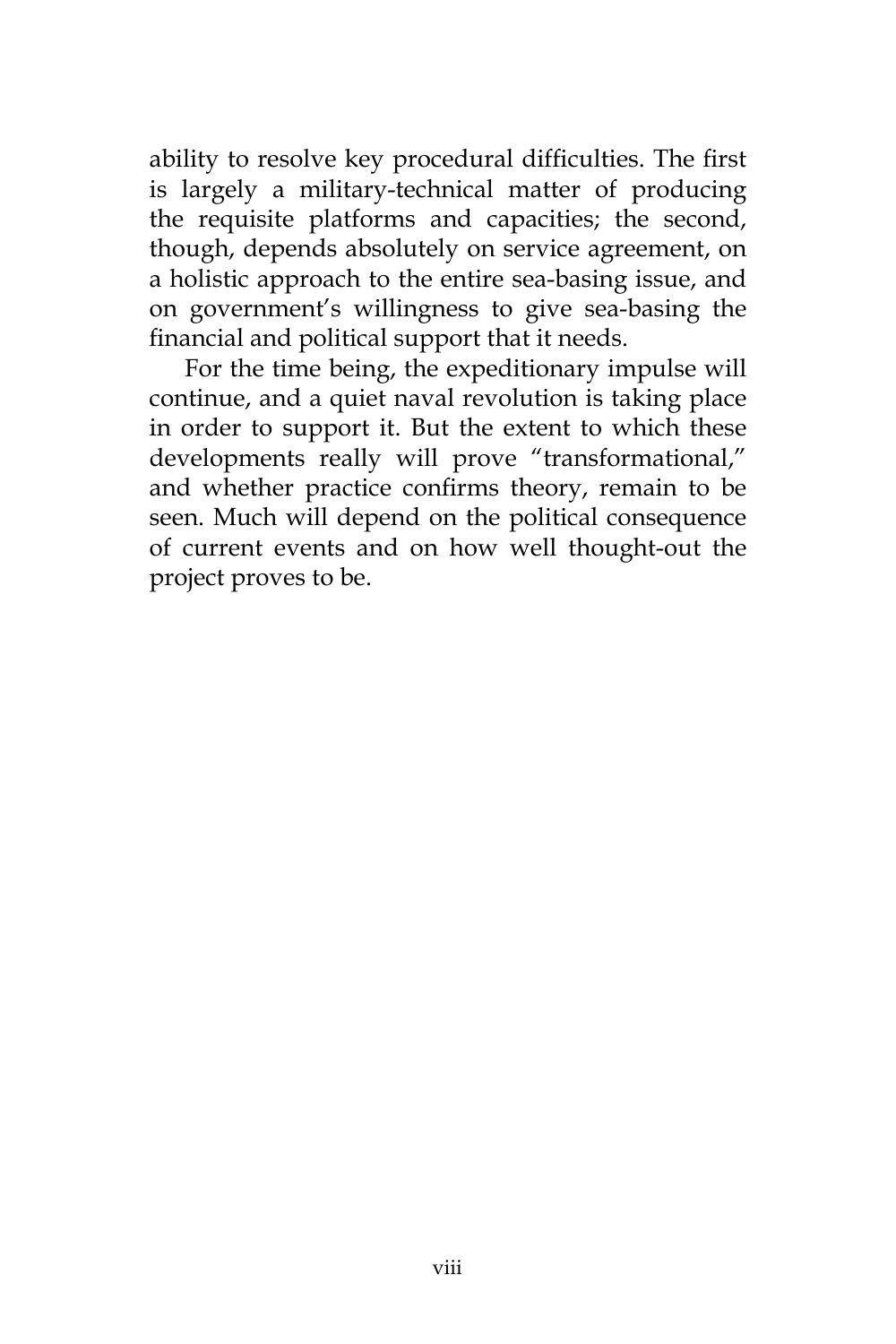## **NAVAL TRANSFORMATION, GROUND FORCES, AND THE EXPEDITIONARY IMPULSE: THE SEA-BASING DEBATE**

#### **INTRODUCTION**

Kosovo, East Timor, Sierra Leone, Afghanistan, and Iraq have brought an increasing focus on the requirements of intervention, stabilization, and the subsequent transformation of fractured societies around the world. Experience shows that military victory on its own is not enough. For this to be translated into strategic success, the forces of intervention have to transform themselves from straightforward battle-winners into reconstruction forces. Such forces must be capable of providing and maintaining sufficient internal security, while helping provide all the services necessary to a settled society. "To conquer," said Napoleon, "is easy; to rule is difficult."

Recent experience suggests that the lessons learned with such difficulty by the allies when they confronted the chaos ensuing from the sudden collapse of Nazi Germany in 1945 were major casualties of the Cold War.<sup>1</sup> In Afghanistan and Iraq, the United States and its allies are being reminded painfully that stabilization and reconstruction require larger numbers of troops on the ground for much longer than preintervention planners might have thought necessary, and that the soldiers in question need much more than "mere" warfighting skills. To relearn these lessons will likely require a shift in the organizational cultures of the armed services.2

Navies and air forces around the world have drawn from this experience the obvious conclusion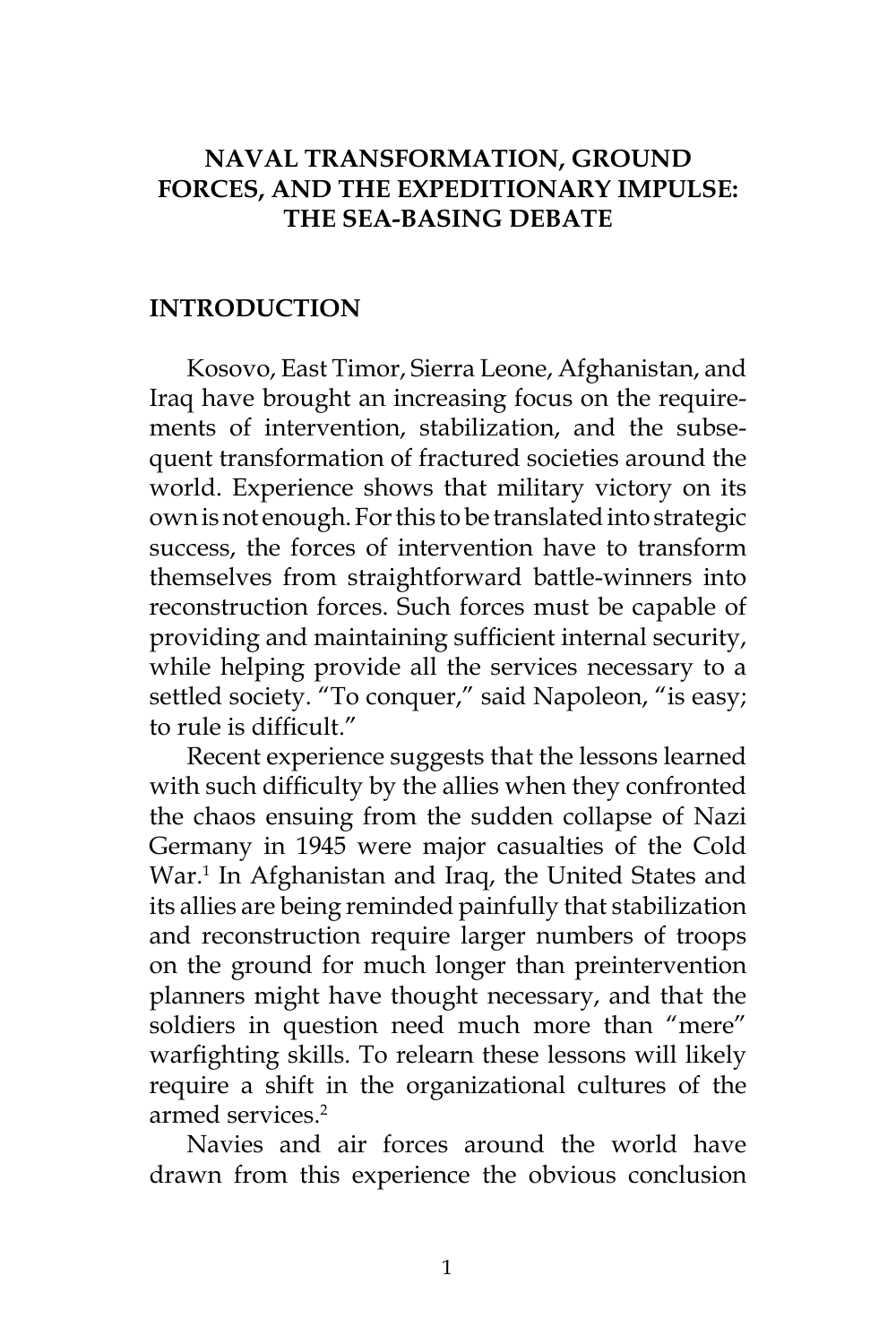that future defense priorities in countries with similar interventionist aspirations are likely to reflect a growing relative emphasis on the provision of intelligently trained and responsive "boots on the ground." With resources being finite, defense expenditure on those aspects of air and naval forces whose function seems less than wholly related to this central aim seem likely to be limited.3

Accordingly, naval planners are changing their emphasis from power *at* sea to power *from* the sea. The traditional demands of bluewater sea control which have dominated naval spending for centuries have dropped way down the priority list. The Royal Netherlands Navy, for example, has emphasized,

The increasing importance of supporting land operations from the sea, the increase in tasks at the lower end of the spectrum of force, and the reduced scale of the traditional sea control and sea denial tasks. . . . Although these tasks, and the maritime supremacy of the West, continue to be important, they require fewer resources than was the case during the Cold War.<sup>4</sup>

Accordingly, the Dutch Navy currently is engaged in a major rebalancing of its capabilities, including a reduction in the number of bluewater M class frigates, the acquisition of additional smaller patrol vessels optimized for littoral operations, improved capacity for countering diesel submarines and mine warfare, development of an enhanced support vessel, the expansion and modernization of the Marine Corps, equipping their air defense and command frigates with tactical *Tomahawks*, and a theater ballistic missile defense upgrade.<sup>5</sup>

This policy reflects a great deal of original and innovative thinking about what the Dutch Navy needs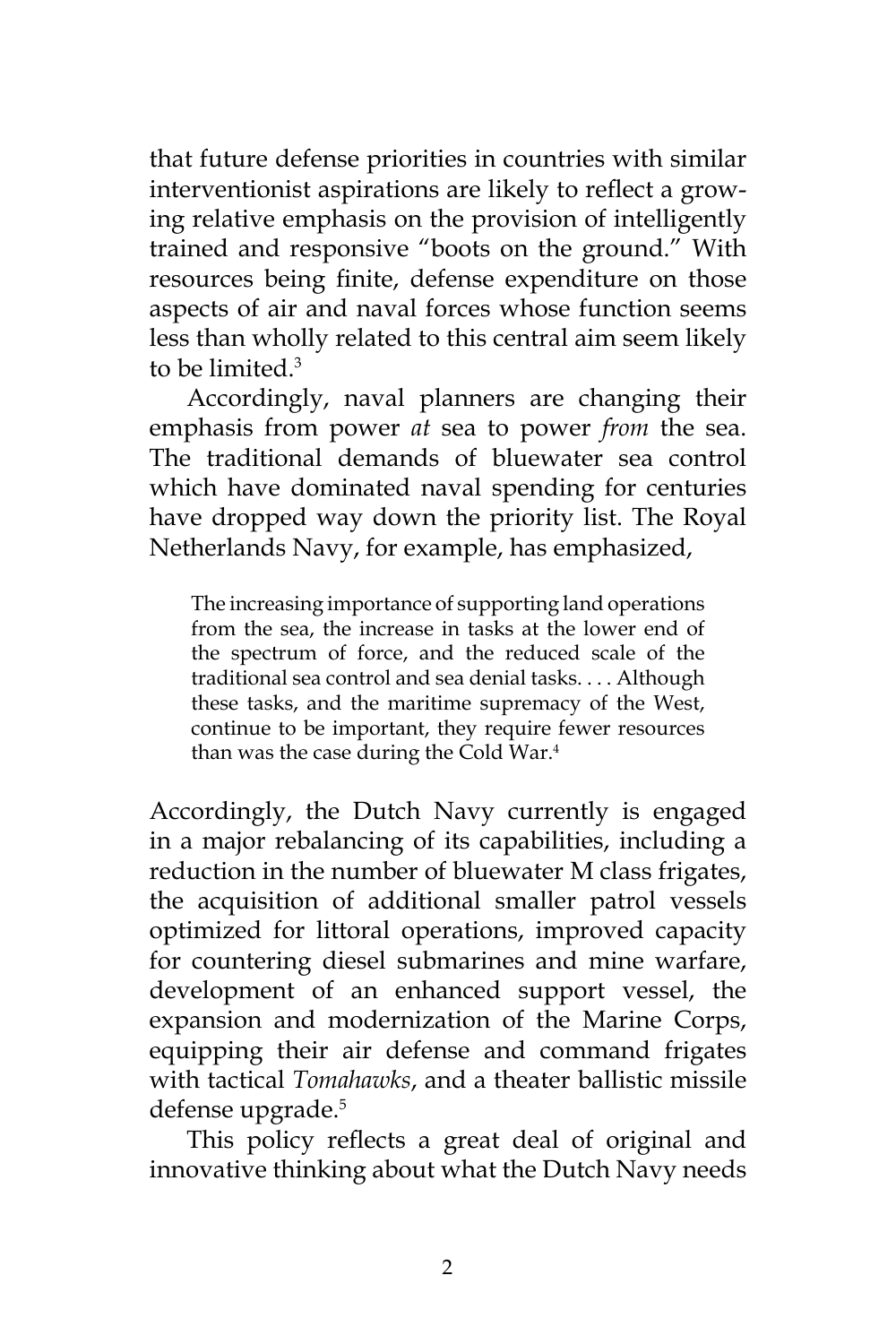to deliver in an expeditionary age—helping "resolve security problems within and outside Europe, even those that are at a considerable distance away."6

These ambitions are entertained among navies all around the world, to a greater or lesser extent. The question arises: Does this amount to a real transformation in the roles of navies and the support they can offer ground forces engaged in expeditionary operations?

## **SO WHAT CAN AND SHOULD NAVIES DELIVER?**

## **A Before and After Sales Service**.

The potential contribution of navies to expeditionary operations is summarized inadequately by the U.S. Navy's mantra of "sea Shield, Sea Strike, and Seabase," since much of its content and all of its tone seem to relate mainly to the "easy" conventional warfighting phase of the operation.7 However, navies have a great deal to offer before and after this central event.

In the first place, naval forces deployed in troublesome regions have considerable value in massaging the strategic environment, most especially in the crucial littoral areas. Such forces increase readiness; contribute to the capacity to signal strategic interest; provide a safe, effective, and controllable means of monitoring the situation ashore, and enable constructive relationships with other like-minded countries. The importance of the coalition-building aspect of naval diplomacy deserves emphasis, for political agreement on how international maritime forces are to be used, and what for, is the essential precursor for effective multinational collaboration. Accordingly, the recent exercise in the Cape Verde Islands off West Africa of a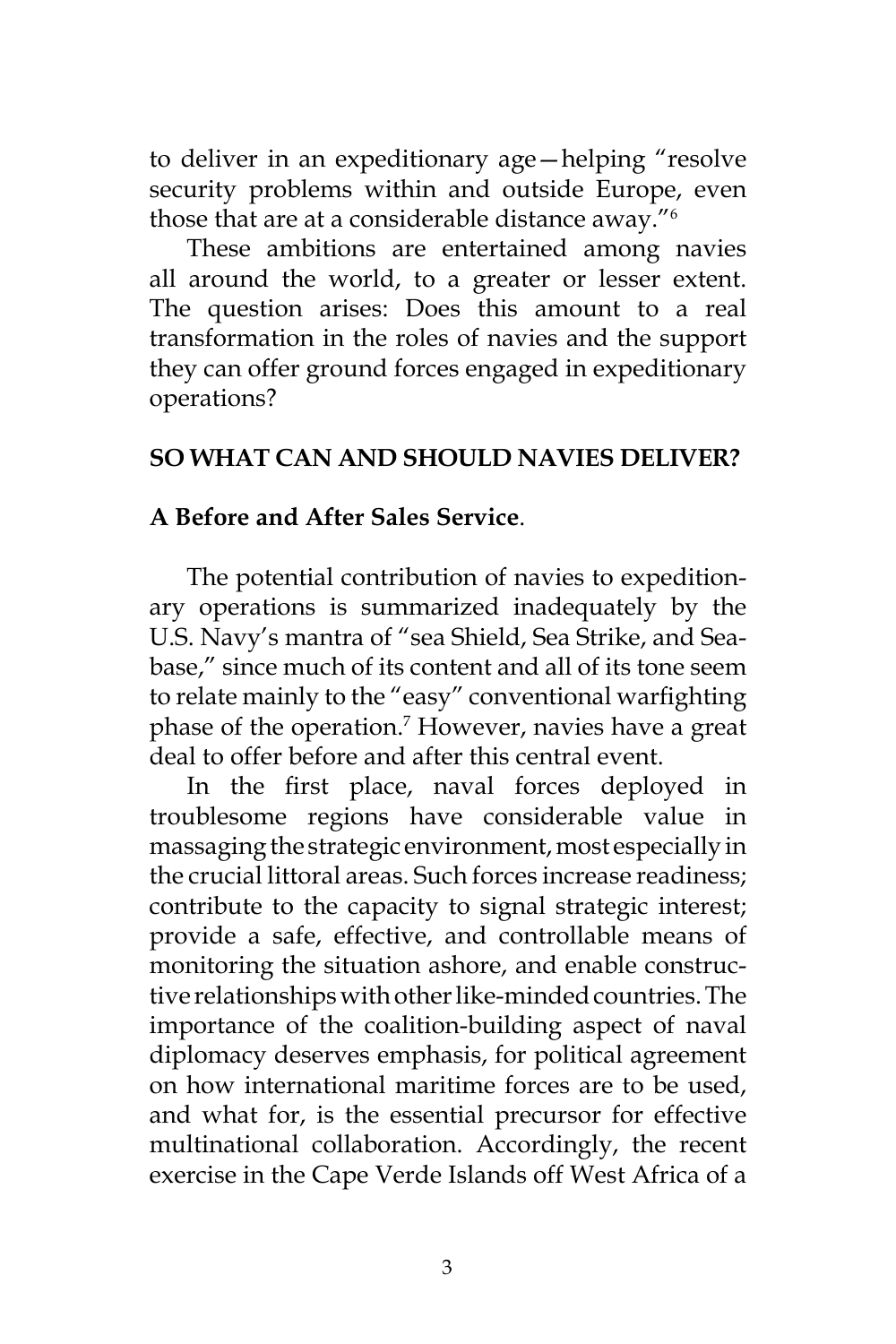multinational mine-countermeasures squadron of the North Atlantic Treaty Organization (NATO) Response Force strengthens a useful military capability and also facilitates the kind of cooperative political thinking necessary for its actual use, should the requirement arise.8

For all its military power, even the United States needs allies to enhance legitimacy and to share the burdens in increasingly complex operations. This requires attracting more allied support before the conventional phase of the operation starts, not afterwards when the post-conflict phase is falling apart. In the analogy of one commentator, "bringing the allies in before the take-off may make for a more complicated flight, but a smoother landing." Thus, "our vision is and ought to be to extend the peace through an interconnected community of maritime nations working together. The enemy goes global. So should we."9

The more familiar, traditional, coercive aspects of naval diplomacy, once known as "gunboat diplomacy," are aimed at putative adversaries rather than allies. They can deter those potential adversaries from doing things they might otherwise be tempted to do, or compel that them to do things they do *not* want to do.10 Coercive success here depends on convincing the adversary of the combat credibility of the naval forces in question and the political determination of the political authorities to use them if necessary. It works best when the aims are realistic, when the adversary can deliver what is expected of him, and when one's naval forces are already on the scene, influencing the flow of events and not merely responding to them afterwards.

Naval presence also is crucial in managing threats to the international sea-based trading system, ranging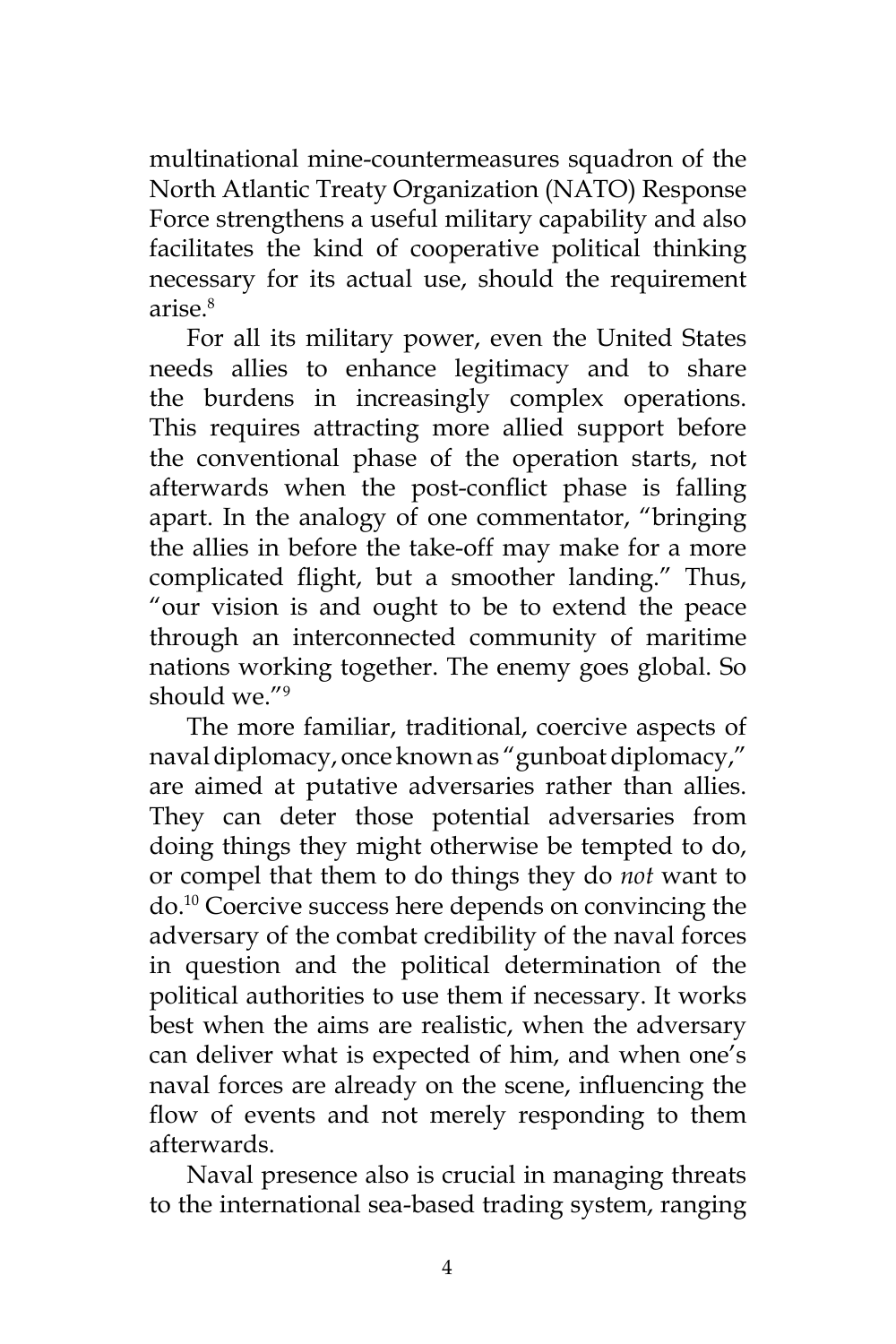from international crime (drugs and various forms of smuggling, for example) at one end of the spectrum to international terrorism at the other. These activities frequently are interconnected and geographically indivisible, since the sea covers about 71 percent of the earth's surface. Therefore, a holistic response is required that unites navies and coast guard forces from different countries in common cause.

To illustrate these points, the U.S., British, Australian, Singaporean, and other navies in the Persian Gulf have intercepted hundreds of small oil-smuggling craft, guarded oil rigs and merchant shipping from terrorist attack, and trained the Iraqi River Patrol and Iraqi Coastal Defense Force. These activities merge imperceptibly into the wider Operation ENDURING FREEDOM mission. Under this arrangement, set up in the immediate aftermath of September 11, 2001 (9/11), a large number of the world's navies is involved in a cooperative campaign against international terrorism by monitoring and intercepting all suspicious shipping, and trying to stamp out the smuggling activity used to finance it. In the Mediterranean, allied ships participate in NATO's Operation ACTIVE ENDEAVOR. In addition to contributing directly to the world's fight against international terrorism, this large-scale maritime monitoring exercise builds the cooperation between regional powers that indirectly supports the campaign.<sup>11</sup>

Similarly, through the Proliferation Security Initiative, $12$  allied navies seek to control the passage of materiel that could contribute to the acquisition of weapons of mass destruction (WMD) by disreputable regimes and organizations. Finally, the great majority of the world's navies help protect the world trading system from terrorist attack by monitoring the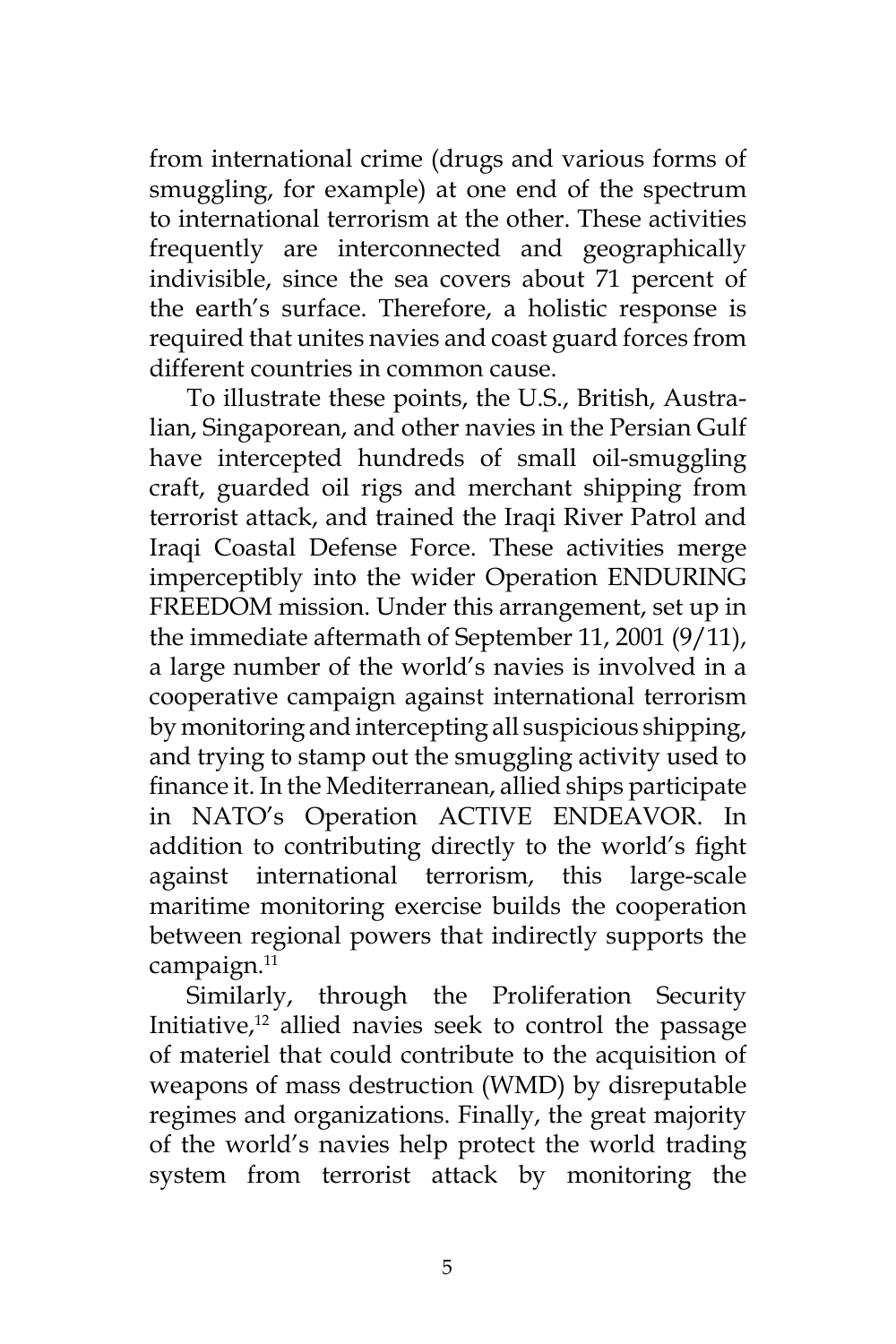implementation of the Container, Shipping, and Port Facility Security codes.

Activity of this sort is justified by the widespread expectation that it will help make expeditionary operations unnecessary, in many cases by nipping troubles and instabilities in the bud. But in the case of Kosovo, East Timor, Sierra Leone, Afghanistan, and Iraq, such naval activities provide a kind of aftersales service as well, helping to consolidate military victories won ashore, thus translating them into longterm strategic success. Maritime operations in the Gulf and Arabian sea therefore have an important role in supporting stabilization operations in Iraq, not least because of the need to protect that country's legitimate oil exports, to intercept the passage of terrorists and their materials, to gather intelligence, and to fight organized crime in the area. Task Force 150, which operates in the Arabian Sea, is described as being "at the cutting edge of maritime security operations in a region that is rightly described as the 'laboratory' for those operations." The fact that the Pakistan Navy recently has been entrusted with command of Task Force 150 is strong evidence of its significance for "theater security cooperation" and coalition-building. These are intended to have a significant effect on the strategic environment in which the new Iraq will need to operate.<sup>13</sup>

However, the priority of high-intensity operations means that these low-intensity precursor or follow-up operations fail to attract the funding their importance would seem to demand. In the American case, the long neglect of the U.S. Coast Guard and the virtually complete absence of discussion of such issues in *Sea Power 21* exemplifies this indifference. The problem generally is less acute in most of the world's other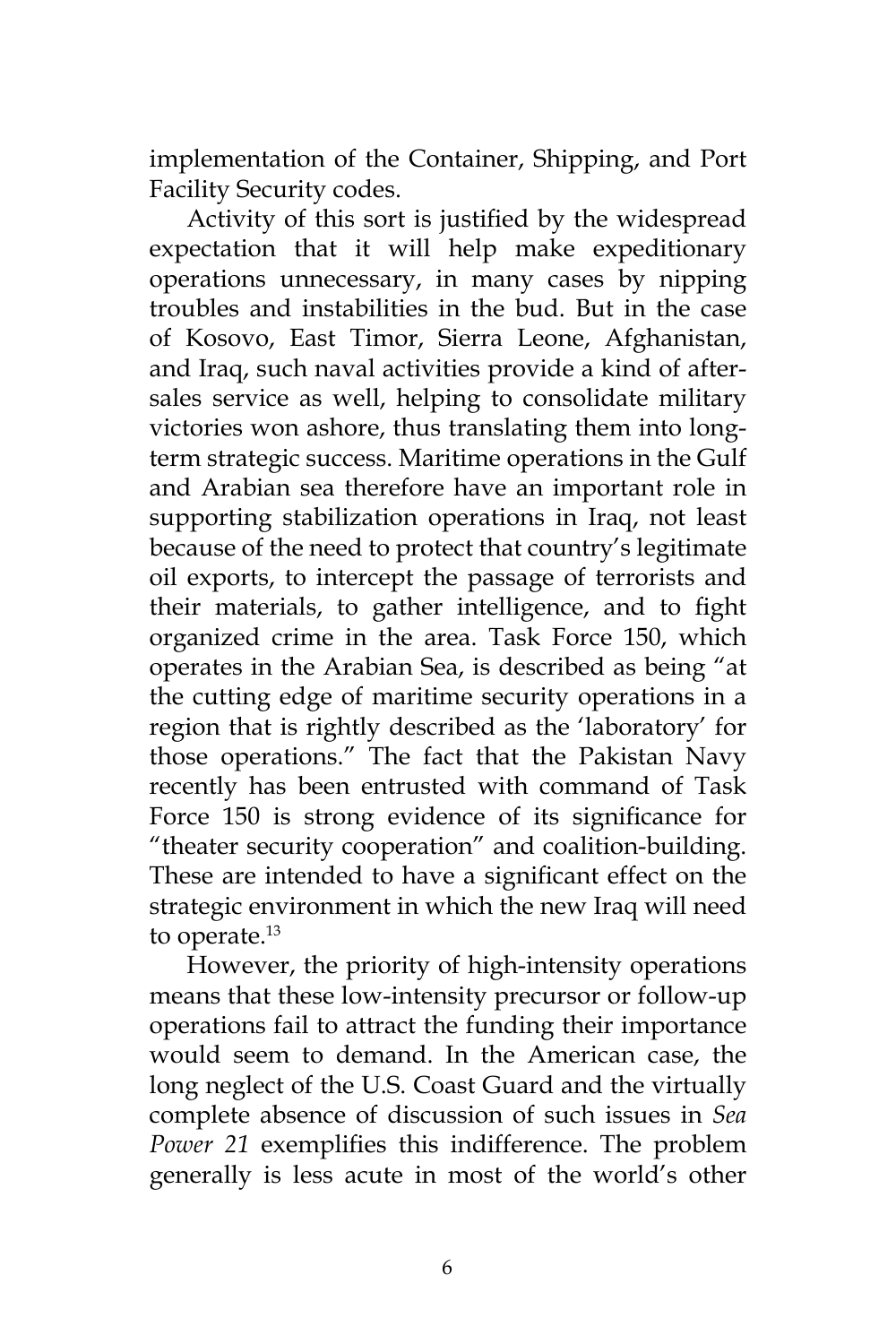navies, where low-intensity operations are generally the accustomed mode, but it exists nonetheless. This being the case, it is hardly surprising that the other services, different agencies of government, and the news media fail to understand the importance of these kinds of activities.

The events of 9/11 and the experience of Afghanistan and Iraq have inspired the beginnings of a transformation within navies in their attitudes towards these naval activities, however. Although under continuing bugetary pressure, the *Deepwater* program will rectify many of the systemic weaknesses of the U.S. Coast Guard, and the issuance by the White House of a Presidential directive on Maritime Security<sup>14</sup> argues strongly for a coherent and holistic approach across the whole threat spectrum, thereby helping to correct the Navy's historical and understandable preoccupation with decisive battle. The current effort in the United States to revive the stalled National Fleet concept of integrating the activities of the U.S. Navy and the Coast Guard more successfully is further evidence of the determination to take general maritime security more seriously.<sup>15</sup>

We see this determination particularly in the current surge of interest in stabilization operations and in the comprehensive effects-based approach to the maritime sphere. Admiral Michael Mullen's recent advocacy of a "Thousand Ship Navy" also demonstrates, perhaps belatedly, acceptance of a more rounded and catholic approach to the need for, and the requirements of, maritime security. Similar developments may be seen elsewhere in the world, although in most cases, a less fundamental transformation in outlook is required.

Nonetheless, quite clearly, such low-intensity precursor operations sometimes are not enough in themselves. Even at their most robust, the crisis may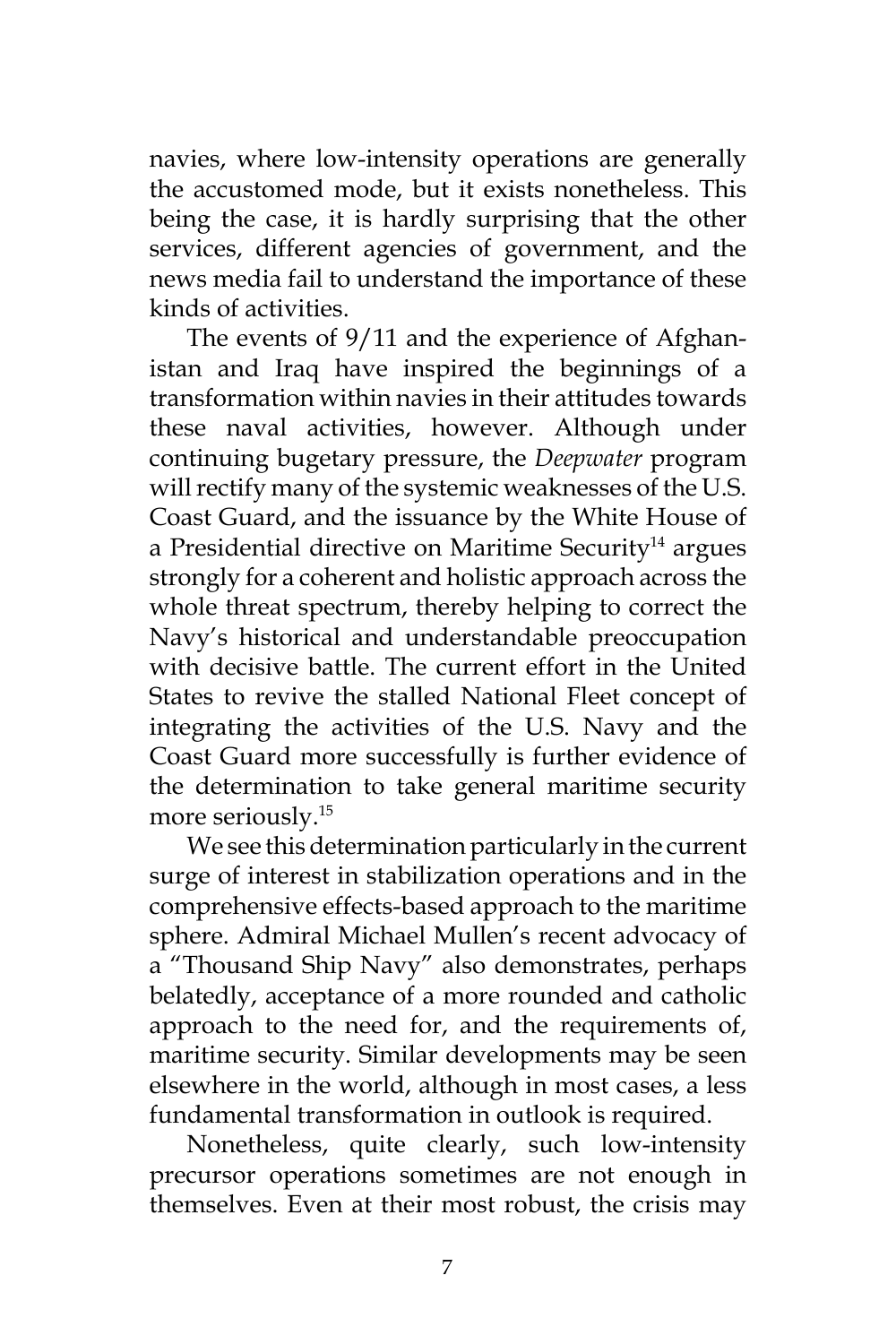happen or degenerate anyway. At that stage, full-force navies themselves need to move into the territory described in *Seapower 21* if they are to make a substantial contribution to the conduct of the expeditionary operations ashore.

## **THE EXPEDITIONARY IMPULSE**

Contemporary interest in littoral maneuver began after the end of the Cold War because of the the growing relative importance of the coastal zone in terms of population agglomerations, economic activity, and the strategic problems those developments entailed. It began to seem that the Coastal Zone was the locus of all the important events. The coastal zone itself has grown as the range of sensors and weaponry expands the area in which naval activity can have a direct and immediate impact on events ashore, and vice versa. During the Afghanistan operation, for example, coalition forces projected troops 400 miles inland when 600 U.S. Marines helicoptered into Bibi Tera airfield in only 4 hours, almost certainly the longest, fastest operational deployment in U.S. Marine Corps history.16

Accordingly, the maritime emphasis has shifted from power at sea to power from the sea. Naval thinking around the world has come to conceive of the sea not just as a strategic medium of transportation, but as the world's greatest maneuver space, the means by which military power might quickly and effectively be brought to bear on the world's trouble spots.

This has resulted in a remarkable growth of joint interest in the conduct of expeditionary operations as exemplified in the shifting defense policies of an increasing number of countries around the world. Planners focussed on the various requirements associated with littoral maneuver at all levels from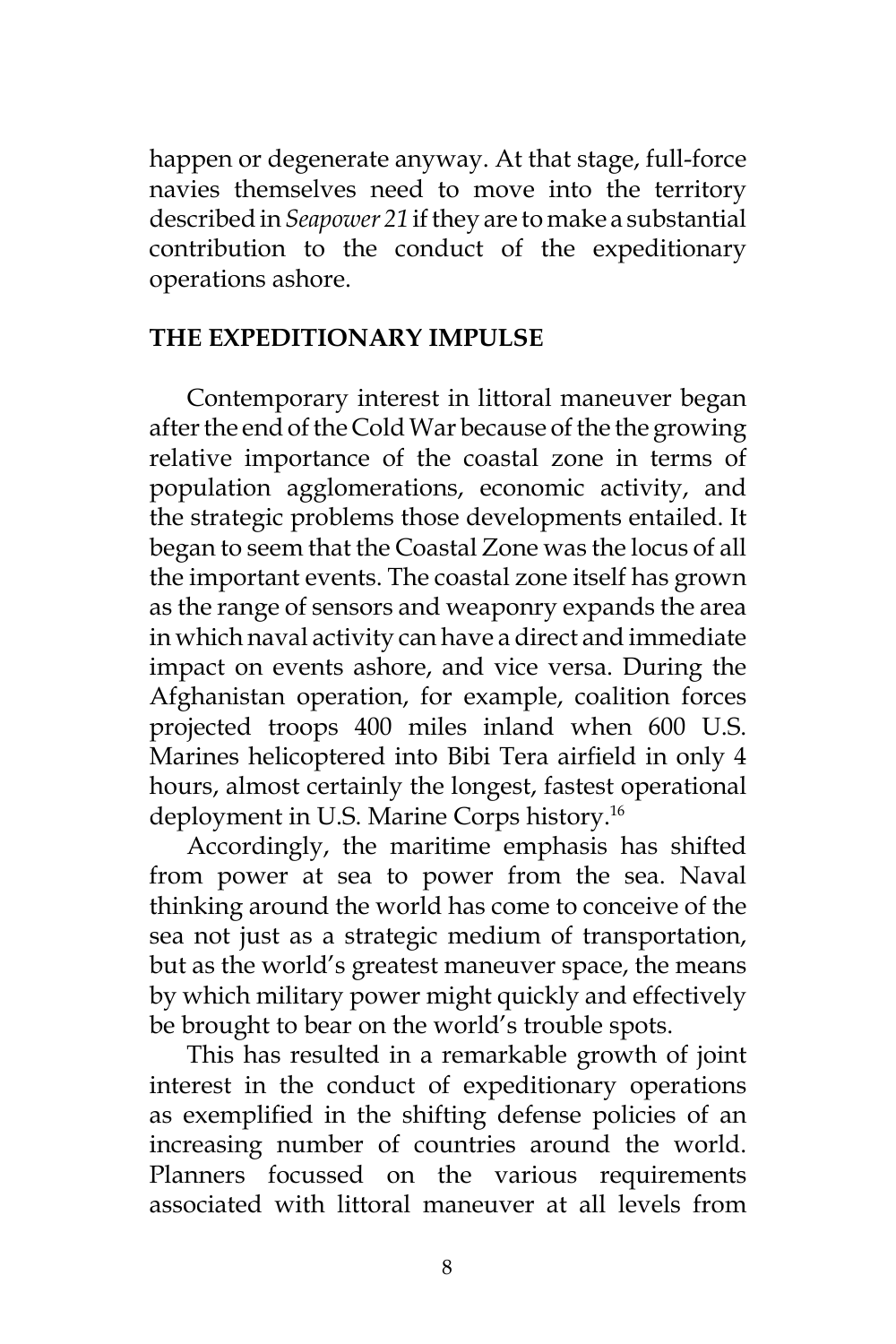humanitarian interventions to all-out conventional war.

While the United States may be taking the lead, the phenomenon is universal, as other countries respond to the same challenges. The United Kingdom (UK), Australia, Japan, Singapore, France, the Netherlands, Germany, Italy, Spain, and other European countries also share an increasing sense that the new international context increasingly will require combined national action. These countries see themselves as having to become security providers in defense of national and, often more importantly, systemic interests that derive from universal dependence on globalized sea-based trade. This system, the argument goes, is faced with a myriad of threats ranging from the possibility of overt attack from hostile groups or countries on the one hand, to the prospect of general disorder on the other. The events of 9/11 only served to confirm this perception.

One caveat is in order, however. The long-term consequence of the attacks, such as the al-Qai'da assault on the World Trade Towers in September 2001, may discourage the conduct of expeditionary operations rather than encourage them, as generally is assumed now. If one of the justifications for expeditionary operations is to distance the homeland from the political instabilities abroad that threaten world peace and prosperity, we need to remind ourselves that 9/11 and its follow-ups in Madrid and London effectively overleapt such distancing and brought the crisis home.<sup>17</sup> The reluctance of potential expeditionary powers to get involved in other people's quarrels might be heightened if the enemy continues its retaliation on the homeland. Additionally, such outrages could well lead to a switch of effort away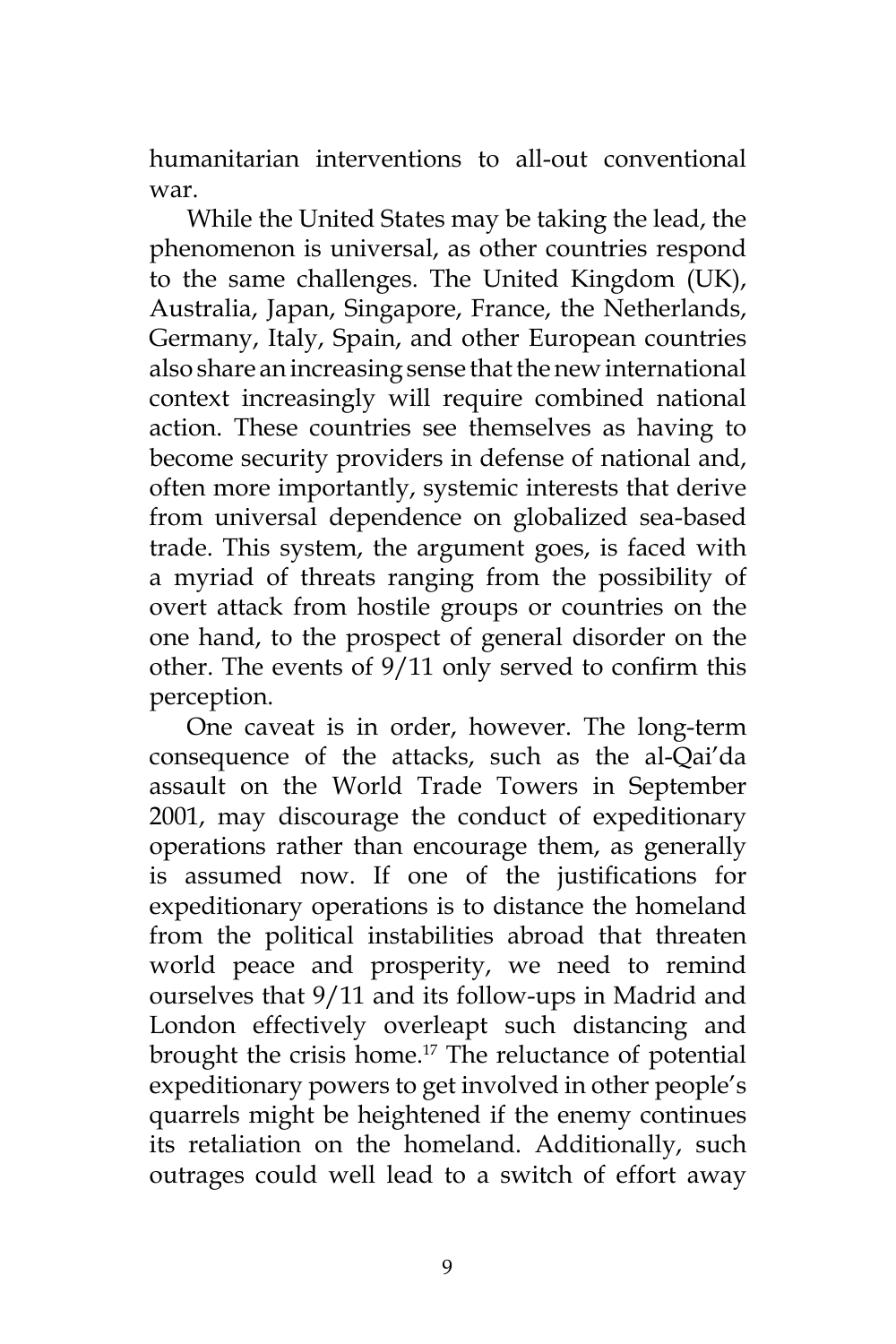from expeditionary operations towards all aspects of homeland defense. Since financial and technological resources are finite, this could mean a declining willingness to prepare for expeditionary operations.<sup>18</sup> It is plausible to argue from such points that we might at some future time unexpectedly find ourselves entering a "post-expeditionary" era $19$ -in which many current assumptions will need reconsideration.

In short, defense planners of all persuasions might conclude that there is a need for caution in relying too heavily on expeditionary operations in their rationale for budgetary support, since such priorities may not last forever. For now, however, there are few signs of such a shift.

## **EXPEDITIONARY OPERATIONS— THE MARITIME REQUIREMENTS**

The ability to use the sea as maneuver space depends on the expeditionary powers' capability to command the open ocean and the narrow seas in an adequate manner. Navies need to be able to project significant, appropriate, and sustained power ashore, to the extent that air and land forces ashore need such support. Navies require the physical capacity to transport military supplies and forces to the relevant spots, and to sustain them with everything they need for the duration of the subsequent operation.

These requirements have been explored in a variety of doctrinal formulations, especially in the U.S. Navy's *Sea Power 21*, largely under three mission headings: force protection, projection of power ashore, and seabased logistics. It is important to realize, however, that these three missions are interdependent and mutually supporting; moreover, the relationship between them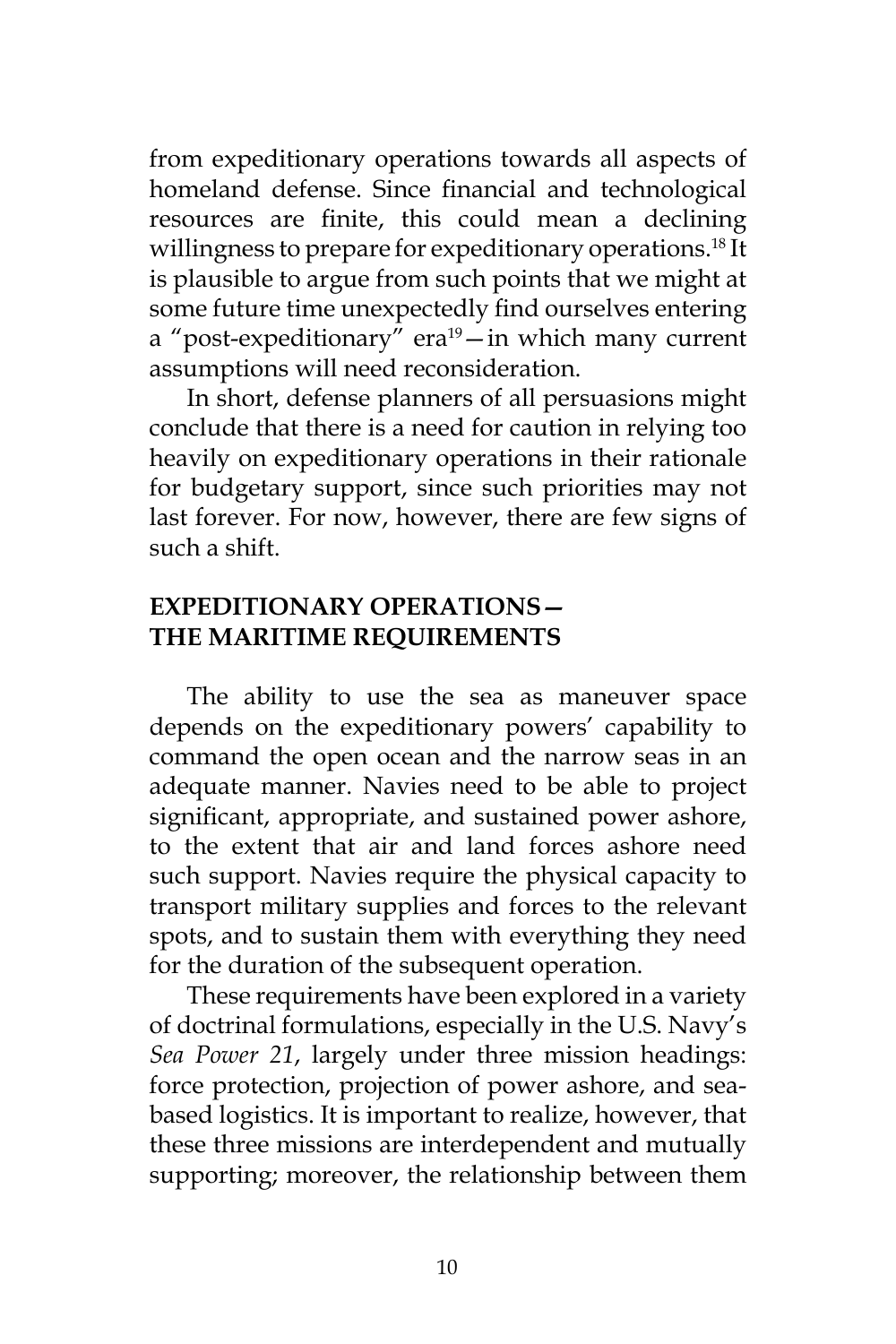is not necessarily linear. Accordingly, there are frequent warnings against "stove-piped" thinking about these requirements. For this reason, presumably, the Joint Integrating Concept for Sea-basing lists the protection of joint force operations and providing scalable, responsive joint power projection among the "principles of sea-basing."20

#### **SEA CONTROL AND FORCE PROTECTION**

The navies and air forces involved in expeditionary operations need to be able to protect the passage by sea of the forces required, both on the open ocean and in coastal waters. This kind of assured theater access, in turn, depends on naval forces securing the degree of sea control necessary for them to operate effectively and for the shipping they protect to arrive safely at its destination and operate there according to requirements. In the Falklands campaign, the initial working assumption was that supply and logistic vessels would maintain the bulk of operational stocks for the land campaign afloat, but the Argentine air threat forced ships back, increasing their need to offload ashore. This adjustment changed the conduct of the support campaign, illustrating the extent to which the projection of power ashore and sea-basing depend on sea control and force protection.<sup>21</sup>

The continuing concern for force protection against all manner of traditional and novel threats was reflected in *Sea Power 21* by the emphasis given to the concept of "Sea Shield"—a sensitivity that, in the wake of the attack on the USS *Cole* and the more recent threat to allied warships passing through the Strait of Gibraltar, has been echoed in many other navies, too.

Such experiences served as a warning that it would be dangerous to push the "power-from-the-sea"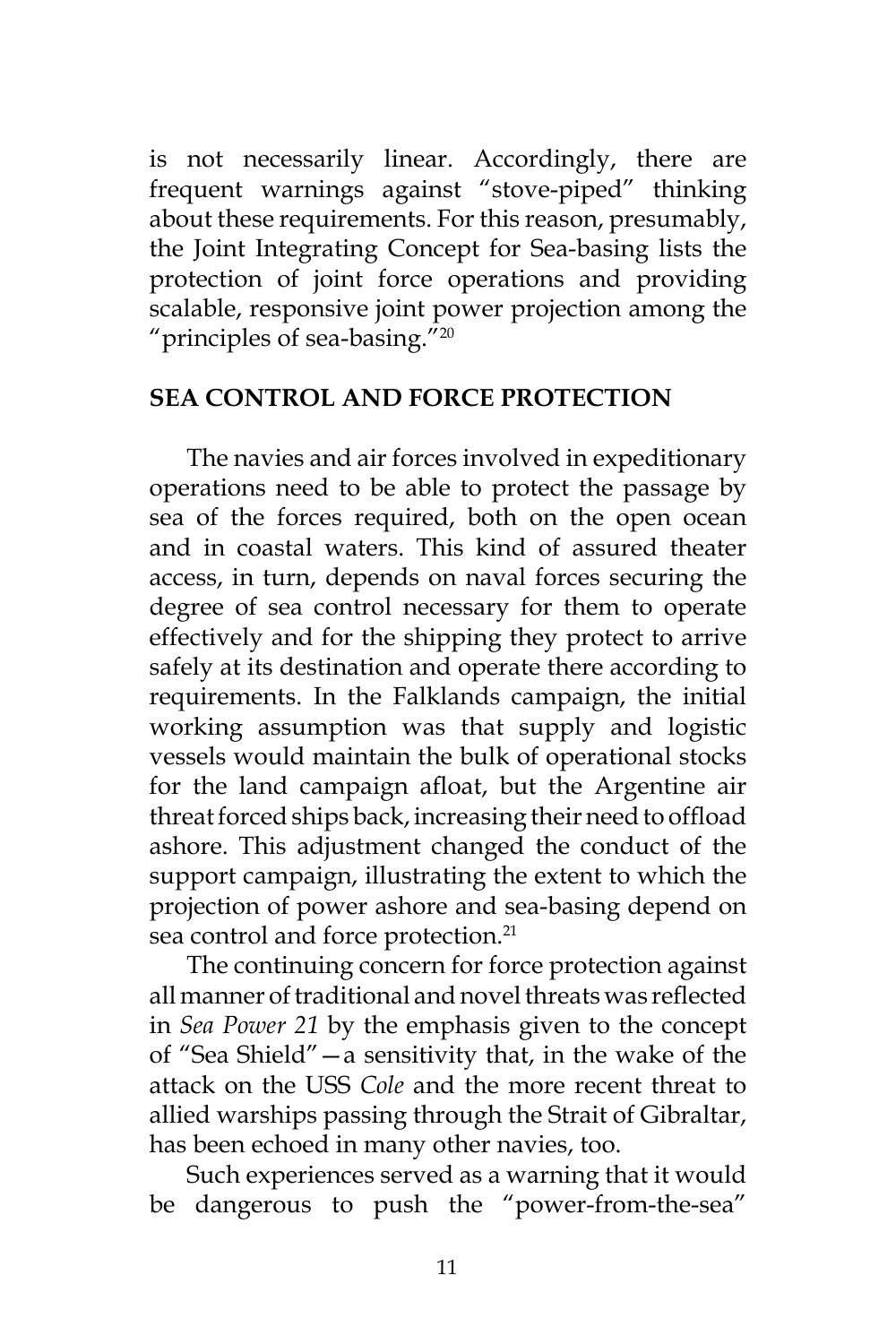strategy too far. The old tensions between the need to secure and maintain sea control while at the same time supporting operations ashore seem alive and well. Moreover, in the Iraq operation, U.S., British, and Australian naval forces were stretched thin in providing force protection for the merchant ships and highvalue warships the operations required. Admiral Horatio Nelson's heart-felt plaint some 300 years ago about "a want of frigates" still appears highly germane.

That most of these operations take place in a littoral environment rather than on the open ocean makes for substantial differences in the conduct of the various maritime disciplines—for example, antisubmarine warfare (ASW) and antiaircraft warfare (AAW). As a result, expeditionary forces require high-grade equipment and skills that are specific to their particular task and operational area. With its projected family of littoral combat ships and its admittedly halting but growing interest in riverine warfare, $22$  the U.S. Navy clearly is moving into this field. Given its blue water preoccupations of the past, this is a significant and arguably transformational, development.

Similar radical changes are taking place in the navies of western Europe, although these have attracted much less attention. The development includes the Scandinavian navies. They, too, clearly have recognized that they have much to offer in the specialized area of coastal operations, including niches in multilateral maritime operations by preparing to operate in other peoples' waters rather than their own. Resource shortages, even in the U.S. Navy, make such offers particularly welcome.<sup>23</sup>

Even so, at least three problems remain. First, there may be a tendency to focus force protection too much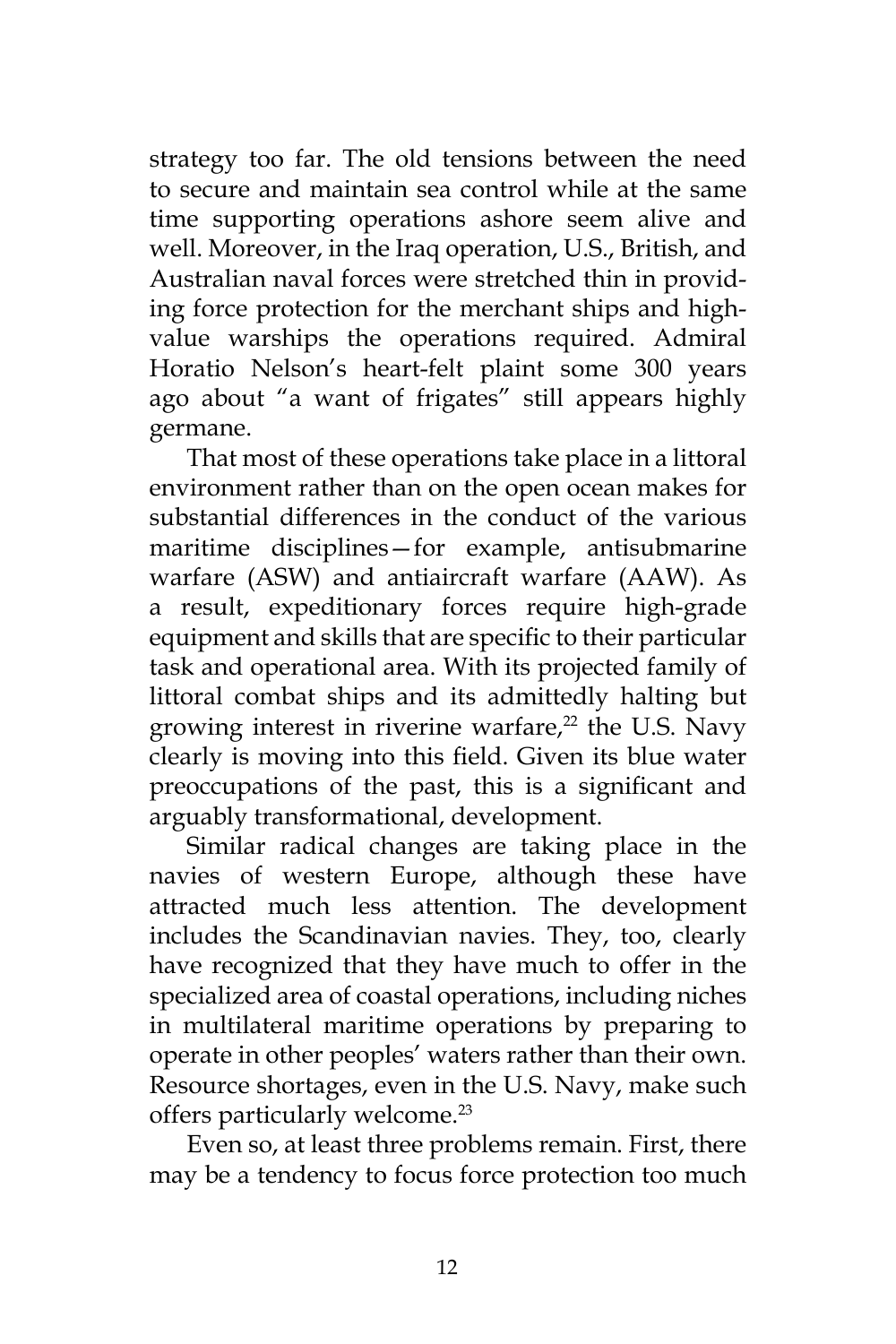on the sea lines of communication and not enough on the security of sea ports, both of embarkation and arrival. There also is a natural tendency to concentrate on the safe and timely arrival of soldiers and their equipment in the theater, neglecting the dangers that, in these asymmetrical days, may be posed to their collection and dispatch at home. In the Iraq operation, Greenpeace attempted to interfere with the loading of military supplies for the British forces at the military port of Marchwood in Southampton Water. They were ineffective and harmless, but nonetheless represented a useful reminder of the vulnerability at the supplier's end of the supply chain.

Second, many would doubt the permanence of the shift of naval priorities away from oceanic sea control and towards its coastal force-protection variant. The emergence of new maritime powers such as Japan and China, or the recovery of Russia, might lead to a resurgence of peer competition and old-fashioned maritime rivalry on the high seas. The U.S. Navy's current wariness about the prospective maritime expansion of China later in the century may be used to justify investment in more conventional forms of naval power.

Third, the ability of naval forces to maintain an operational posture against relatively unsophisticated shore-based opposition can be exaggerated. The vulnerability of ships to coastal mines, small, quiet diesel submarines, terrorists on jet skis, or radical weaponry of the kind recently demonstrated by the Iranians, has to be taken seriously.24

It is important to recognize that the foregoing concerns are not simply naval in nature. Allied operations against Saddam Hussein's Iraq in 1991 and 2003 would have been profoundly different had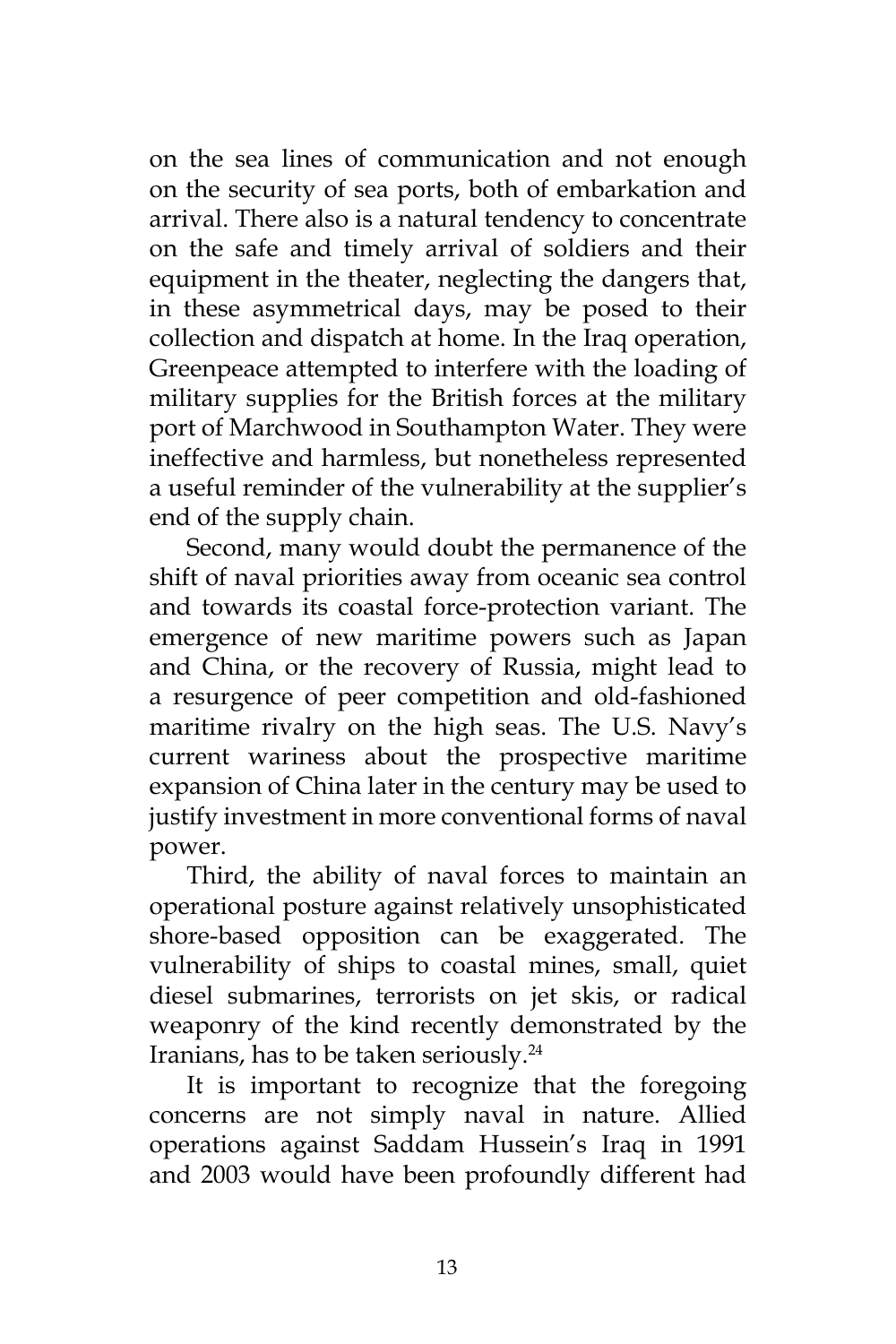coalition forces needed to fight for sea control; they would have been impossible if such control had not been secured. Securing sea control in the littoral region and the consequent capacity to protect support shipping from harm are major contributions to the success of forces ashore, however indirect.

## **THE MARITIME CAPACITY TO PROJECT POWER ASHORE**

The Afghanistan operation showed how far from the sea expeditionary operations might have to be staged, and the range of support from afar the expeditionary forces might require. Hence the stress on sea strike in *Sea Power 21*.

Justification for the interest in littoral operations and for the defense expenditure such interest implies lies in the unique contribution to the land campaign that navies claim to be able to make. British maritime doctrine, for example, takes a rosy view of what it claims are the essential attributes of maritime power: access; mobility; versatility; flexibility in response; adaptability in roles; inherent joint and multinational characteristics; sustained reach; resilience; lift capacity; and poise.25 These claims are based partly on historical experience and partly on new technological capacities in the shape of naval missiles, enhanced naval gunfire support, and so forth, which, taken together, means that the sea can influence the land more than formerly was the case  $^{26}$ 

Operation IRAQI FREEDOM showed that the revolution in military affairs that has taken place since the end of the Cold War has transformed the kinetic effectiveness, range, and precision of the maritime contribution to the conduct of military operations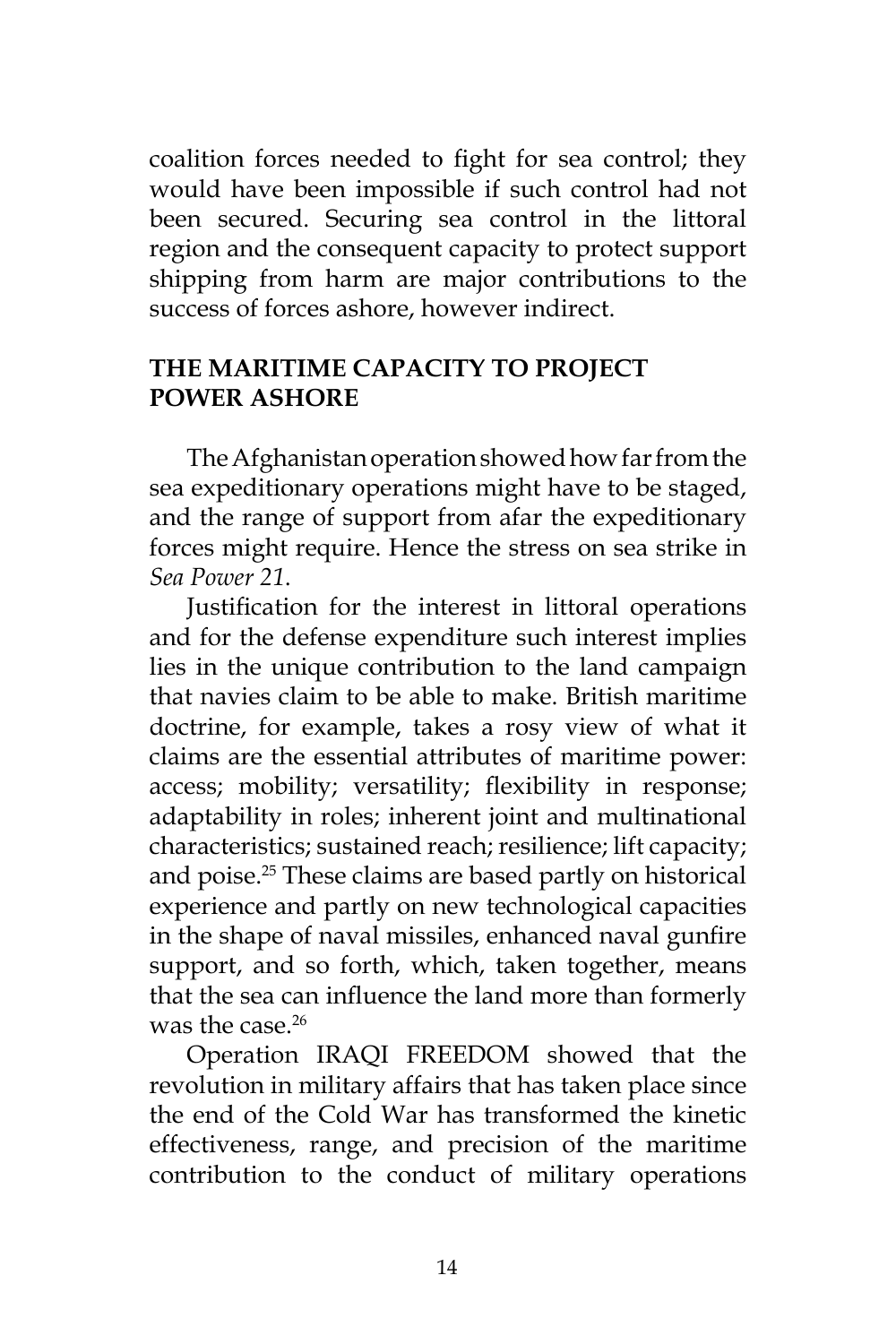ashore. The ambitious Littoral Combat Ship and DD(X) destroyer programs suggest that such upgrades are a continuing development. Moreover, it is a worldwide phenomenon, by no means restricted to the U.S. Navy and Marine Corps, as attested by the widespread and developing naval focus on organic aviation, shiplaunched, land-attack missiles, more sophisticated naval gunfire support, and enhanced amphibious capacities.

Although the scale of the technological advances this represents may be new, the basic principle is not. Navies around the world have conducted maritime power projection operations of various sorts for centuries. Indeed, they were the main activity of the British and other European navies during the 19th century. They continued throughout the 20th century, overshadowed perhaps by the greater attention understandably paid to classic peer conflict on the open ocean resulting from the urgent demands of World Wars I and II and the Cold War. With the conclusion of the latter, the main attention of many navies has reverted merely to its traditional focus on expeditionary capability—even if performed in rather different ways.

## **SEA-BASING**

But what *is* claimed to be a fundamentally novel and therefore far more "transformational" aspect of the maritime contribution to the joint campaign ashore is the third element featured in *Sea Power 21*—sea-basing. Once again, this is not merely an American interest, since the same topic is being raised around the world.<sup>27</sup>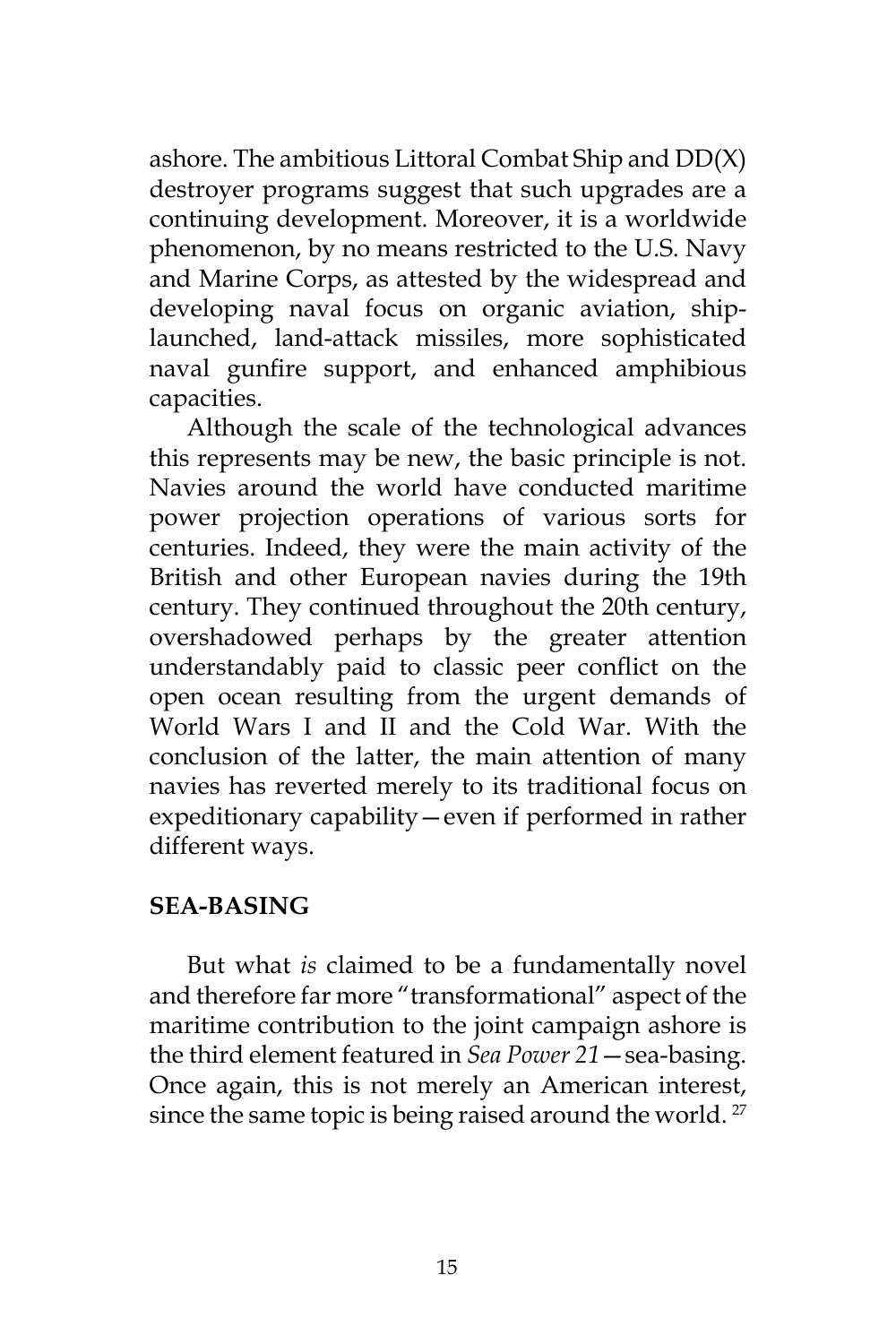However, sceptics tend to press three closely related questions:

1. What does sea-basing actually mean?

2. How new is it?

3. Will it be able to deliver to the customer ashore what it claims?

This is such a major issue for the future conduct of expeditionary operations and for the wider issue of a putative transformation in the maritime contribution to the joint campaign, that all three questions deserve serious investigation.

# **Claims and Definitions**.

The enhanced requirement to sustain forces ashore for complex, prolonged, and demanding operational periods has drawn attention to the new maritime solution. The concept envisages the ocean not just as the world's greatest maneuver space, but also the world's biggest truck parking lot.

Sea-basing is claimed to be more than simply a refinement of previous aspirations to support and supply military operations ashore from the sea. The Kosovo, Afghanistan, East Timor, Sierra Leone, and Iraq operations all demonstrated that a variety of physical and political factors may reduce the availability of land bases and highlighted the potential advantages of keeping supporting supplies and military assets at sea. Accordingly, the aim is to marshall logistically while afloat rather than ashore, and to employ a direct onestage method of supplying the end-user rather than a two-stage process, making use of depots ashore.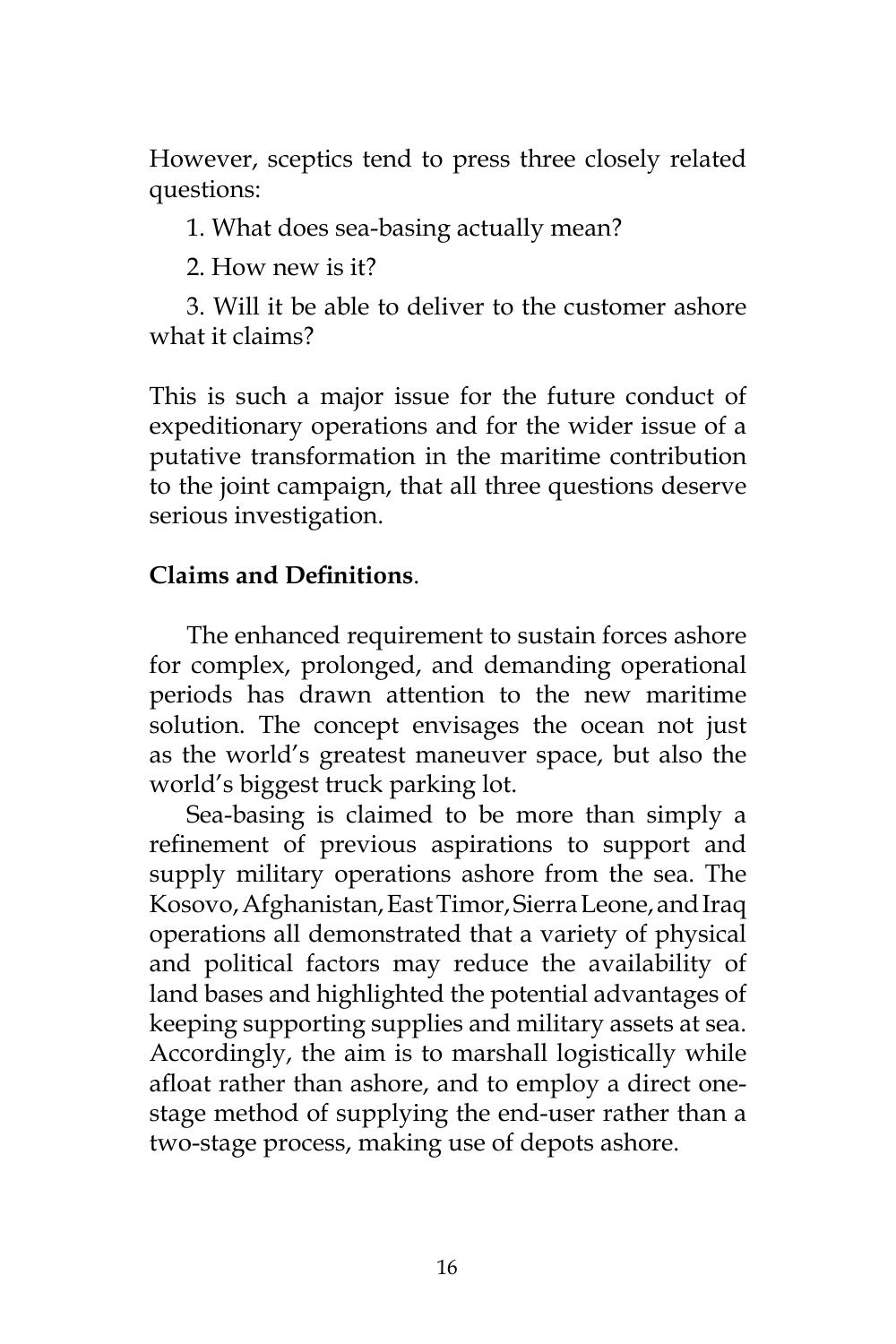Sea-basing also is intended to be a truly "joint" technique—and one with the capacity to offer endusers a support system that can be precisely focused, that is, scaled and tailored to the particular current and future needs of the end-user in various changing situations. Some of its advocates think of sea-basing in almost philosophical terms, pointing out that it should remove the distinctions between land and sea. Rather than representing sea-basing as a means of supplying the "teeth" ashore from the "tail" afloat, or requiring a cultural adjustment in priority from the teeth to the tail, advocates portray it as a movement toward merging the two. It is viewed as a national competence, a frame of mind, not just a mix of platforms or a set of procedures.

Sea-basing of this sort would revolutionize, and perhaps transform, the operations of expeditionary forces by improving operational access, enhancing their capacity for both forward defense and effective response across a spectrum that starts with crisis management and ends with forcible entry. Sea-basing facilitates the early implementation of joint command and control of the operation, and greatly increases flexibility by allowing the shaping of forces for particular operations. Unsurprisingly, sea-basing of this sort has been identified in the United States as a "critical future joint military capability."28

The sea-base, protected by the Navy's Sea Shield, would provide the capability for joint forces to enter an area, forcibly if necessary, and move rapidly against the main objective while sustaining themselves from the sea, either until they could establish secure ports and airfields or for the entire duration of the operation.29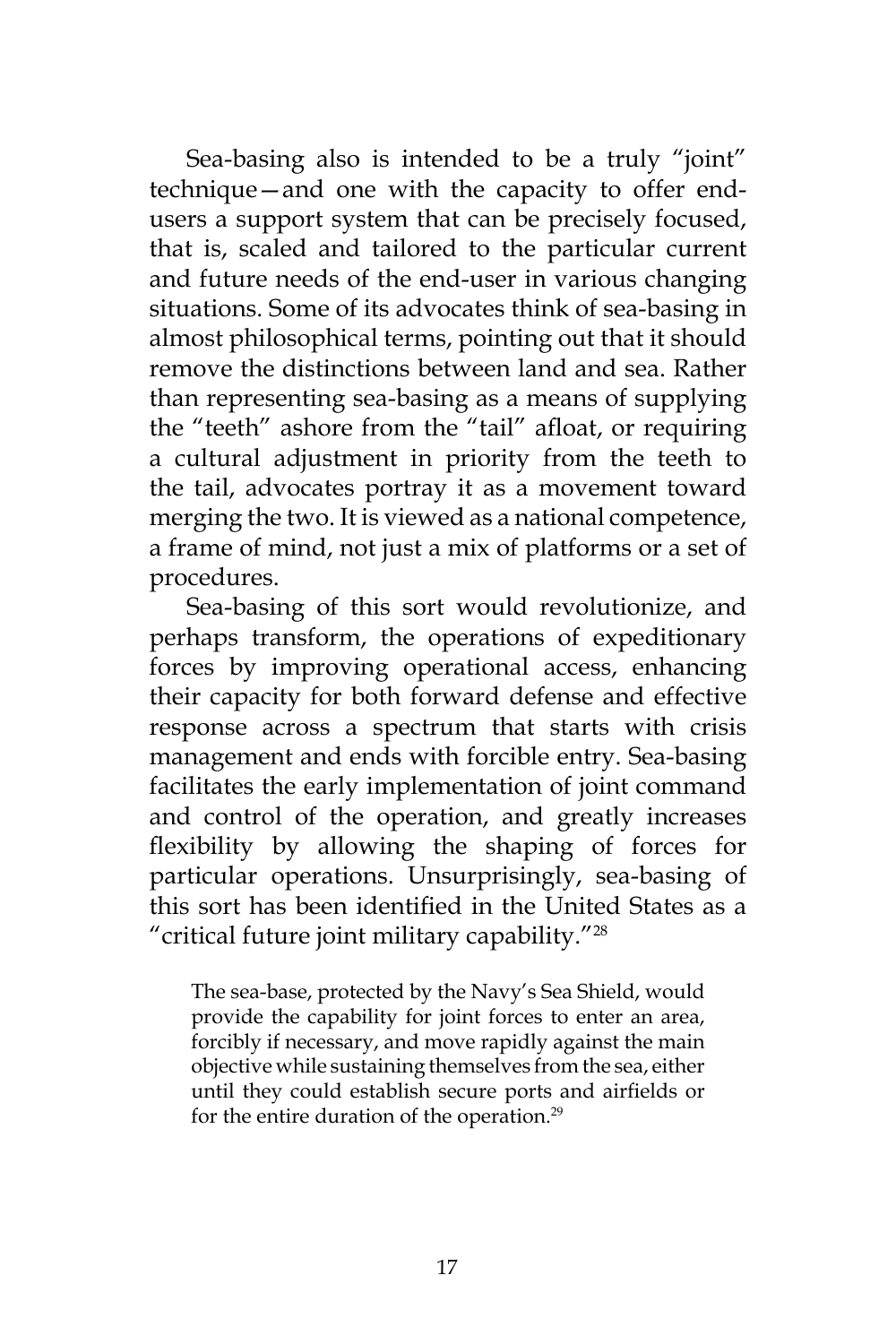The Joint Integrating Concept definition, however, is slightly different:

The rapid deployment, assembly, command, projection, reconstitution, and re-employment of joint combat power from the sea, while providing continuous support, sustainment, and force protection to select expeditionary joint forces without reliance on land bases within the Joint Operations Area.30

Debate is plagued by such differences in definition and nuance. To an extent, American conceptions do seem to focus on sea-basing as a means of exploiting the ocean as the world's largest truck parking space. British conceptions, on the other hand, extend the concept to include the ocean as a base from which to project military power ashore. The supply side of sea-basing is important, but not in itself a sufficient definition of the concept. Former British First Sea Lord, Admiral Sir Alan West, stated:

There is inevitably a strong logistics flavour, but Joint Sea-basing is more than just logistics—it is concerned with projecting power in the Littoral and beyond. . . . In summary, Joint Sea-basing is not a new idea, but its current and future application stretches wider than the predominantly logistics-centred use of the sea in the past.<sup>31</sup>

The U.S. Marine Corps shares the perception that there is more to sea-basing than logistics. According to Marine Major General Gordon Nash,

Sea-basing is not an entirely new concept, particularly for conducting amphibious operations. It was conceived during World War II to support naval forces fighting in the Pacific Theater that were located thousands of miles from any established logistics infrastructure. Today's evolving sea-basing concept is much more than just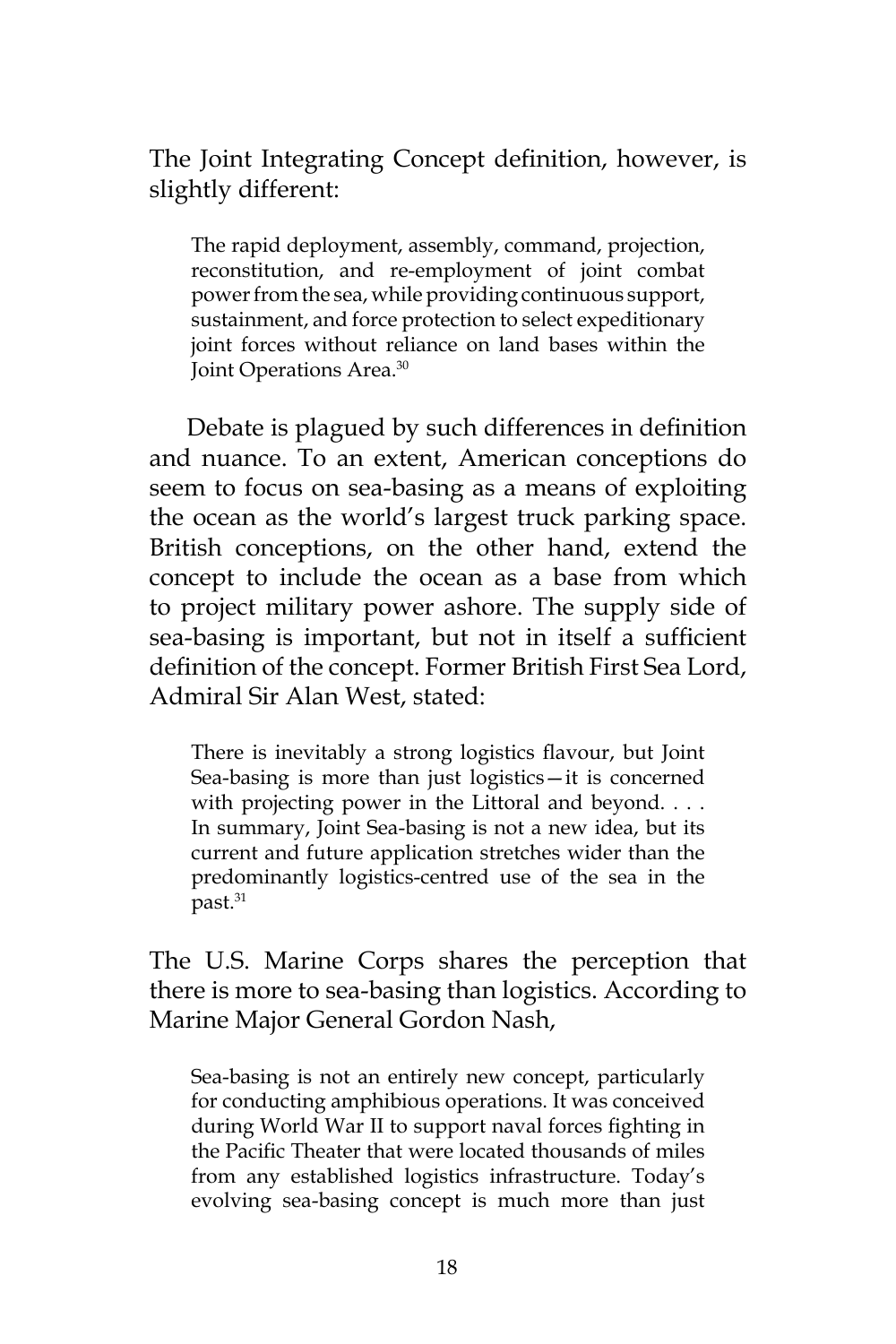logistics support. It's about using the sea as maneuver space, being unencumbered by reliance on air or seaports of debarkation. It provides an immediate and protected environment for forward-deployed naval forces to assemble and initiate the correct response, without operational pause, to deter or react to an evolving crisis that threatens the national interests of the United States. It provides the means to support and sustain these forces, both at sea and on land, while engaging the enemy. If the situation requires, the sea-base can expand to accommodate surge forces to counter an escalating crisis. Sea-basing is at the core of naval transformation.<sup>32</sup>

General Nash, however, stipulates that sea-basing occurs within the context of joint operation:

Sea-basing will reduce operational dependence upon fixed and vulnerable land bases, and offer future Joint Force Commanders increased freedom of action to deploy, employ, and sustain forces.<sup>33</sup>

Such ambiguities in use and interpretation are not mere semantics. Whether sea-basing is to be a mainly Navy-Marine show is an important issue. The ambiguity and definitional differences we have seen reflect the reality of a conditional concept, the exact and required meaning of which depends absolutely on the context. The U.S. Navy's version can be thought of as "silent on the particulars."34 Sea-basing, for example, may be relative in terms of time. Should we, for example, be aiming for a sea-basing capacity that could last indefinitely, or should we be thinking about a more limited version which lasts only as long as it takes to move the capacity to sustain ashore? What is its envisaged scale? What is its level of defense? By conceptual definition, since sea-basing is tailored for each event, "no two sea-bases will look the same."35 The protean nature of the concept makes assessing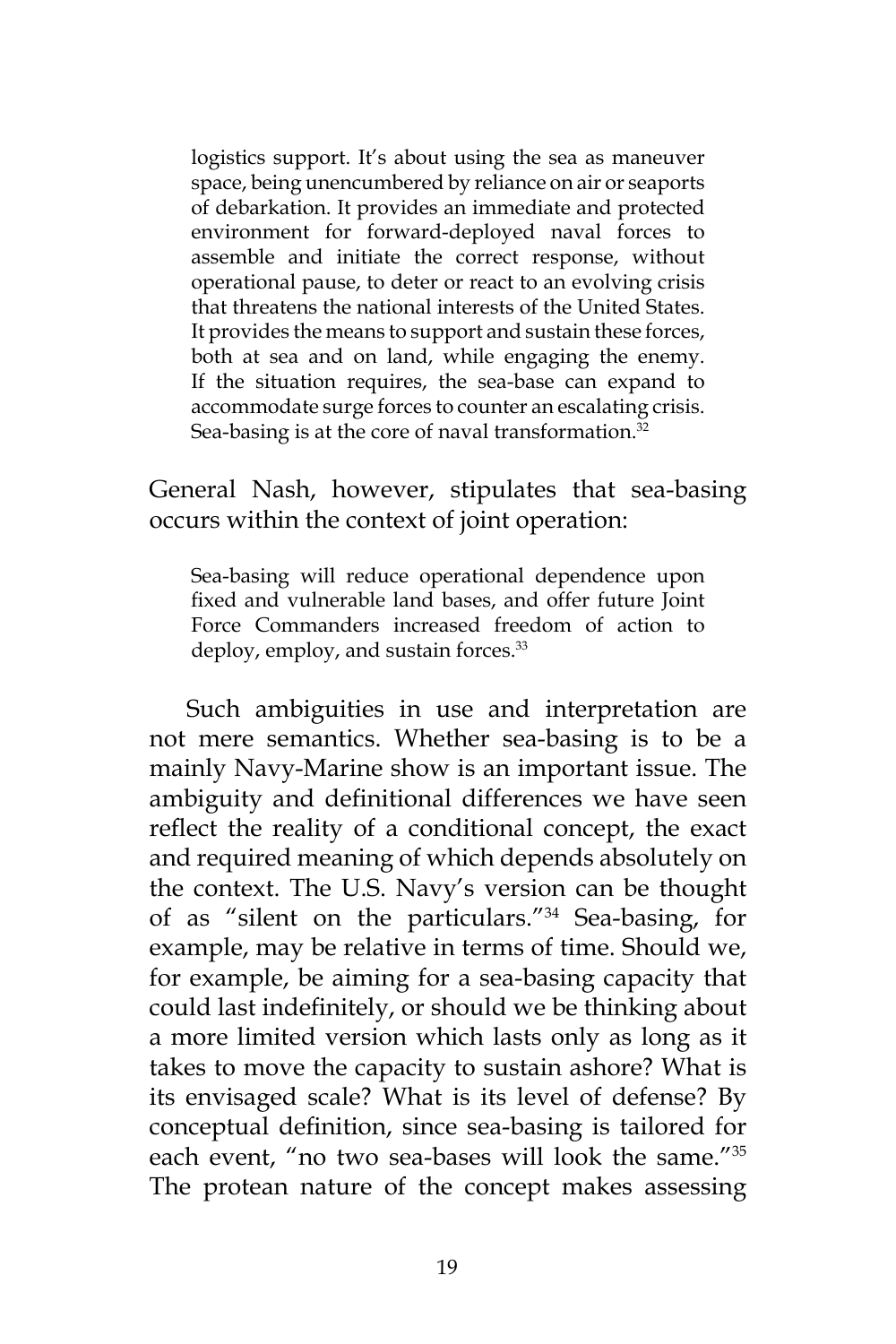the transformational potential of sea-basing quite difficult.

## **How Transformational?**

Sea-basing is certainly new in the sense that it is little discussed in previous doctrinal formulations except in logistical appendices to other formulations. It is not featured, for example, in the "maritime strategy" of 1986. While it is claimed as the only strategic technique advanced in *Sea Power 21* that is new,<sup>36</sup> its transformational character remains a matter of debate. Sea-basing, moreover, may be seen as introducing changes that are more of degree than of kind. It may be seen as a capability that individual services and countries can "buy into" to varying degrees. In short, its transformational nature may well depend on its eventual objective manifestations in the real world.

However, the notion that navies can base military power at sea is not new. Navies always have taken their supplies with them to the extent possible, not least in support of traditional sea control missions. Admiral Nelson's battlefleet, for instance, pursued a policy of securing sea control initially through the maintenance of patient blockades. "Keeping the sea" for long periods, often measured in years, depended on his ability to sustain those forces for as long as necessary. High professional standards in all aspects of logistical support at sea gave the Royal Navy numerous military advantages over its adversaries in the age of sail.

In the 20th century, the fleet train concept was developed in the Pacific campaign of 1941-45 to the extent that Admiral Ernest King could claim correctly, "complete logistic support at sea had become a fact: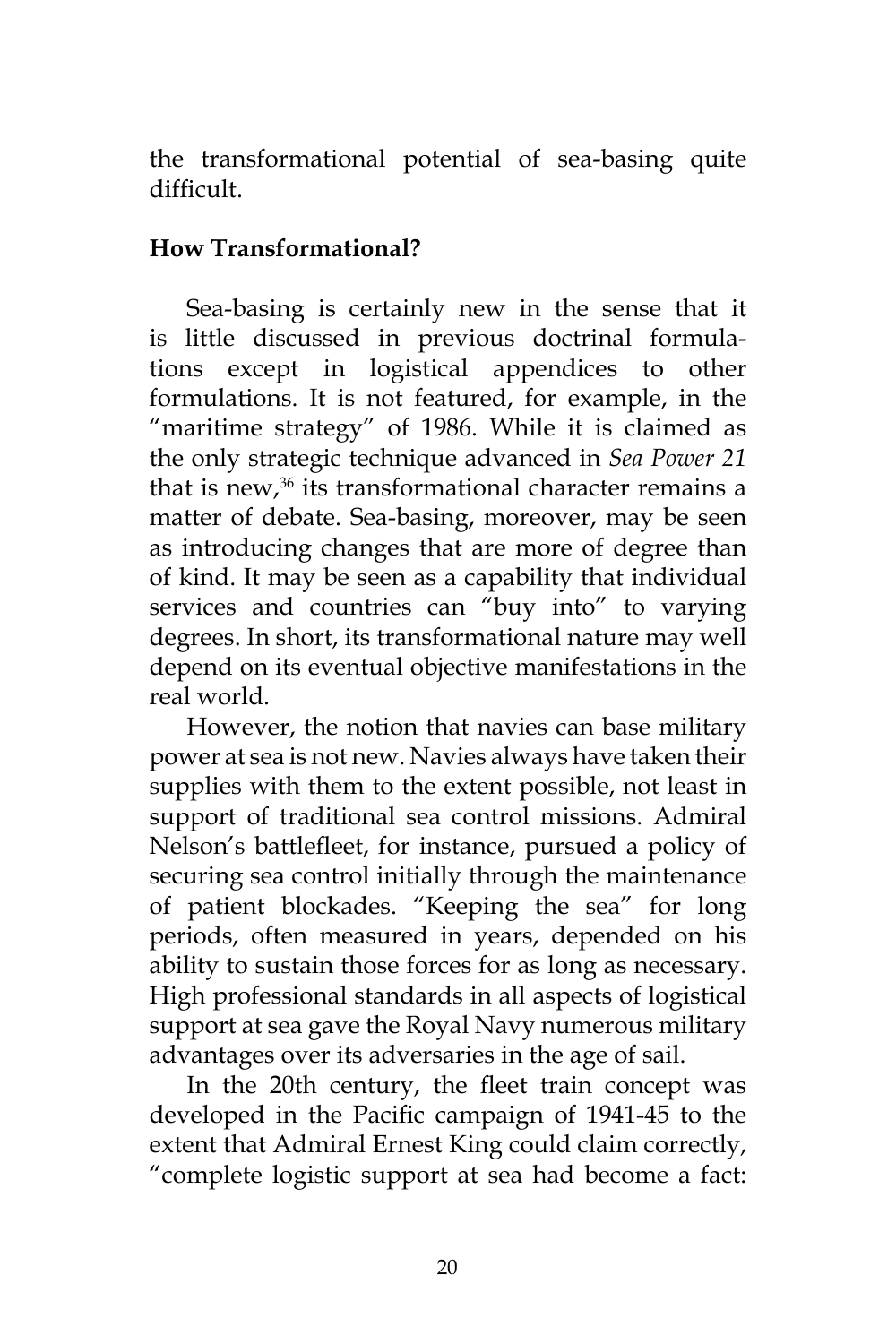it was no longer theory. The endurance of the fleet at sea was limited only by battle damage, and human and mechanical endurance."<sup>37</sup> The subsequent arrival of nuclear propulsion has magnified such capability severalfold. The value of naval auxiliary vessels capable of offering to forward fighting ships supplies, operational maintenance and repair, waste disposal, fresh water, and rest and relaxation, is accordingly as important as ever. Sustaining the fleet's operations at sea to the degree envisioned by sea-basing will require at least incremental improvement in fleet train support. This is a major implication of Britain's Military Afloat Reach And Sustainability (MARS) program, for example.

#### **Sustainment from the Sea**.

The critical issue, of course, revolves around the fleet's capacity to support operations ashore. As we have noted, this support sometimes may need to be sustained over quite long periods of time. In the Gallipoli campaign of 1915, for example, the allied navies found themselves required to offer direct support continuously from April 1915 to January 1916. This support was comprehensive, including movement of forces to and around the theater of operations, naval gunfire support, and provision of food, ammunition, water, medical supplies, etc. Logistics and sea-based supply played a major role in shaping, and sometimes even determining, the campaign's outcome.

The British were able to establish a rear main base at Alexandria in Egypt and a forward operating base utilizing the great harbor at Mudros, 50 miles from the peninsula. Supplies were provided by a huge and variegated armada shuttling back and forth between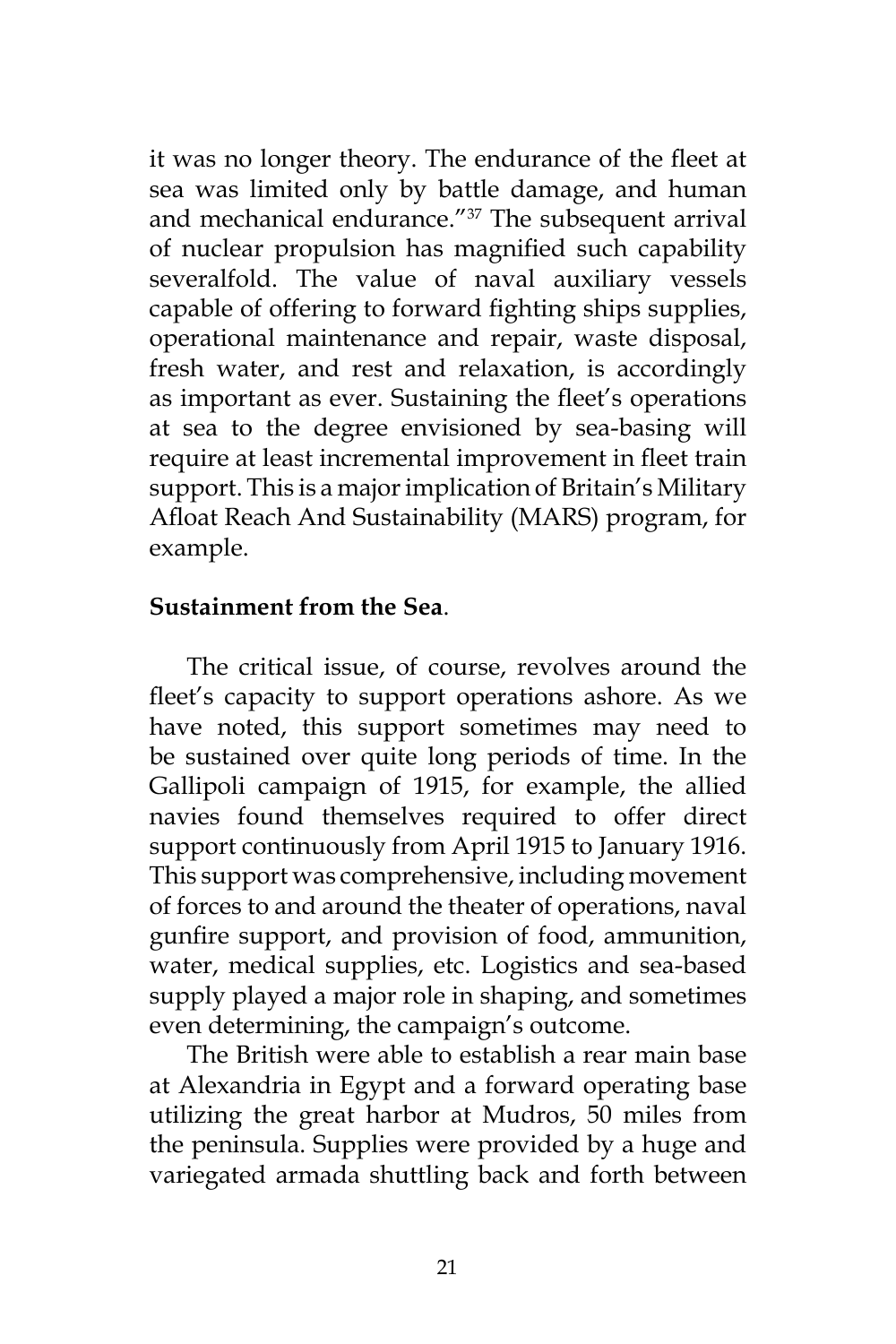Britain (and, in some cases, points as far away as Australia and New Zealand), Alexandria, Mudros, and the peninsula.

Nonetheless, the scale and challenge of this sustainment effort never were mastered sufficiently by the British. This was the result of bad planning and very limited time for preparation. The planning flaws were due in large measure to lack of clarity on the aim of the campaign at the strategic level. This high-level indecision cascaded all the way down, for example, to faulty provision for medical support and casualty evacuation. In consequence, the British were unable to extend their bridgehead inland to the distance needed to develop the capacities to make the landed force essentially self-sufficient. Tactically, their supplies were under daily bombardment from the Turks; operationally, the campaign hardly moved beyond the amphibious phase. The main lesson of the Gallipoli campaign is that a failure to be absolutely clear about the objective and how it is to be achieved can have disastrous consequences for logistics planning, fundamentally undermining its prospects for success.

The same neglect and inattention to expeditionary logistics was evident in the U.S. Navy, Marines, and Army operations until well into World War II. Logistics were so bad for American forces in Russia in 1919— "two little slices of bread . . . one spoon of stew, and one cup of coffee a day"—that the Americans were forced to steal their supplies from their allies, the British.<sup>38</sup> In World War II, however, sea-based logistics began to receive its rightful priority. It was clearly at the heart of the Allied campaign in Normandy, the key issue being whether the Germans or the Allies could win the race to build up the most forces and supplies the fastest. According to Russell Hart, the German "defeat in Normandy was fundamentally a logistics defeat."39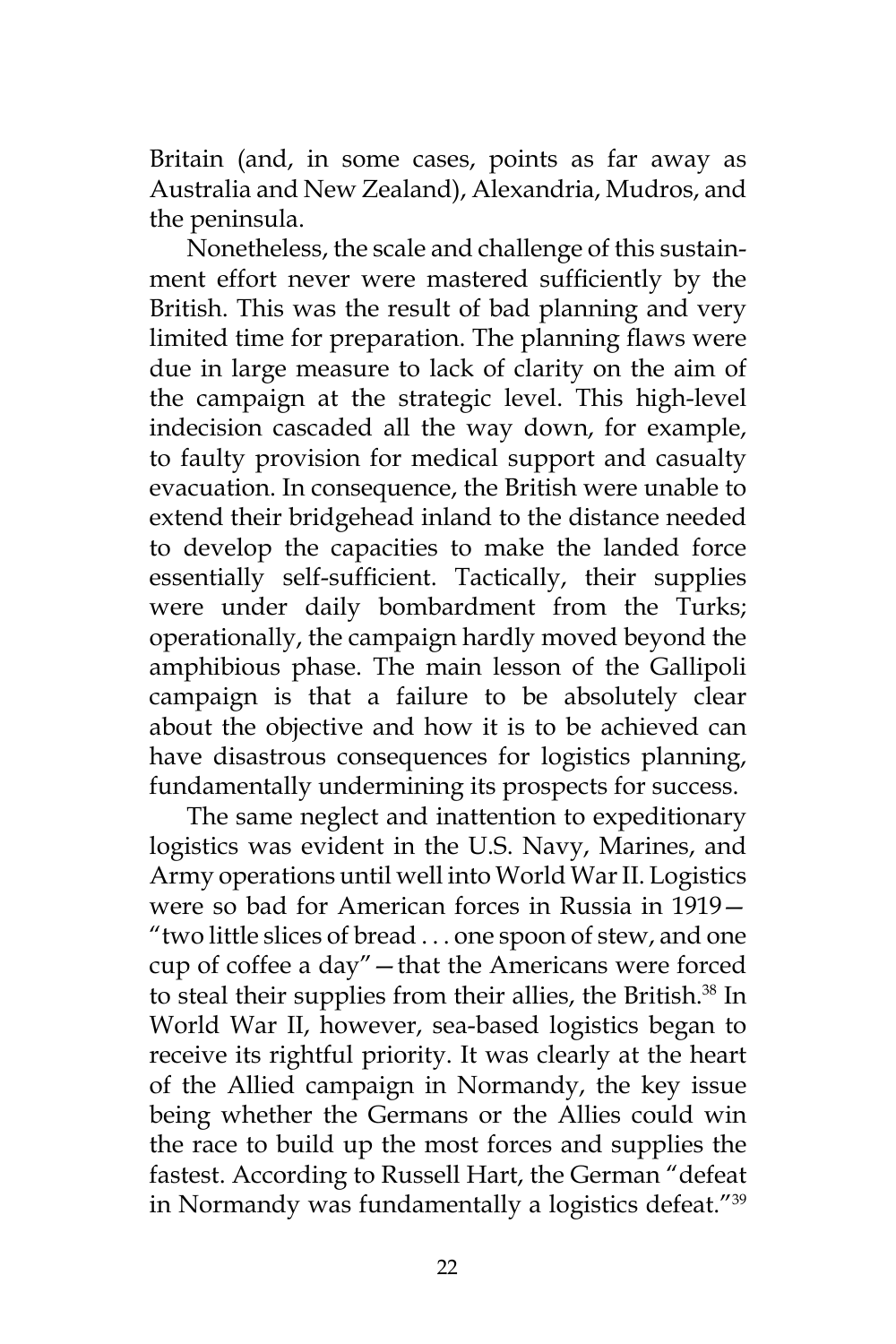Both sides faced an expanding task on the one hand, and an increasing demand for resources on the other. A combat infantry division required 700 tons of supplies a day. By early September 1944, 37 divisions would need 26,000 tons per day, amounting to a staggering 780,000 tons a month.<sup>40</sup> It was the biggest such seabased supporting task to that point in history.

Logistics had a major impact on the shape of the Normandy campaign at every level. Operationally, the perceived importance of Cherbourg and other channel ports for the future support of the war in France framed the shape of the whole operation. The need to capture, restore, and exploit Cherbourg had a major—and strategically distracting—effect on the whole campaign in France. Because of it, there had to be two axes of advance. One would not suffice.

The Mulberry portable piers were intended to offset the attackers' initial disadvantages in port off-load capacity and help them win the buildup race with the Germans. Constructing them required a tremendous industrial effort. Mulberry A at Omaha Beach was expected to handle seven *Liberty* ships, five large coastal freighters, and seven medium-sized coastal freighters at one time. The Mulberries and over-the-beach offloading together were expected to deliver 15,000 tons per day by D+10. For this to work, there also had to be effective air cover.

Despite its optimistic planning, however, logistics for the Normandy campaign went awry, $41$  partly because of the tendency to overplan, insufficient flexibility, and excessive concentration on meeting the demands of the first few days of the landing. Ironically, the overplanning resulted from a conscious determination not to repeat the underplanning mistakes of Gallipoli. There was also an "us and them" attitude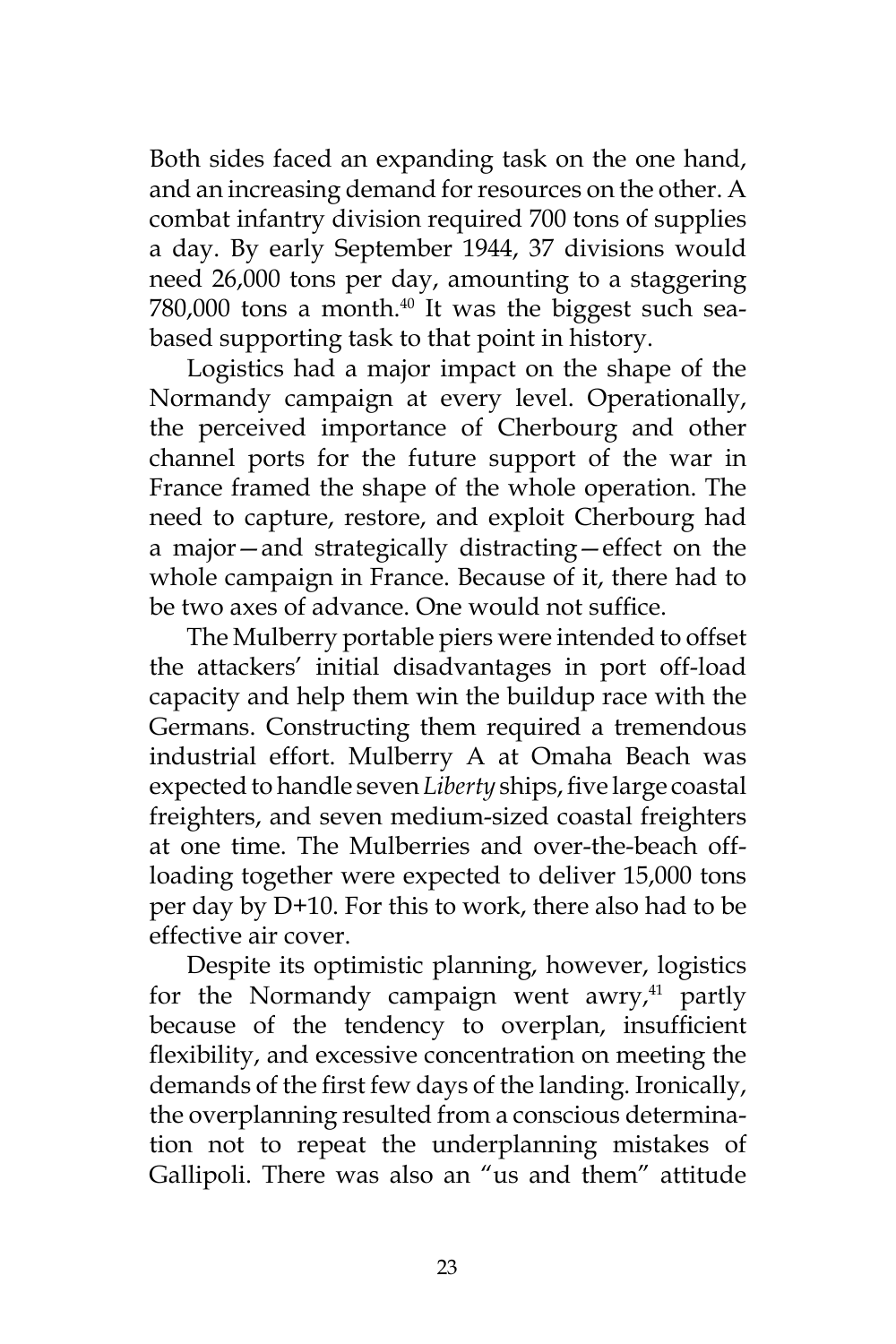between the supplier and the end-user. It was all push and no pull. $42$ 

The logistics problems were compounded by the fact that it took much longer than expected to capture Cherbourg. The Germans resisted stubbornly and demolished the dock facilities so thoroughly that even by mid-July, the port was handling only 2,000 tons a day. Unfortunately, Mulberry A was wrecked and Mulberry B was damaged during a storm on June 19- 22, when 800 ships were beached, with 300 of them incapacitated. Fortunately, the U.S. Army's Engineer Special Brigades showed it was easier than expected to clear and utilize the beaches themselves as landing sites. Even so, supplies by D+15 were only 61 percent of what had been planned, and there were severe ammunition and fuel shortages. Paradoxically, the slow progress of the breakout resulting from the supply deficiencies also made things easier logistically, since the landed materiel had less far to go to reach the fighting units. However, the strategic and operational consequences of these deficiencies were considerable.

At the tactical level, the higher-than-expected tide on June 6 so reduced the physical area of the beach proper that the exit roadss, for example at Sword Beach, quickly clogged. Here the "littoral portal" (i.e., "the operational area defined by space and time through which a range of forces, capabilities and resources can be projected") was restricted in the key period to only 10 yards of sand.<sup>43</sup>

Moreover, at Sword Beach (and other beaches too), there was tension between the amphibious landing and the exploitation phases of the operation. Halftracks were good for getting through the dunes, but not particularly good at negotiating the *bocage*, i.e., the thick, nearly impassable, criss-crossing hedgerows encountered further inland.<sup>44</sup> Lorries, the British motor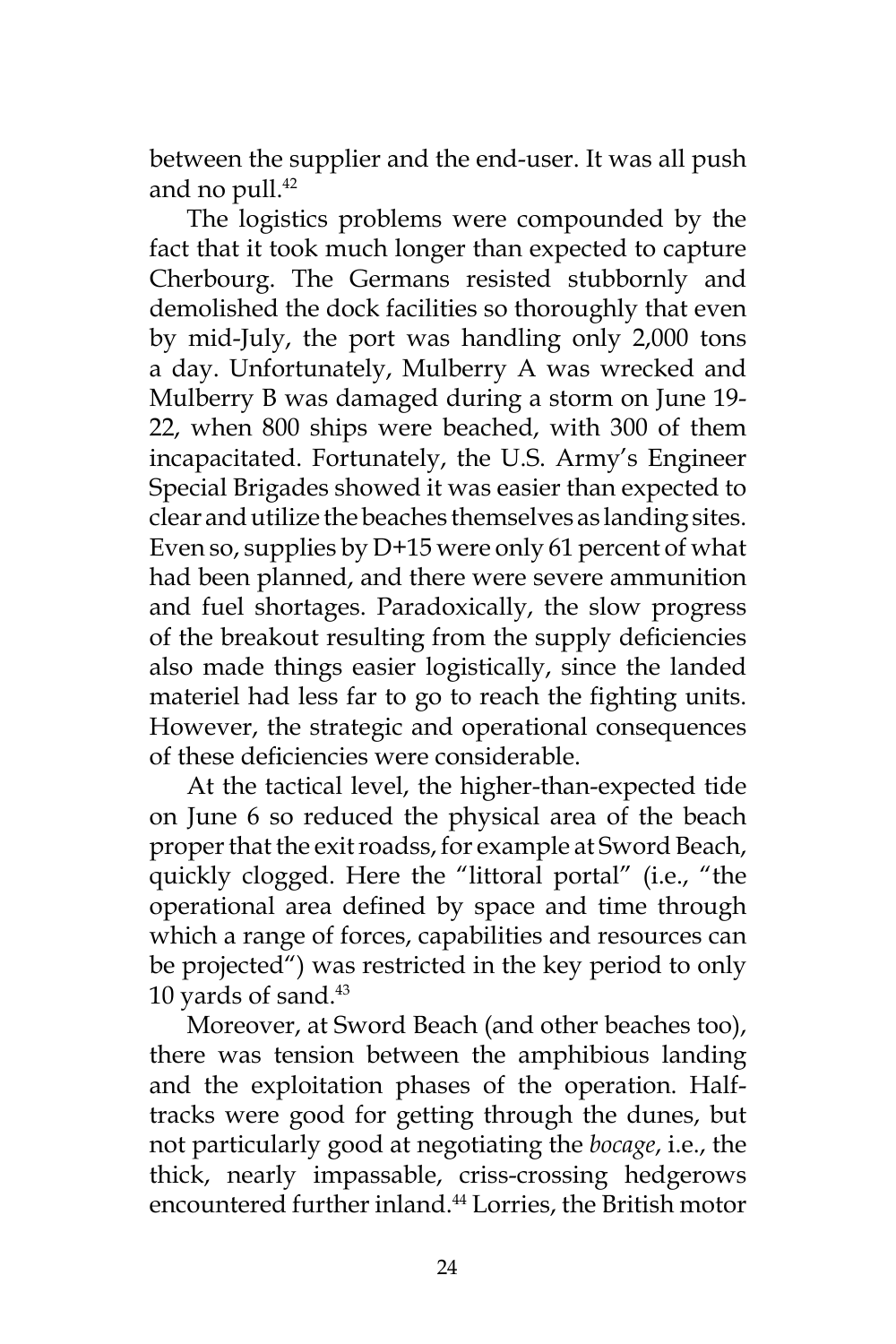trucks, were essential for movement and exploitation, but tended to get stuck in the sand.

The result of such deficiencies was that the allimportant initial assaults on German strongpoints had to be undertaken by disorganized light forces without the planned tank and artillery support. The consequent delay in getting past them allowed the defending 21st Panzer Division more time to react; consequently, the opportunities for a rapid advance on Caen receded.

The German Army, and especially its *Waffen SS* Panzer divisions, still was probably the best fighting force in the world at that time. The Allies planned to overwhelm the Germans by sheer weight of numbers and materiel, a technique often regarded as characteristic of the "American way of war": "Our guiding policy is to achieve not mere adequacy, but overwhelming superiority of material, thereby ensuring not only victory, but early victory with the least possible loss of American lives."45 But the severe constraint on supplies in this case made such an approach much more difficult and time-consuming than anticipated.

The operational and strategic consequences of the early logistical difficulties were felt right to the end of the war and, indeed, well into the postwar era. The war in the West lasted much longer than it might otherwise have and became a significant factor in the shaping of postwar Europe. In sum, deficiencies in sea-based supply helped determine the nature of the Normandy campaign and everything that flowed from it.

Many of the same lessons held true for the Falklands campaign some 40 years later. Strategically, the forward base on Ascension Island provided an opportunity for rebalancing the support effort and for last-minute diplomatic overtures. The obvious difficulty of maintaining a major British naval presence at sea during the stormy weather of the South Atlantic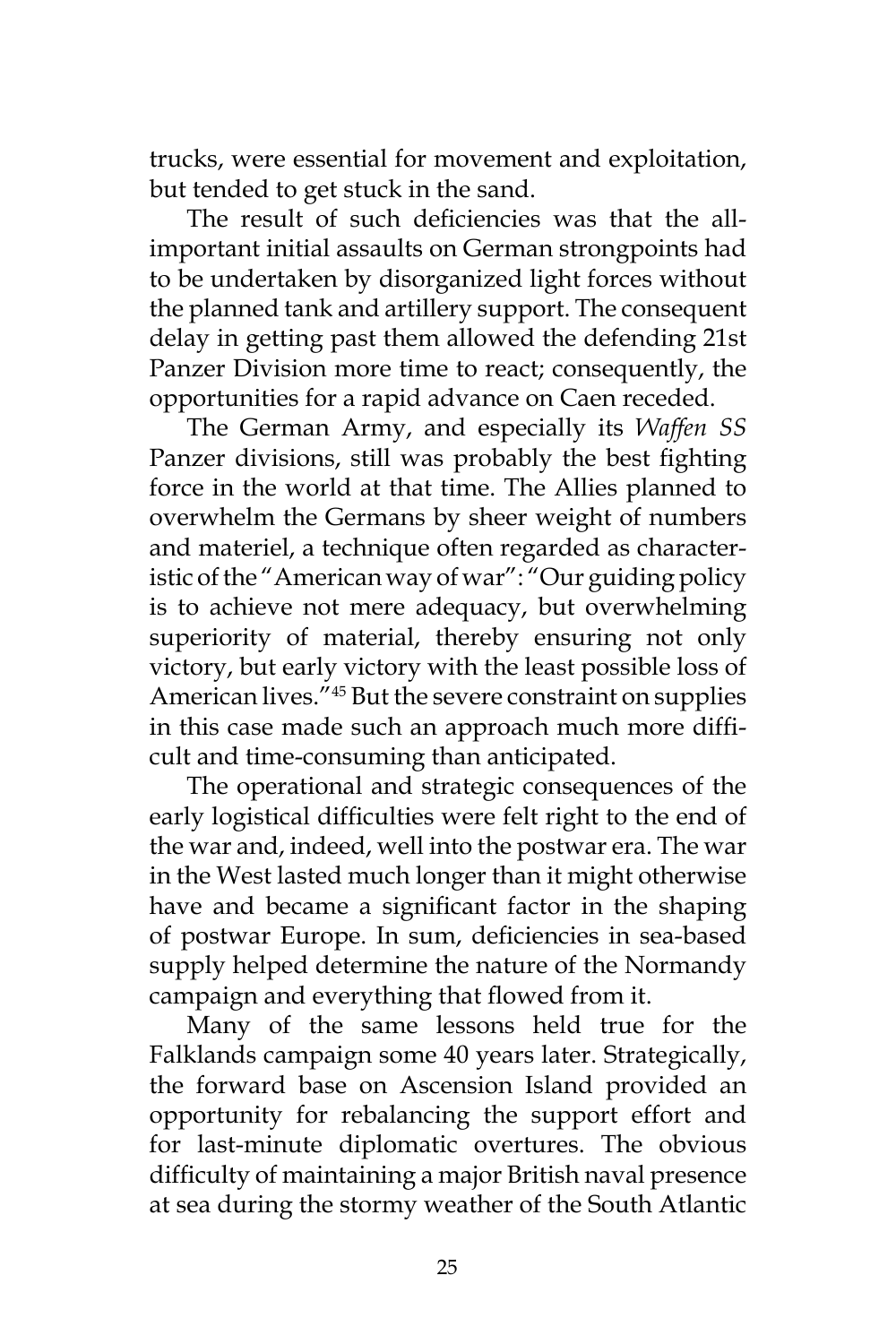in winter determined the timetable for the politicomilitary resolution of the conflict. The operational and tactical consequences of the logistics campaign were equally striking. To illustrate, the British need for an "operational pause" to get supplies sorted out after the San Carlos landing afforded military targets and political opportunities to the Argentines that the British would have preferred they not have.<sup>46</sup> At the tactical level, helicopters occasionally may have delivered shells straight from sea to artillery batteries on land, but generally the pattern of sea-based supply was the traditional one. First, materiel was sent to the depot ashore and then from there to the end-user, with all the inevitable delays this caused. Overall, the importance of logistics is illustrated by the huge adverse impact on the shape of the campaign made by the loss of the cargo-carrying *Chinooks* when the *Atlantic Conveyor* was sunk with them onboard.<sup>47</sup>

## **Developments in the Post-Cold War World**.

Little of such travails would have seemed new to Major General Charles Callwell, whose message was that the success of all military operations depends heavily on the success of the system by which supplies and equipment are provided for the forces engaged. He made the point that "the administration of supply" and the "strategy of the campaign" are interdependent in small wars.48 But since Callwell's day, there have been substantial changes in the demands that military operations have made on logisticians. These certainly have a major impact on the prospects of sea-basing.

Some of these changes derive from the nature of the military forces conducting the operations. The dependence of modern military forces on their supplies, for example, has increased greatly. In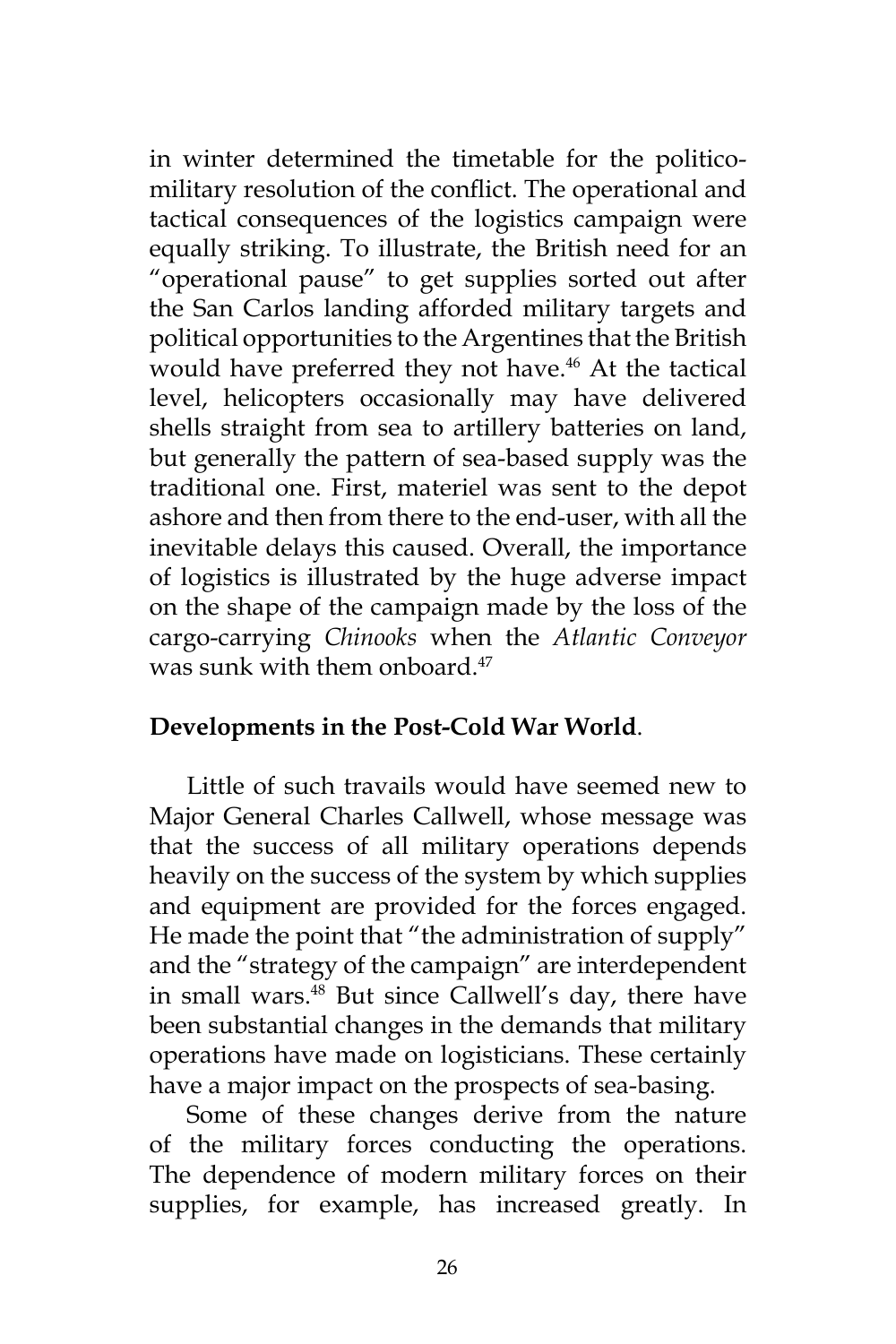Operation DESERT STORM, the UK First Armoured Division, in its attack preparations, needed 1,200 tons of ammunition, 450 tons of fuel, 350 tons of water, and 30,000 individual rations (per day), the equivalent of the requirements of an entire Army Group in the 1944 Normandy landings.49 Getting all the supplies needed for coalition forces in Operation DESERT STORM required probably the largest and swiftest movement of materiel to a single operating area in the history of warfare, with the exception of the Normandy campaign itself, which took 2 years to prepare for. There is no indication that this trend towards an increased demand for equipment and supplies will flatten out. There is always a tendency for the scale of these demands to be underestimated beforehand. Such logistics problems continued to be an issue, at least for the British, in the Iraq operation of 2003.

Expectations of logistic support, in any case, have grown. There is today an aspiration for a supply system that does not constrain the operational freedom of the end-user. This, after all, was the whole point of the emphasis on Focused Logistics in *Joint Vision 2020<sup>50</sup>* Hence, given the U.S. Marine Corps' interest in shipto-objective maneuver, the precision and effectiveness of modern weaponry seem to offer the prospect of fast, distributed, and decisive campaigning. Conflicts are expected to be much less linear in time and space. The interest in dynamic Agile Mission Groups reflects the search for simultaneous effect and the consequent need for logisticians to make it all possible. This fusion of all stages and types of conflict in a single operational scenario may require, for example, the air assault to be synchronized with amphibious landings from over the horizon and, accordingly, a supply system that can cater to the accelerated needs of this style of operation.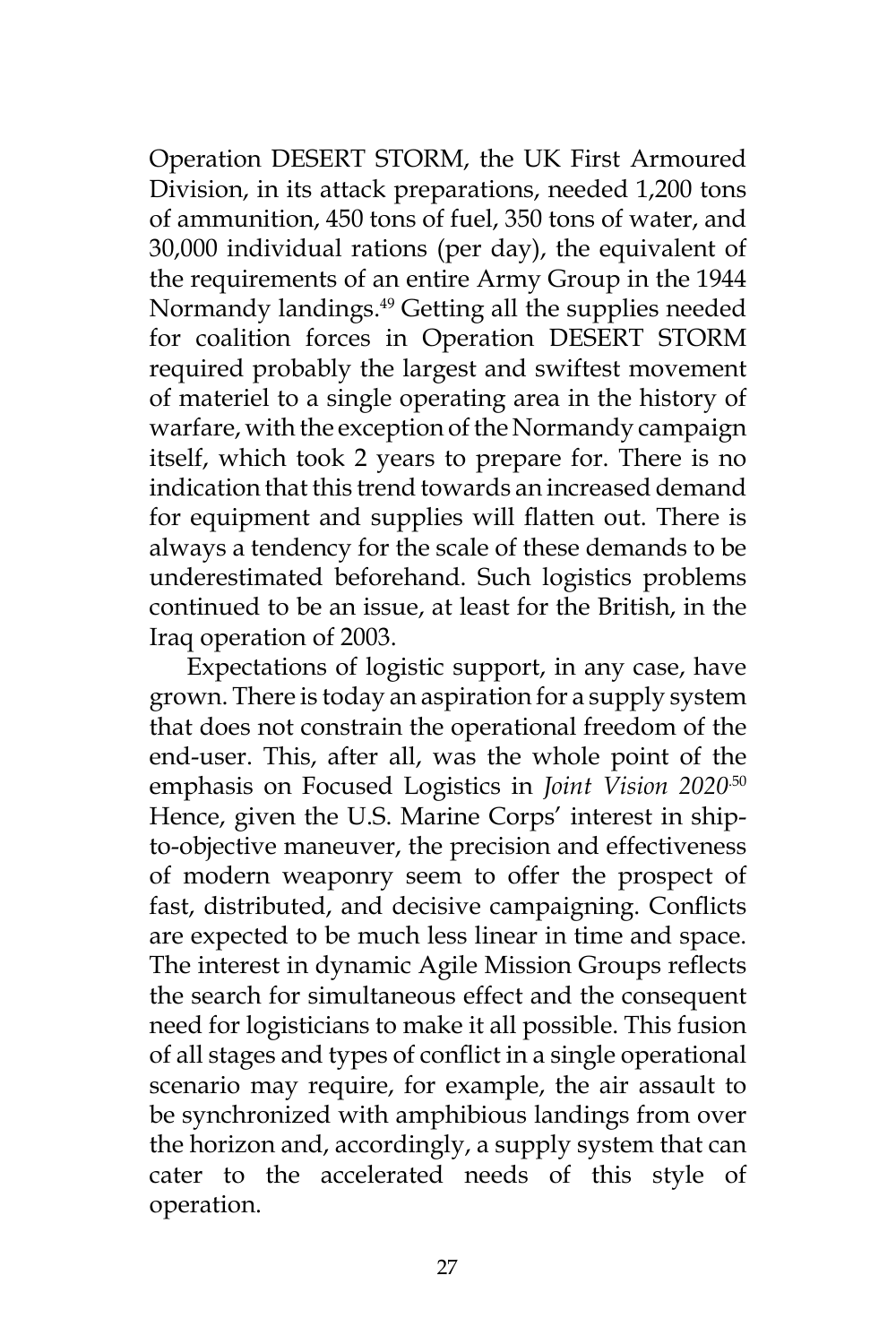The logistic demands of expeditionary operations in less familiar places, at great distances from the home base in what is normally the developing world, impose particular challenges.<sup>51</sup> There may well be strong contrasts between the technological sophistication of the equipment the expeditionary forces need and the possibly primitive conditions prevailing in the theater of operations. The transportation infrastructure in such theaters often will be third-rate or under attack or both, thereby throwing the expeditionary forces very much back on their own resources. Further, as Charles Callwell reminds us, "The difficulties increase in proportion to the distance the theater of war has from from the home arsenals, from what may be properly called the national base."

Lack of familiarity with the geographic, climatic, and political conditions of such operational areas may be a problem, too. In such circumstances, the ability to develop and exploit an information advantage over the adversary is key. But, again in Callwell's words, "It is a very important feature in the preparation for and the carrying out of small wars that the regular forces often are working very much in the dark from the outset."52 Thus early acquisition of intelligence is absolutely key, but it has always been a major problem in Western interventions.53

Modern network-enabled capability notwithstanding, this fundamental disadvantage probably is inevitable, especially when it comes to local political and topographical knowledge. The adversary often will tend to have an initial advantage here, being thus able to exploit unexpected and asymmetric options. The force ashore, and the supply system afloat, will need to be able to cope with the basic unpredictability of the situation that confronts them.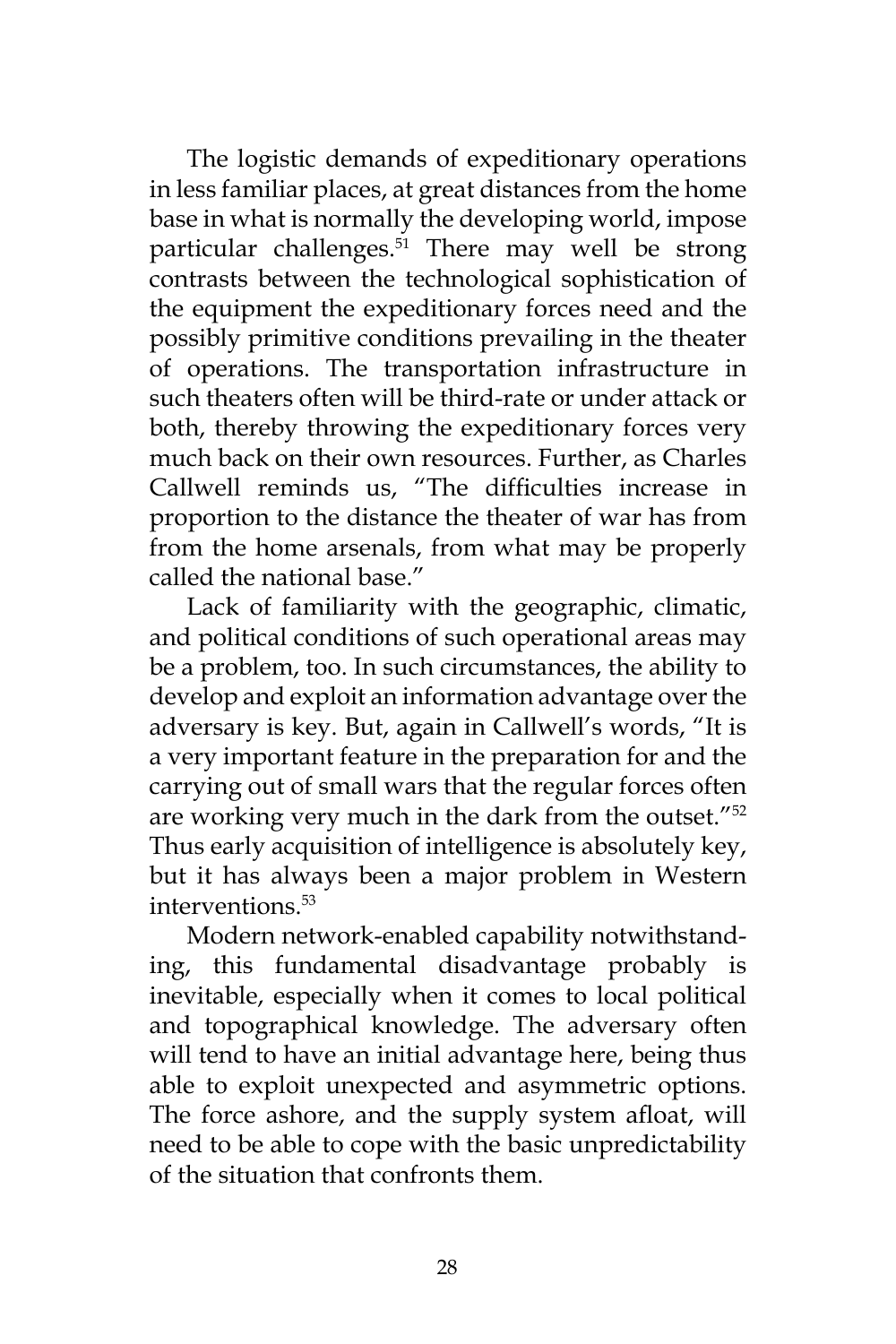As Afghanistan and Iraq have demonstrated, "one of the fundamental challenges is the distributed nature of the battlefield over long tenuous distances," resulting in unsafe lines of communication.<sup>54</sup> In the fastmoving and constantly changing situations that result, a particular premium is put on speedy responses in reconfiguring forces and adapting operational plans to new operational environments. These requirements call, in turn, for agile supply.

There will be a need to *anticipate* supply requirements. In the Afghanistan operation, according to the U.S. Navy's Admiral David C. Brewer, Commander of Military Sealift Command, "We found that we've had to anticipate possible changes in strategy and operational level focus in order to ensure that we were ready for changes in sealift tasking."<sup>55</sup> These difficulties for sea-based logisticians are aggravated by the highly politicized nature of the expeditionary operation. Diplomatic considerations, for example, can be expected to shape the campaign, imposing intrinsic limits on what can be done. They are likely to make it more difficult for expeditionary commanders to seize the strategic initiative and achieve early and decisive effect, condemning them instead to campaigns of attrition.<sup>56</sup> Such considerations, incidentally, reinforce the point made earlier that the political line of development is an important one, and that maritime forces have something to offer in that regard.

For a good example of the adverse effects of political constraints, we need look no further than the political restraints on maritime surveillance activity north of the Saudi-Kuwait border, which hugely complicated subsequent maritime operations during Operation DESERT STORM in 1991.<sup>57</sup> Such limitations may well conflict with the imperatives of the logistic campaign.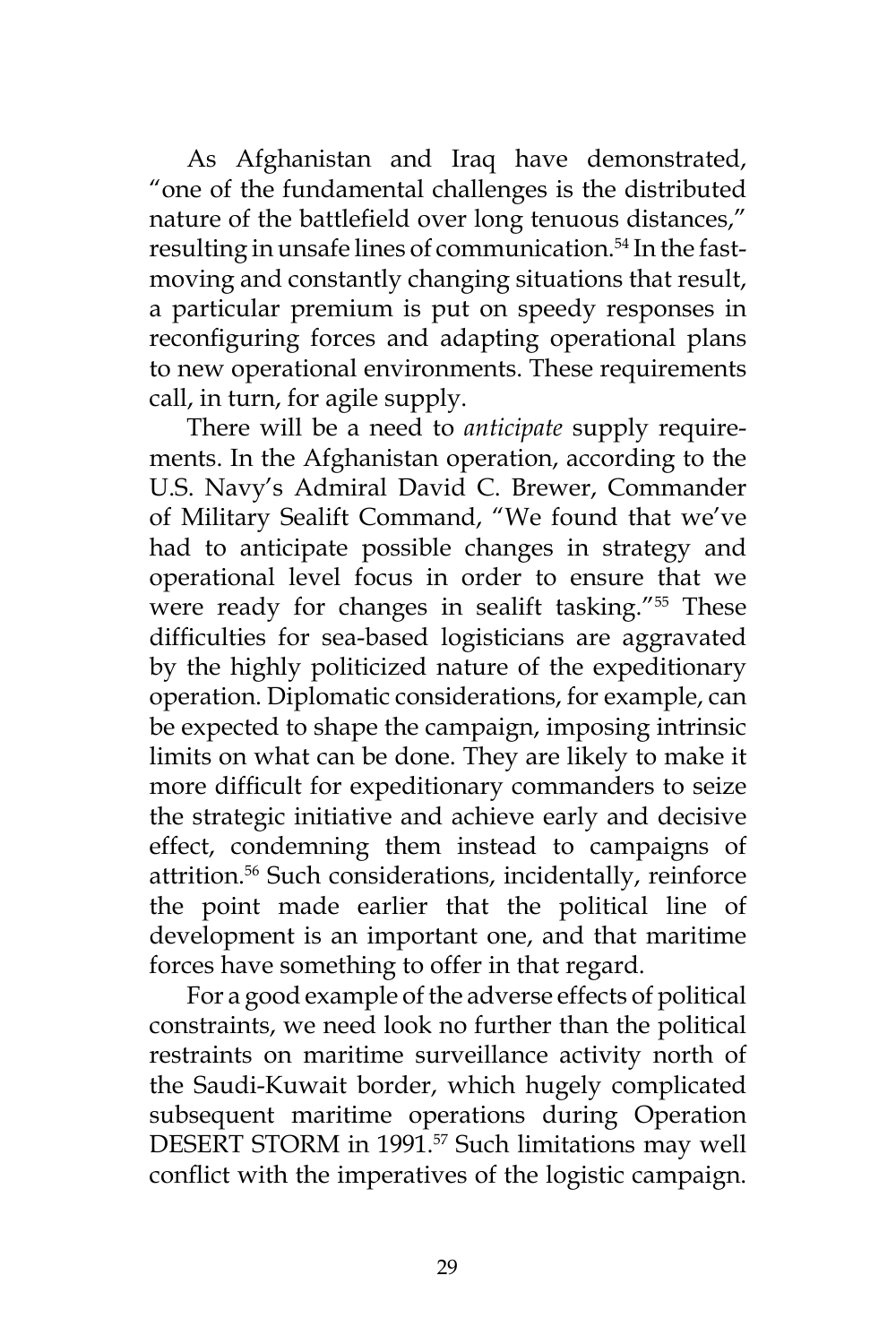Britain's reluctance to be seen preparing for war in 2003, before diplomatic efforts to avert it finally had been exhausted, delayed the start of the logistic buildup. This contributed to the tactical supply difficulties regarding such items as desert boots and enhanced body armor that the British faced in the theater.<sup>58</sup> At the operational level, the major repositioning effort required after Turkey's last-minute diplomatic refusal to grant basing rights to the U.S. 4th Infantry division in 2003 had a considerable effect on the logistics campaign. It demonstrated the need for flexibility on the one hand, and the considerable advantages of sea-basing on the other. Such examples show the need for speed and flexibility in the logistic campaign in order to offset the abbreviated warning time and other complications that are likely to be introduced for diplomatic reasons; they also point to the benefits in controllability and speed to be expected from basing the supply operation at sea to the extent possible.

Expeditionary operations today and into the foreseeable future are likely to be *intrinsically* complex. The complicated, uncertain, ambiguous, and unpredictable strategic context increases the complexity of the logistics requirement. The requirement may be to counter disorder, insurgency, crime, terrorism, and/or a collapse in governance. Inevitably, the precise mission blend will have significant operational consequences for supply and for the sea-basing component of the expeditionary operations. Callwell stressed that "the conduct of small wars is, in fact, in certain respects an art by itself, diverging widely from what is adapted to the conditions of regular warfare."59 These operations will not simply be conventional military operations on a smaller scale. Instead, they are likely to be broader, requiring much more than military responses. This in itself is not new, however.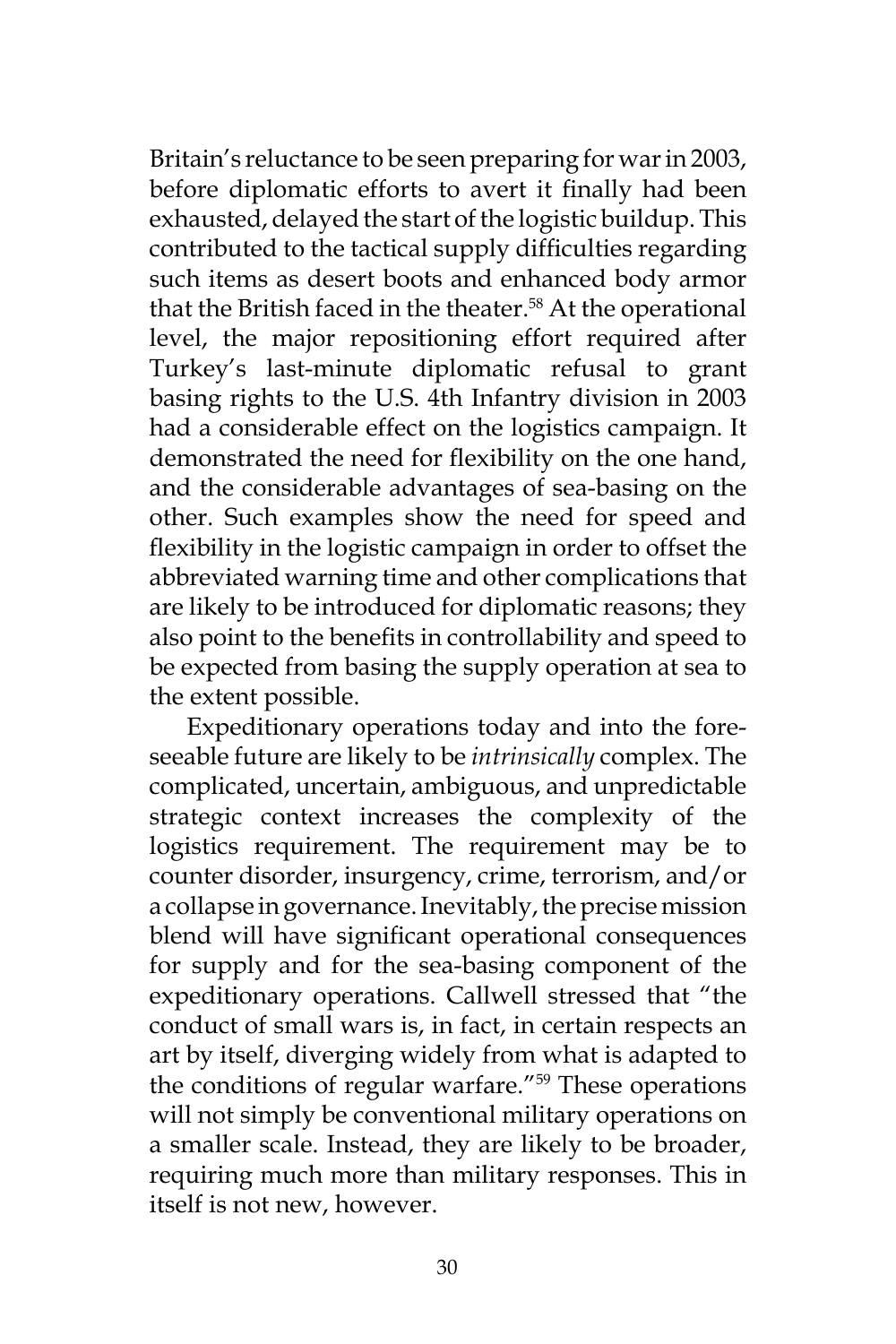The nation-building element of expeditionary operations was explicitly emphasized in the U.S. Marine Corps' 1940 *Small Wars Manual* which defined small wars as:

Operations undertaken under executive authority, wherein military force is combined with diplomatic pressure in the internal or external affairs of another state whose government is unstable, inadequate, or unsatisfactory for the preservation of life and such interests as are determined by the foreign policy of our nation $60$ 

This definition recognized that conventional military operations can deliver only part of the effects required. Accordingly, the U.S. Marine Corps became adept at such public works as road-building, medical support, and education. Such an approach, later exemplified by the U.S. Marine Corps in its "Three Block Warfare" thinking, has now become commonplace. Thus Lieutenant General Claude Christianson here describes such multi-tasking: "We are constantly changing what we are doing. One day a unit may be building a school, the next day protecting infrastructure, and then training Iraqis to be logisticians the next."61 In this situation, an effects-based approach depends on close coordination and cooperation between nations, government departments, nongovernment organizations (NGOs), and other international organizations, so that military force is used successfully but in conjunction with other means.

Since the ultimate issue is not that of winning the battle, but rather of winning the peace, the supply system will need to be versatile to cope sufficiently with the entire spectrum of war and nonwar, possibly catering to humanitarian activity and stabilization operations at the same time.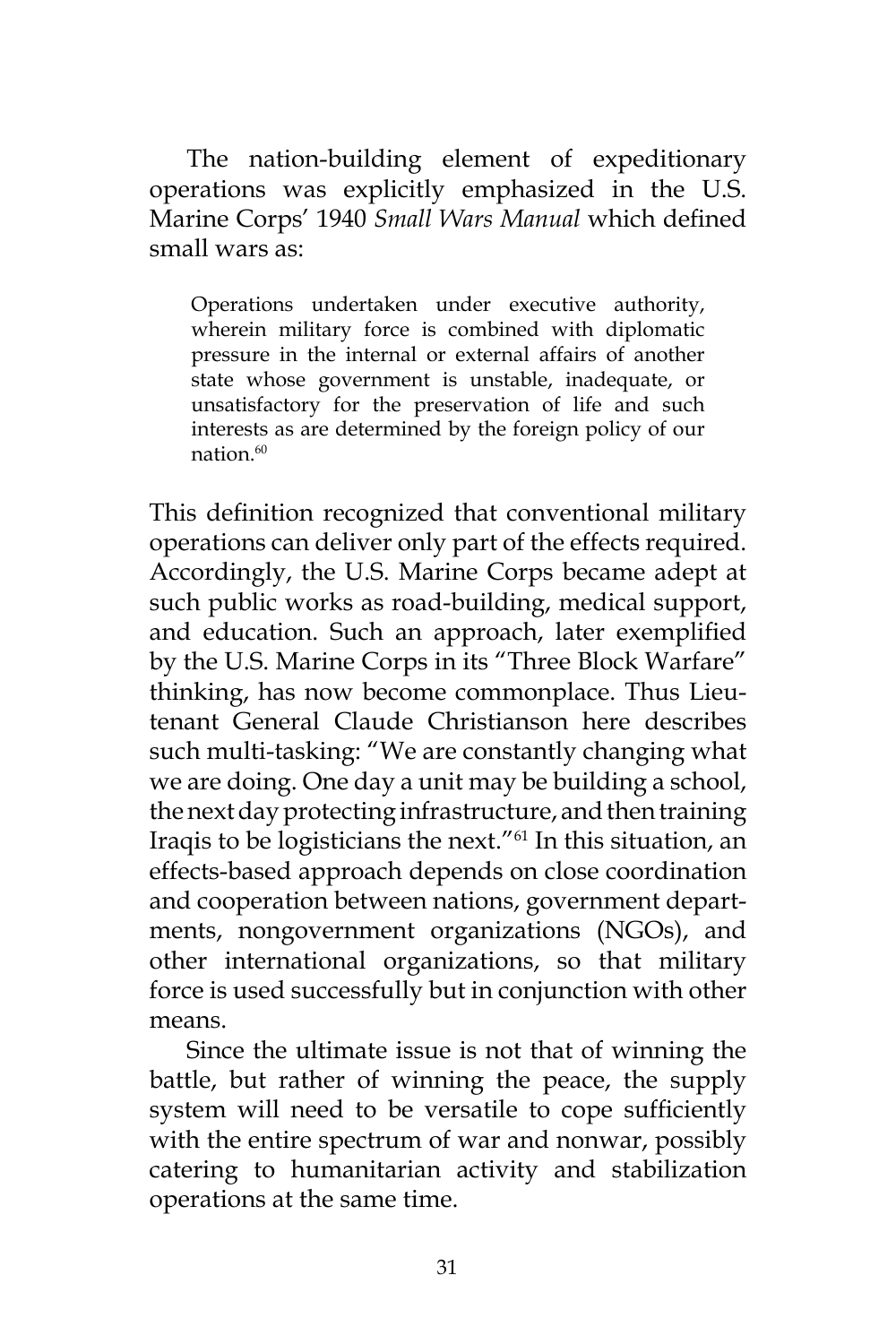Because such operations are concerned with building the peace in situations where societies often are fractured and governments collapsed, experience suggests that expeditionary intervention operations usually will have to last far longer than expected. Events in Afghanistan, Kosovo, and the Persian Gulf also demonstrate that expeditionary operations can be very demanding, both politically and militarily, and for that reason might well last an uncomfortably long time before their objectives are achieved. As the British discovered in Sierra Leone and the Australians both in the Solomons and East Timor in the spring of 2006, a well-intentioned but early departure well may prove premature, necessitating an early return.<sup>62</sup> Such experiences suggest that logisticians should plan for the long haul and not for "drive-by interventions."

The U.S. Army's *Field Manual 3-0* states that "the American people expect decisive victory and abhor unnecessary casualties. They prefer quick resolution of conflicts and reserve the right to reconsider their support should any of these conditions not be met."<sup>63</sup> Such realities in Western countries make it clear that sustainability also needs to be measured in political terms. Public opinion's limited tolerance for casualties makes the early and possibly decisive use of lethal force more difficult, increasing the need for longer, more deliberate, and apparently safer prosecutions of the campaign. The situation ashore also may require a force to land, operate, and withdraw, and then repeat the process, possibly elsewhere. This process increases the need to be able to reconstitute the force at sea. For all these reasons, supply arrangements have to provide sustainability for the long haul.

Despite this reality, practice often has fallen well short of theory, and planners seem to need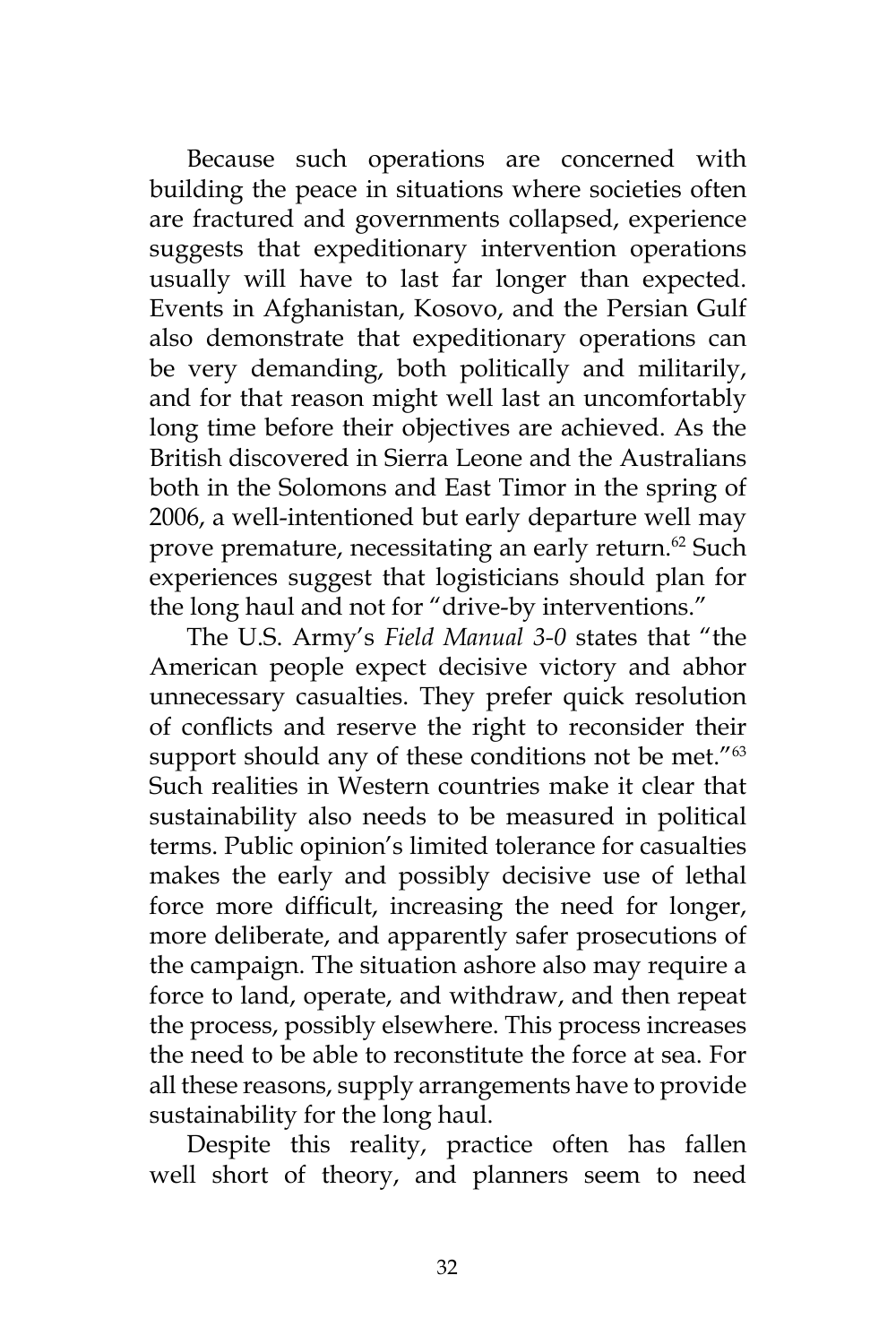constant reminders of the requirement to widen their horizons well beyond the confines of warfighting and conventional military operations "to develop policy and strategies for post-conflict situations."<sup>64</sup>

The recent tsunami and Hurricane Katrina relief efforts demonstrate that the variety of desired effects requires diverse forces with diverse capabilities in equipment and support, greatly increasing the demands on sea-basing, especially when a requirement for supplies to support the humanitarian effort has to be factored in.

Moreover, the adversary can be expected to do his best to make a difficult situation worse. The campaign is likely to be against adversaries who command respect, not for their aims, but for the surprising sophistication of their methods. They often have proved to be adept at adopting effective responses that were asymmetric, either politically or technologically. They have access to weapons technology that in some circumstances is as good as the equipment of Western expeditionary forces.

This potential increases concerns about the vulnerability of the supplies both in their depots and during their movement. Of course, bases always have been vulnerable to attack. The advent of nuclear weapons raised concerns about the growing vulnerability of conventional bases. In 1946, the British worried that,

Bases as we know them at present, with large depots and installations dependent for their operation on lowgrade troops and frequently on "coolie" labour, are exceptionally vulnerable to attack by atomic bombs. In particular an invading Army cannot in future be allowed to depend for its supply on two or three large ports. Our strategic conception as to the mounting and subsequent maintenance of any military campaign will require revision in light of these factors in the future.<sup>65</sup>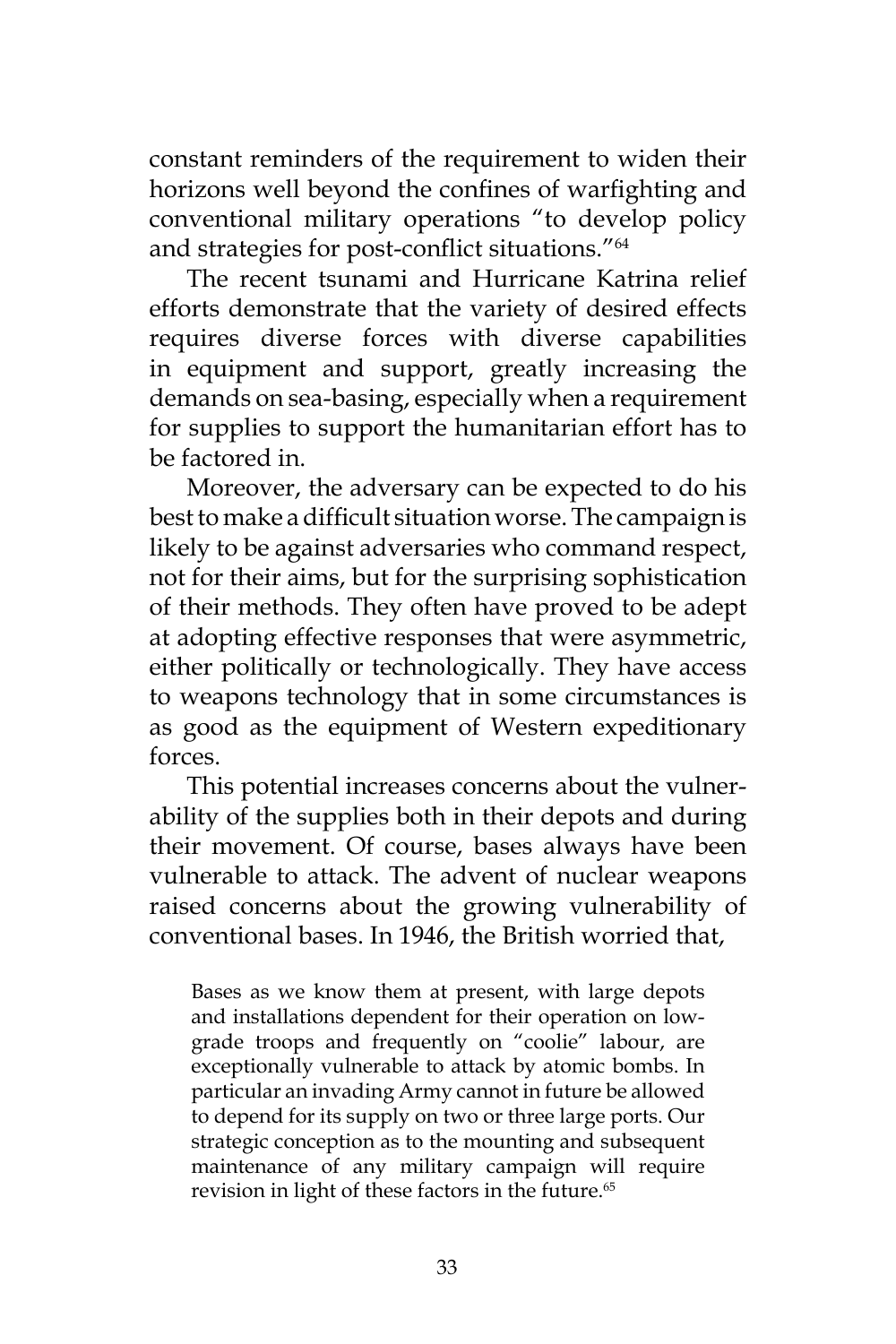The conclusion was obvious: the supply system needed to be made as invulnerable as possible. More recent incidents, such as the missile strike on the docks of Al-Jubayl in 1991 and the attack on the USS *Cole* in Aden harbor, reinforce this view. Such threats increase the apparent advantages of basing the supply effort at sea. Furthermore, the disruption to plans for Operation IRAQI FREEDOM caused by the Turkish decision to withdraw basing rights demonstrated anew the political vulnerability of such bases, again demonstrating the importance of the diplomatic line of development.

All such considerations point to the fact that landbases of all sorts are now more open to threat than they were in Callwell's day. The threat pertains as much to the task of moving supplies about as it does to storing them. In Iraq, the passage of convoys of trucks has become a major military operation that further erodes the distinction between teeth and tail. Interestingly, vulnerability to interdicted supplies may well encourage local commanders to carry their miniiron mountains around with them if they can, even if at the expense of some measure of operational mobility.

The scale of the intervention project usually will require the response to be joint and combined so that the supply system needs to cater to all services and all allies, and, indeed, all the services of all the allies.

The humanitarian operation in Uum Qasr, Iraq, in 2003 provides a good case study illustrating all these points.66 The coalition was well aware of the common wisdom of the day, here expressed in Colonel G. A. Furse's formulation: "The advantage to be reaped by winning over the inhabitants of an invaded country are many: but, from some unexplained reason, a conciliating policy is not always followed."67 Getting humanitarian supplies, especially drinking water,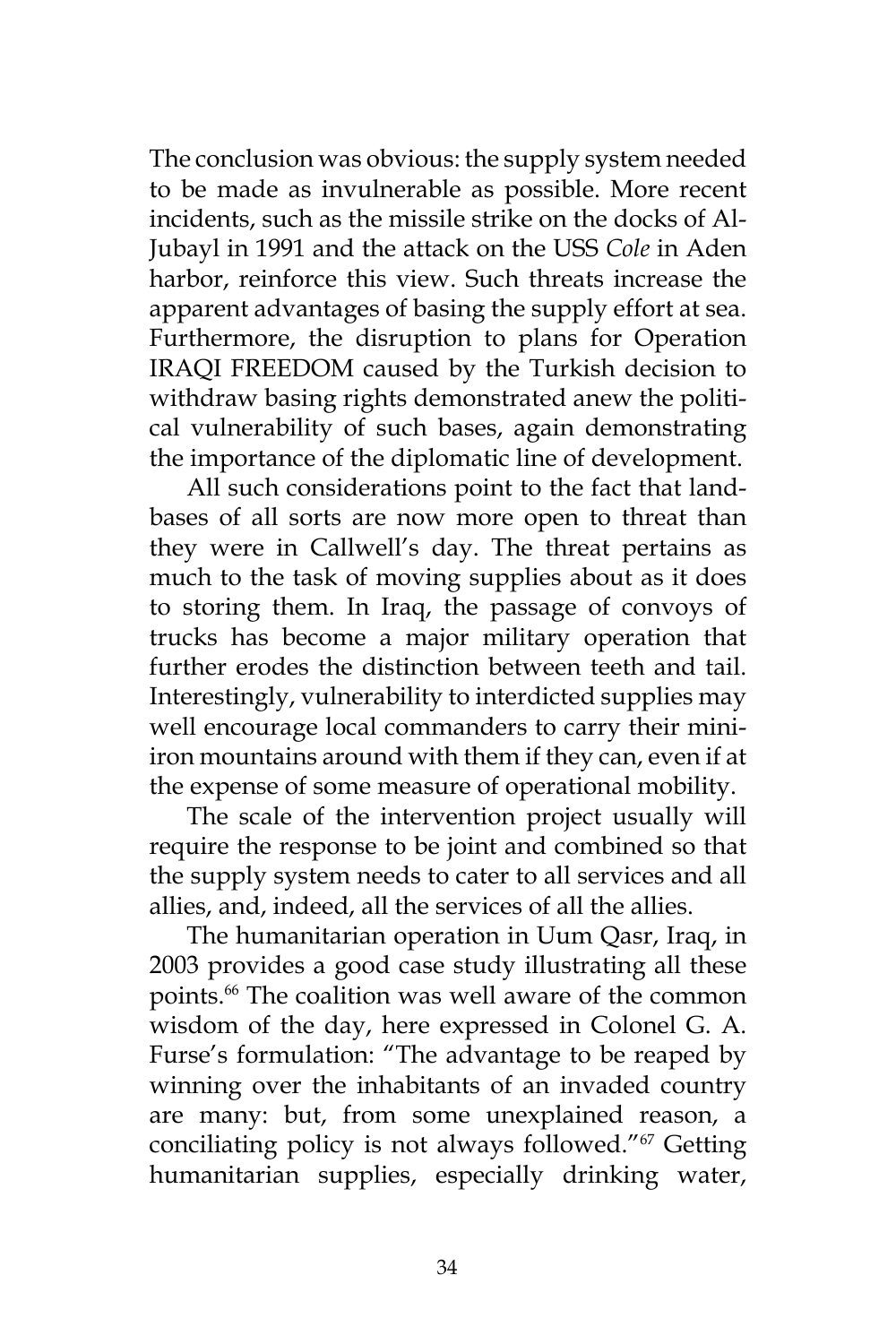into the port as soon as possible therefore was seen as a humanitarian imperative, politically essential if the support of the local population and world opinion was to be secured. (Actually, early intelligence was erroneous since, as it turned out, food rather than water was what the inhabitants of Uum Qasr really needed.)

Preliminary mine clearance of the Tigris-Euphrates delta waterway and the suppression of hostile activity on the river banks was therefore essential. This specialized and very local supply effort was central to the operation on the Al-faw peninsula, extending southeast of Basra, an operation which was itself only a small component of a major conventional military campaign in the rest of Iraq, which it both influenced and was influenced by. This operation exemplified the mixed military/political and nonlinear nature of the conflict since military and political dimensions of the operation had to be addressed at the same time. Furthermore, the Uum Qasr operation was notably joint and combined in execution, since it required the integrated participation of Australian, British, and U.S. ships, aircraft, and ground forces. We may note finally that this operation was but a small part of a far bigger campaign that turned out to be much more strongly resisted, more complicated, and longer-lasting than had been anticipated.

## **Producing the Goods**.

To summarize, expeditionary operations of this sort would seem to require a specialized and tailored logistics effort. It needs to be entirely responsive to each phase of the conventional campaign including all the second- and third-order effects. The supply plan has to be able to sustain the teeth regardless of their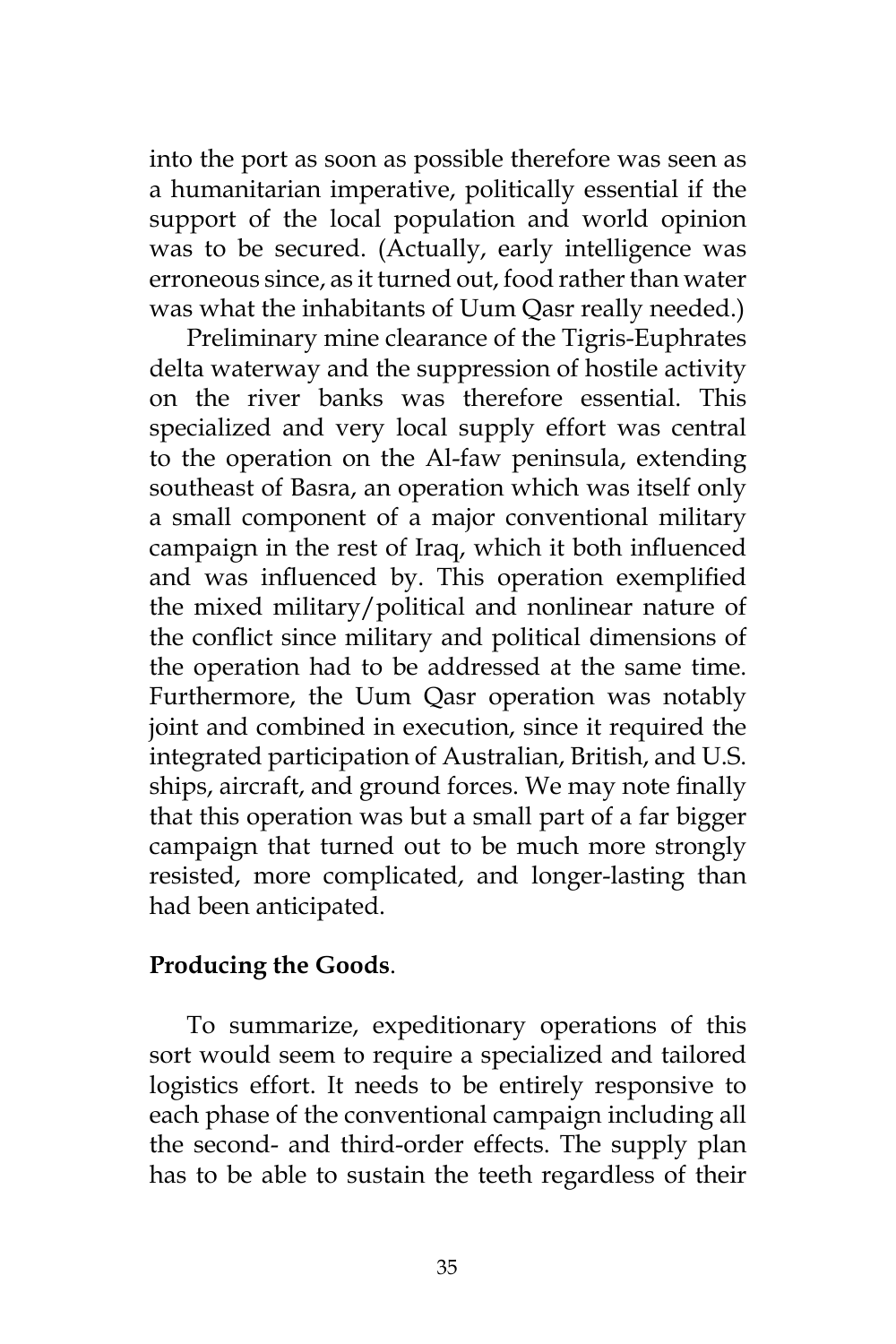mission of the moment, and, ideally, to react rapidly to unplanned contingencies. It needs to be able to deal with humanitarian disasters such as the Indonesian tsunami and Hurricane Katrina in the Gulf of Mexico. It needs to be able to satisfy the needs of the international and multiagency coalition that such expeditionary operations normally will require for their execution.

The theoretical advantages of putting as much as possible of the logistics effort at sea are considerable. A sea-based supply system will be more mobile and liftcapable than any practical alternative, and by virtue of the omnipresence of the ocean, be within reach of the majority of likely operational areas. Sea-based assets will face much lower levels of threat from hostile attack than their land-based equivalents and, provided that the direct supply of forces ashore is possible, obviate dependence on port and shore facilities, which are often lacking or subpar in much of the developing world. Finally, sea-basing reduces political reliance on local allies.

Whether an effective sea-based supply system can be produced, however, depends on the resolution of two sets of issues. The first set revolves around what is militarily desirable and technologically feasible on the tactical and operational levels. The second set relates to the relative strategic priority of the capability, and the resources that should be devoted to creating the capability.

## **TECHNICAL SOLUTIONS**

At this point, it is appropriate to remind ourselves of just how inclusive the concept of sea-basing has become: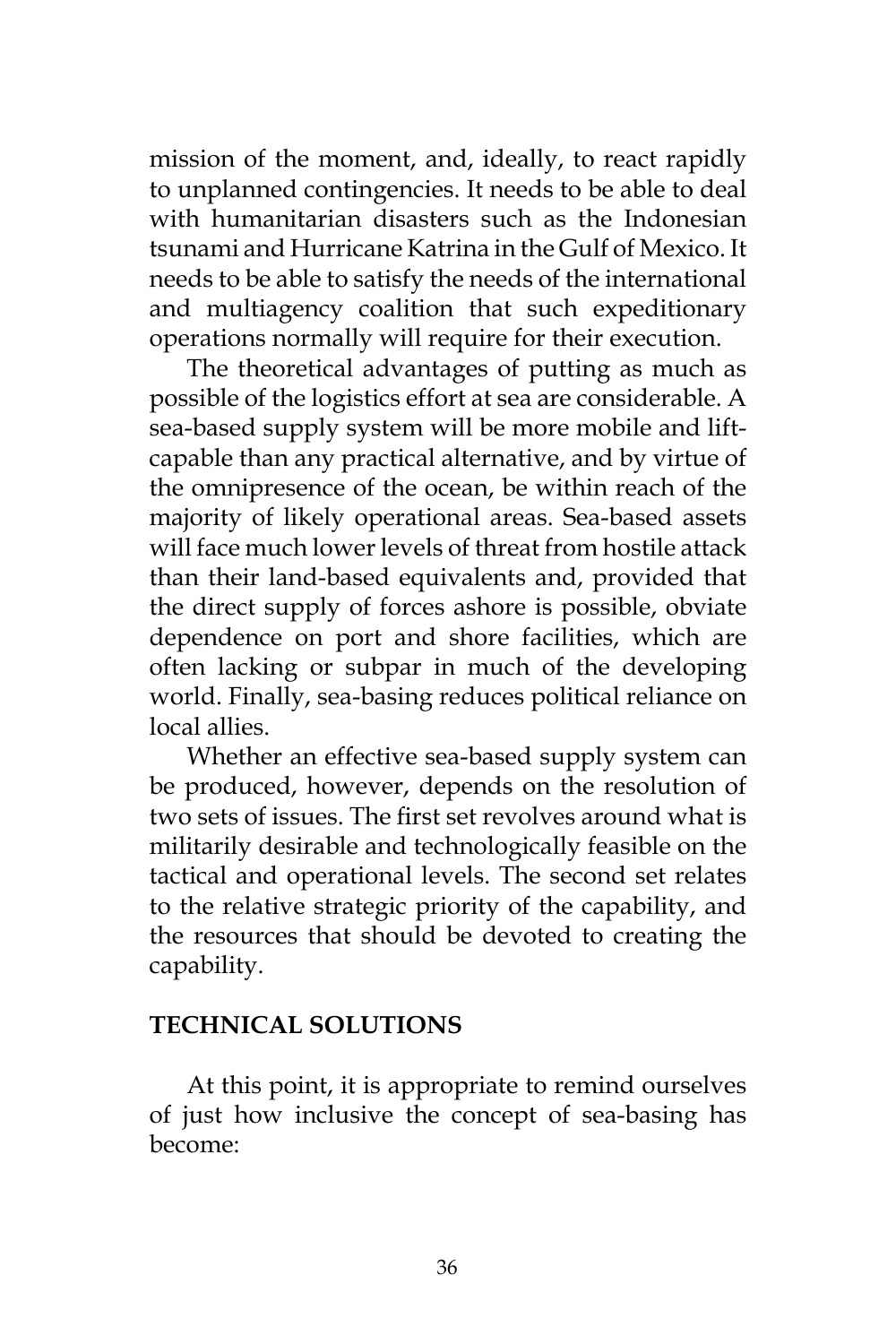A sea-base is not just a ship, not just prepositioned materiel, not just helicopter assault—it represents a complex capability. One must think of a sea-base as a hybrid system of systems consisting of concepts and operations, ships, forces, offensive and defensive weapons, aircraft, communications, and logistics, all of which require careful planning, coordination, and exercising to operate smoothly.<sup>68</sup>

Sea-basing is thus a system of systems in which the efficiency of the components depends on how well the linkages between them can be made to work. This distinguishes sea-basing from the earlier and conceptually simpler, if technologically more demanding, Mobile Offshore Base Concept, which was not a system of systems in the same way.

An effective sea-basing policy therefore may require a potentially radical systems-based and holistic approach that meshes all the variables in a coherent and perhaps novel manner. It may, for example, call for new balances to be struck between teeth and tail procurement, not least because of the anticipated cost of some of the linkages in the system. Many of these issues remain obscure, however, because planning is still in its infancy, even in the United States.

## **The Components of the System.**

The sea-based supply system is truly joint in that it comprises a synergistic mix of aircraft, ships, and land bases, the latter including the home base (likely in the continental United States), the area of operations, and any advanced mounting bases it may be possible to use. All the elements are linked together, forming a system, by information technology (IT) networking and a variety of ship and aircraft "connectors" (see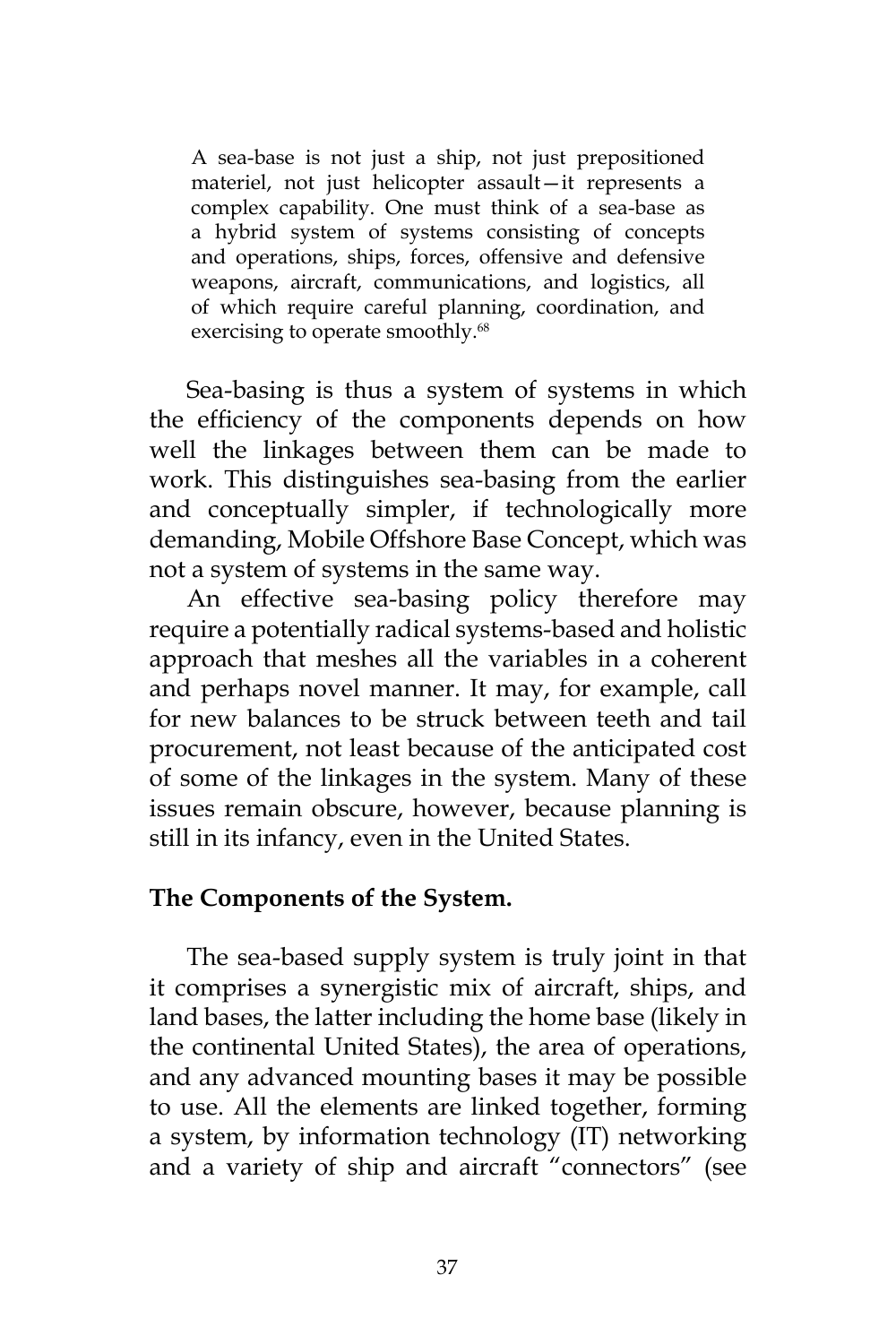Figure 1). The system itself is part of a wider set of dependencies reflecting the coalition's ability either to produce the supplies needed by the forces ashore or to procure them reliably from appropriate sources.



**Figure 1. Sea-based Supply System**.

# **Carriers and Other Combatants.**

As the tsunami relief operation graphically demonstrated, all warships, great and small, carry surprisingly extensive and useful supplies that can be used to sustain operations ashore. The bigger they are, the more they can carry. U.S. Navy carrier battle groups (CVBGs) bring considerable organic sustainment for their maritime power projection tasks. U.S. Navy Amphibious Ready Groups (ARGs) carried 10-15 day's worth of diverse supplies to sustain initial operations by Marines ashore. Expeditionary Strike Groups (ESGs) have replaced the U.S. Navy's 12 ARGs and include 36 various amphibious ships which can transport two Marine Expeditionary Brigades (MEBs) totalling 13,100 Marines. At any one moment, 15-20 percent of these ships are undergoing refitting.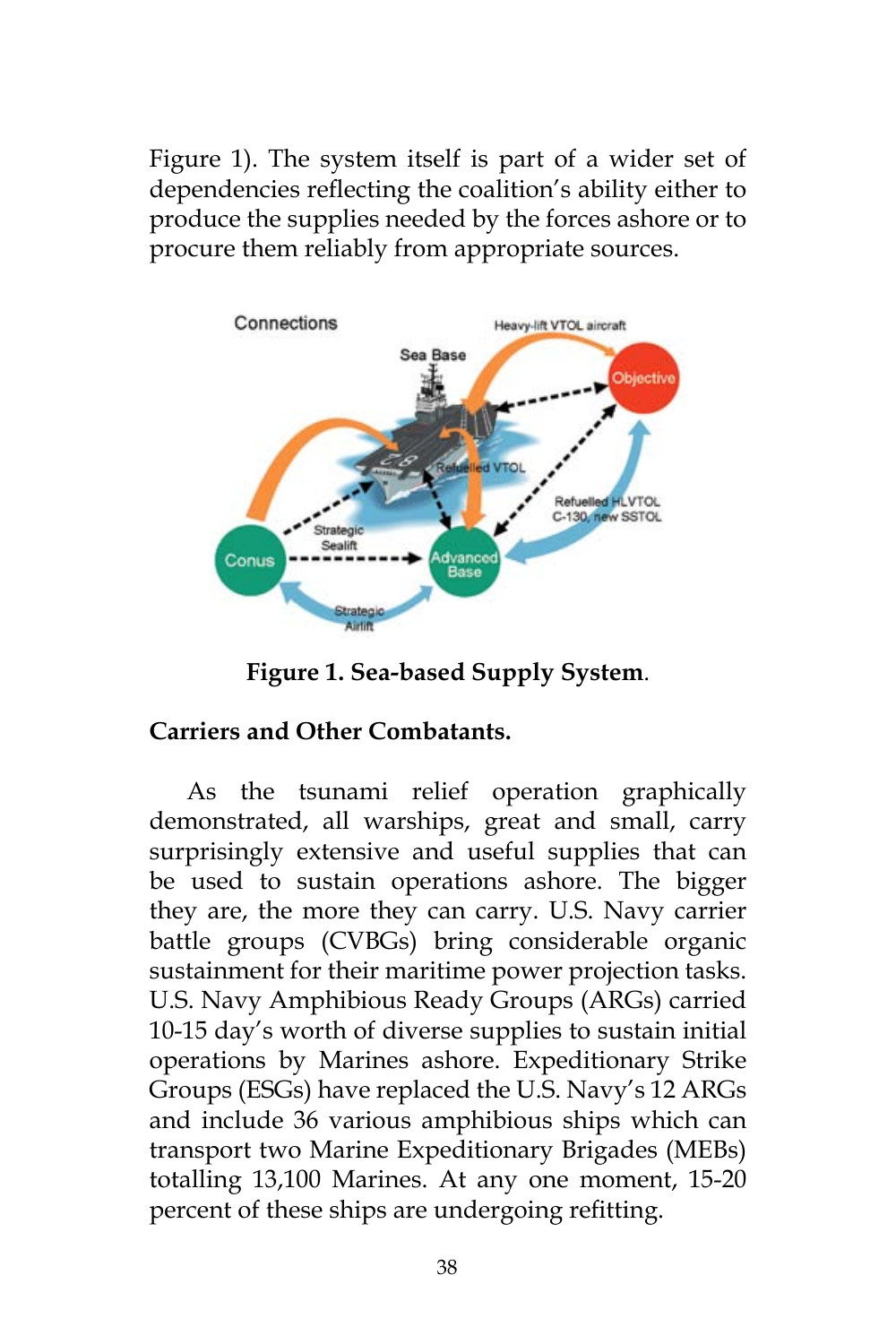The recent Uum Qasr operation provides a good example of the advantage of sustaining operations from a sea-base, as described by Alan West:

Inclement weather conditions restricted flight operations in support of other forces during the early stages of the campaign, and the U.S. and Royal Marine elements projected from the sea gained a tactical advantage. 7 Armoured Brigade was only able to move into Iraq, following 3 Commando Brigade and U.S. forces, in a timely manner, because of logistics support from the amphibious task group.<sup>69</sup>

## **Merchant Shipping**.

There was, of course, no commercial shipping at Normandy, although this often had been a feature of expeditionary operations in the past, as at Gallipoli, for example. Nonetheless, most navies will be driven to expropriating or leasing commercial vessels that are appropriate and suitable for the task. Commercial sealift still will be needed to transport the great majority of Britain's armored and mechanized units, ammunition, and other supplies. Operation IRAQI FREEDOM required Britain to charter 56 merchant ships. For many years now, there have been major concerns about how much longer the greatly reduced and increasingly specialized merchant fleets reliably available to the United States and Europe will allow this practice to continue.

IRAQI FREEDOM also illustrated the extent to which the restoration of local services, the establishment of a secure environment, route clearance, and ordnance disposal are prerequisites for sealift into ports by conventional merchant ships. Moreover, the use of such ships raised many legal and force protection issues for the crews, especially when they were reflagged. The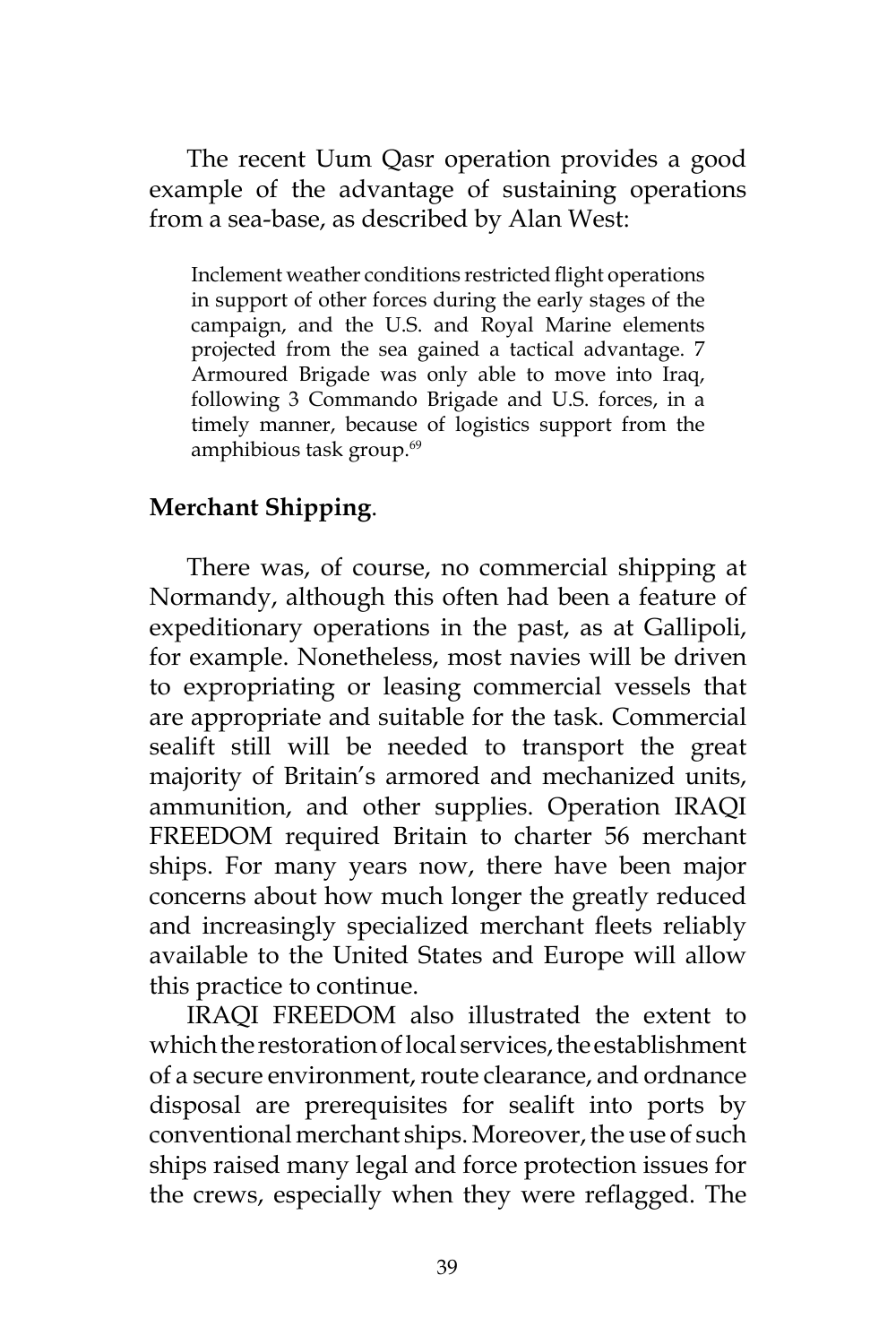employment of civilians in sea-basing ships would, of course, raise many similar issues.70

These difficulties increase the attractiveness of retaining this lift capacity within the naval service, but such an approach is comparatively expensive. Adopting commercial practices, such as civilian manning, often yields significant financial savings—and may in fact be the only way of achieving the necessary objectives. Nonetheless, commercial air and sea freight costs money. In Britain's case, this amounted to some £109 million (\$192 million) during Operation TELIC/ IRAQI FREEDOM.<sup>71</sup>

## **Sealift and Maritime Prepositioning Forces.**

Within the Military Sealift Command of 188 ships, the U.S. Navy operates 36 ships in three squadrons comprising the Maritime Prepositioning Force (MPF). Each of the squadrons carries the equivalent of a 30 day supply for a 6,550-man brigade force, and can be expanded in order to support larger operations. These ships are civilian-manned and can off-load only in properly equipped ports, which may be unavailable, insufficient in number, or vulnerable. The U.S. Army has its own shipping underpinned by a parallel Afloat Forward Staging Base Concept (AFSBC) which clearly needs to be integrated with U.S. Navy thinking.72 Forces of this sort are sufficient for limited regional conflicts but not for major theater warfare.

Other navies adopt a similar approach, if on a smaller scale. The UK, for example, has launched its MARS program. Estimated to cost some £2.5 billion (US\$4.4), this program is intended to replace many of the Royal Navy's aging Royal Fleet Auxiliary ships, thus significantly enhancing its capacity to support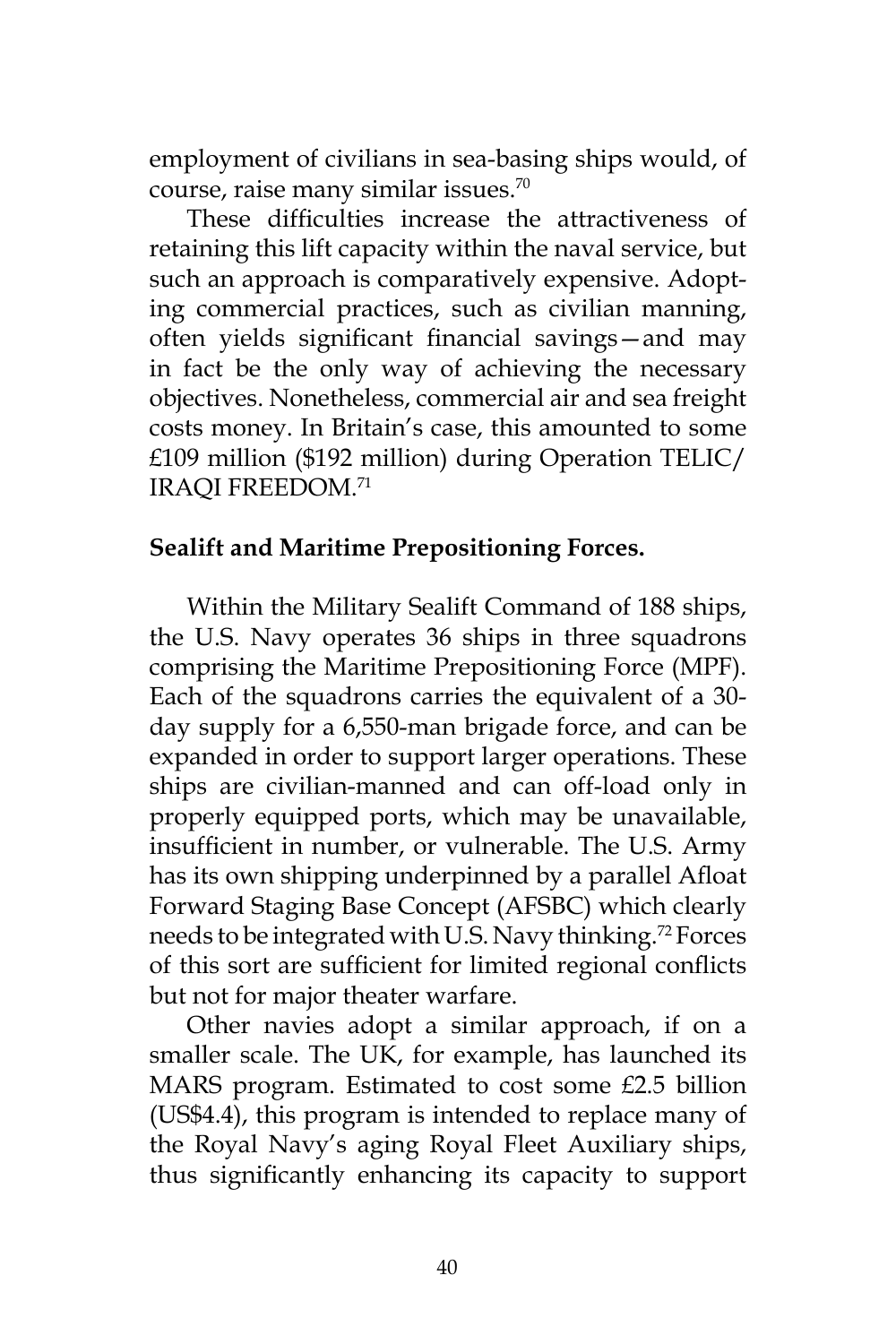naval assets deployed both forward at sea and as joint forces ashore. While the assets afloat might be seen as the incremental modernization of a traditional mission force, the joint forces ashore, in the shape of its three planned Joint Sea-based Logistics (JSBL) vessels intended for delivery in 2016, 2017, and 2020, are regarded as a key enabler for future expeditionary operations. According to the project director, Ann Holden of the Defence Procurement Agency, these ships:

will operate in the littoral with a strategic offload capability necessary to support transfer from ship to shore. In addition, they will have off-flight deck spots to support an initial amphibious assault, and aviation and vehicle maintenance and repair facilities. The JSBL concept will reduce the logistic footprint for landed forces and during the withdrawal from an operation.

These JSBL ships are similar in concept to Canada's Joint Support Ship (JSS) concept, although rather larger and more sophisticated.73

The Australians likewise are investing in two amphibious warfare/sealift ships that are considered to offer "a major advantage for regional disaster relief, the delivery of humanitarian aid, support for peace operations, and policing and military operations anywhere in the world." Significantly, the Australian Army pushed for this procurement which will be a "joint buy."74 The Dutch have their *Rotterdam* and *Johann de Witt* amphibious transport docks (LPDs), the French their two Mistral program projection and command ships (BPCs);75 the Italians are working on the acquisition of a new modular 20,000-ton multimission sealift ship to complement their earlier, smaller *San Giorgio* class; the Spanish also are acquiring a large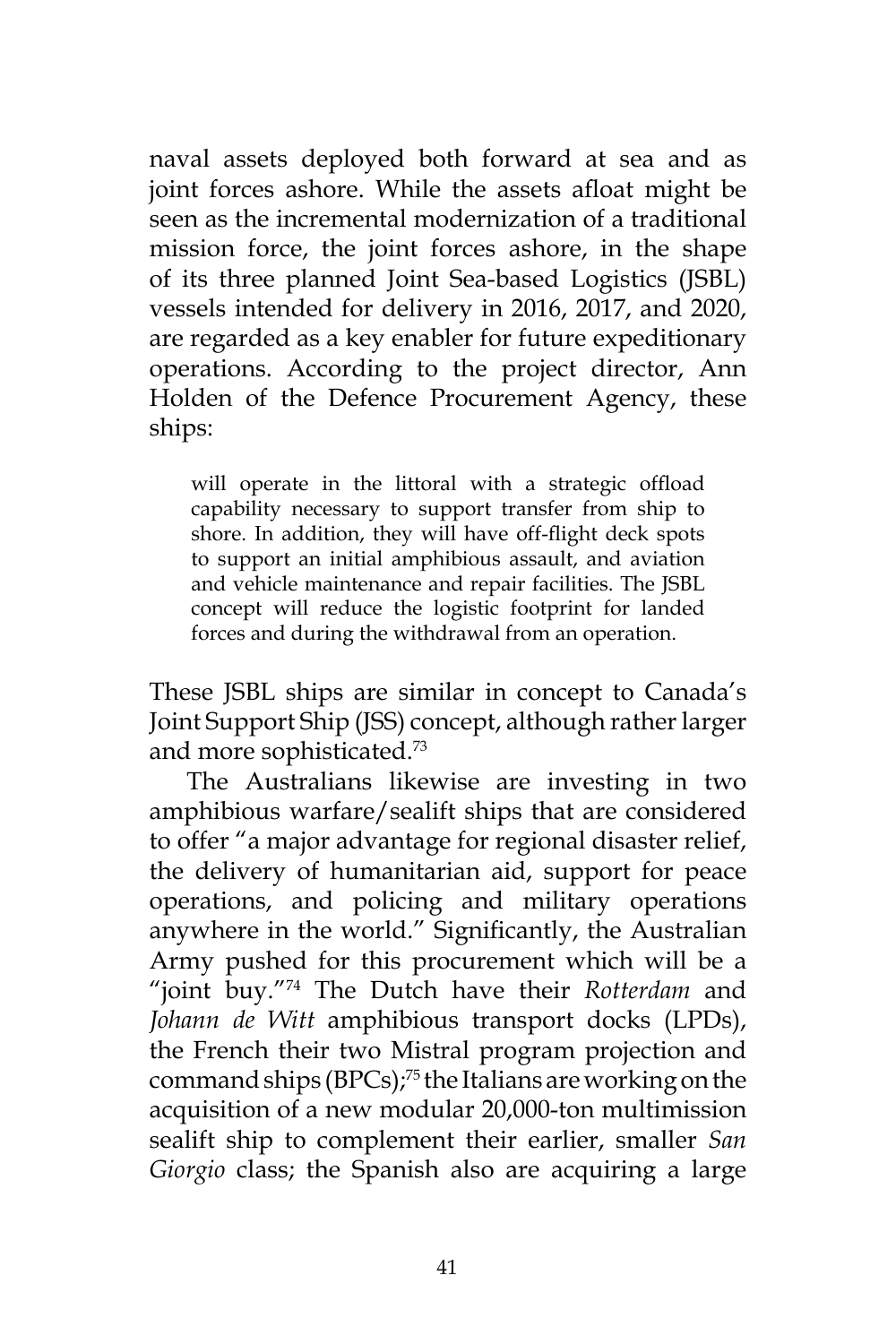general purpose amphibious assault ship with an internal dock (LHD), the *Principe de Asturias*, at 27,000 tons, their biggest warship ever; their neighbors, the Portuguese, are building a smaller one at 10,215 tons. The Danes, true to form, have come up with their particularly innovative *Absalon* class of small multimission combat support ships. Even the Omanis have recently ordered two innovative sealift vessels which will sometimes double as tourist transports.<sup>76</sup> Large or small, it would seem the world's navies are investing heavily in the sea-lift business.

## **New Ship Connectors.**

Conventional merchant shipping and maritime sealift and prepositioning forces tend to focus on offloading ashore, as they largely did in Operation IRAQI FREEDOM*.* Moreover, they are relatively slow. The more radical conceptions of sea-basing, however, envisage the use of much faster and more versatile ship "connectors." These are small high-speed feeder craft (e.g., hovercraft of the proposed  $LCAC(X)$  type) to "connect" the sea-base to the shore on one hand, and larger vessels to "connect" the sea-base to the home base or any advanced mounting bases, on the other. These latter are the fast MPF (Future) ships of various kinds. $77$  The U.S. Army and Navy currently are exploring, for example, a Rapid Strategic Lift Ship (RSLS) common to both, having the clear advantage of speeds that would allow transit of 1,000 miles a day or more.<sup>78</sup>

At the moment, these are no more than ideas, although the *Quadrennial Defense Review* (QDR) for 2006 calls for eight of the possible 14 such ships to be operational by 2015 as the core of the concept.<sup>79</sup>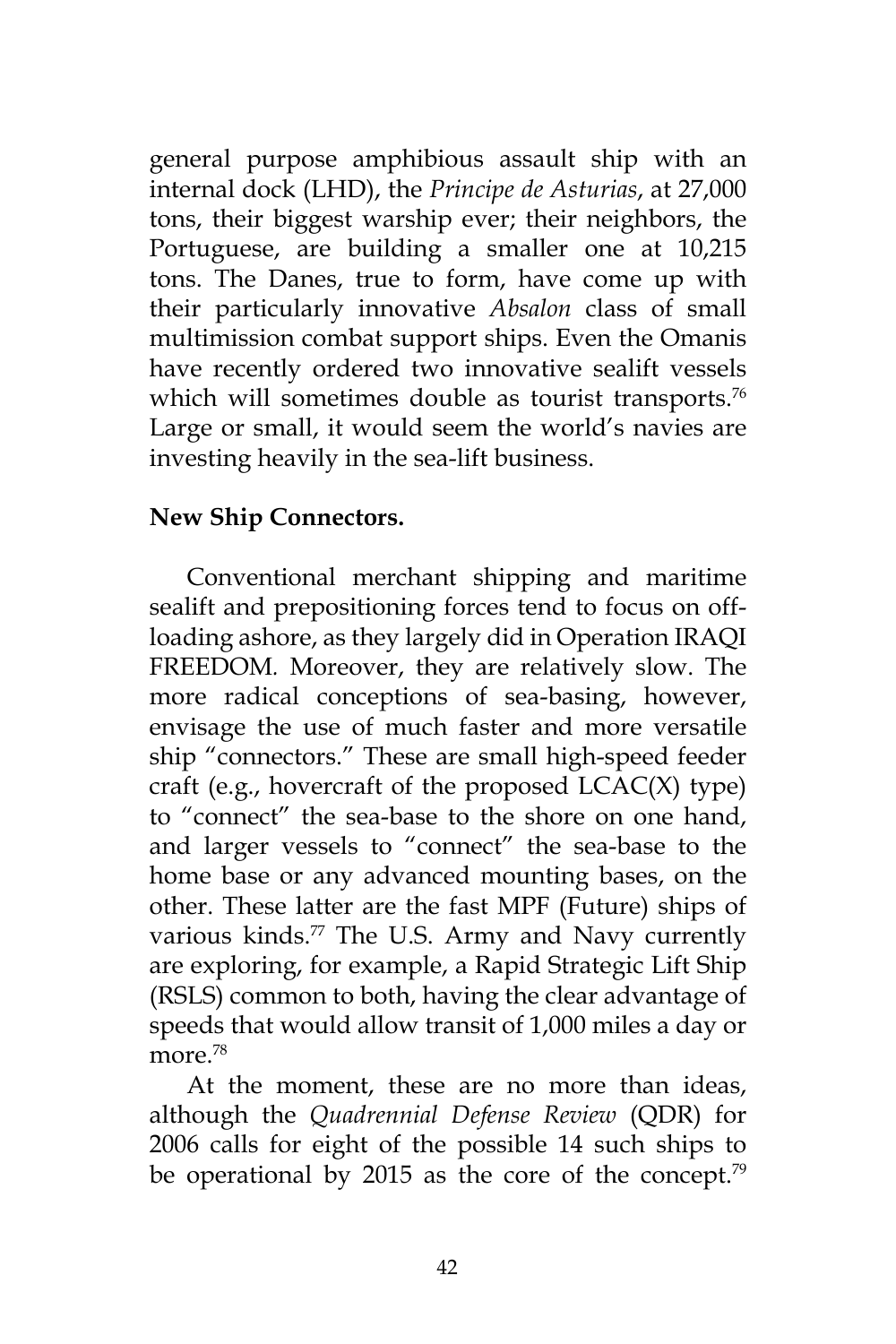Advocates suggest they could be designed to operate almost entirely at sea, and capable of taking cargo from, and delivering it to, a variety of other vessels and aircraft, thereby acting at once as the main connector and constituent of the sea-base. To have such a capability, the MPF (Future) ship would need strengthened decks and possibly power-boost capabilities to assist radically new heavy-lift aircraft in their take-offs. They also might require sophisticated cargo-transfer equipment such as stabilized cranes for skin-to-skin transfer to-and-from ships alongside. Cost estimates vary wildly between \$1 to \$4 billion per ship, depending on how ambitious the ship designs turn out to be. Slower, smaller ships designed to interact with either aircraft or other ships in less demanding sea and weather environments obviously would require lower investment.

The capacity for cargo transfer at sea is clearly central to the whole sea-basing concept: "If the United States is to attain a true sea-base capability rather than a maritime prepositioning capability, significant improvements must be achieved with regard to capabilities to transfer cargo."<sup>80</sup> Such improvements absolutely depend, in turn, on the significant development of existing and commercially available enabling equipment (in the shape of ramps, mobile cranes, capacity for selective off-load, etc.). They will likely drive design of the MPF (Future) itself. Another challenge will be to persuade all the services and coalition partners to adopt the common standardized joint pallet and container sizes that would make cargo transfer at sea so much easier and efficient.

Ideas about the hull and propulsion systems of the MPF (Future) also vary widely, being the subject of considerable current experimentation. There is a developing interest in fast ships, including catamarans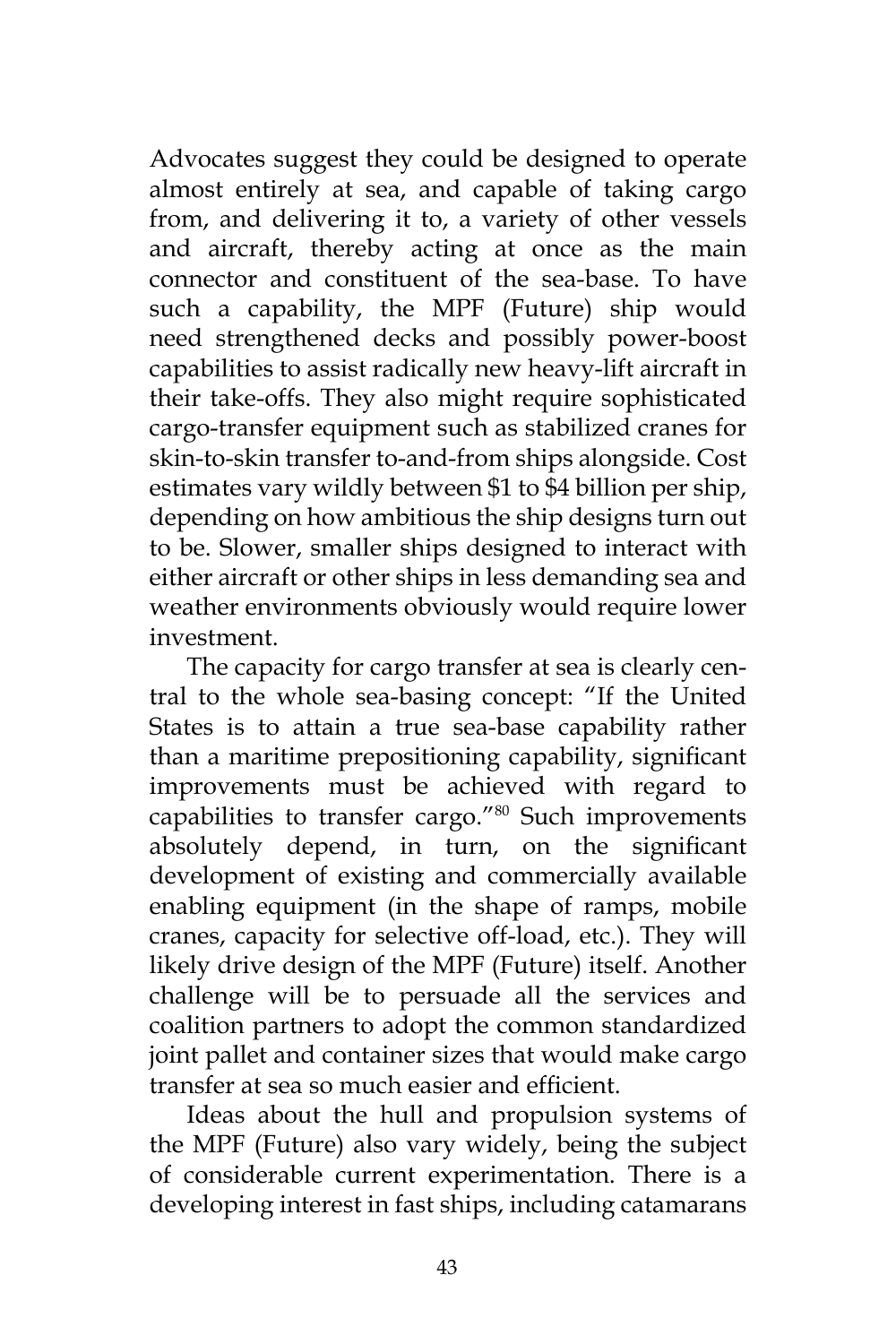(after the success of the high-speed Australian HMAS *Jervis Bay* in the East Timor operation), the British partial air-supported catamaran (PASCAT), unmanned connectors of various sorts, and even something of a return to the idea of large floating mobile offshore basing systems. The resource attractions of building to commercial standards rather than military ones are being reflected upon. Varied though these ideas might be, few are likely to be either easily affordable or translated into reality for a decade or two.

#### **Versatile Airlift Connectors.**

Sea-basing clearly demands that part of the necessary supplies would be flown from the home base, and very possibly flown from any advanced mounting base as well, to the ships operating offshore. This arrangement thus might well require include long-range, heavy-lift, ship-landable aircraft capable of transporting 20 tons or more in a standard 20-foot container, or perhaps a *Stryker* combat vehicle. These tasks would require an aircraft with super-short (SSTOL) or vertical takeoff-and-landing (VTOL) features. All avenues need to be explored, for the engineering obstacles are truly formidable:

The requirements to fly long distances with a heavy payload and to take off and land vertically are almost mutually exclusive. Long-range aircraft must be large in order to carry the necessary fuel, but it is difficult for large aircraft to hover. This is a consequence of the squarecube law, which implies that as the size of an aircraft increases, its weight goes up faster than its thrust. $81$ 

Experience in Iraq has shown that land-based supply lines may be subject to severe attack. This has led to the demanding aspiration for a one-stop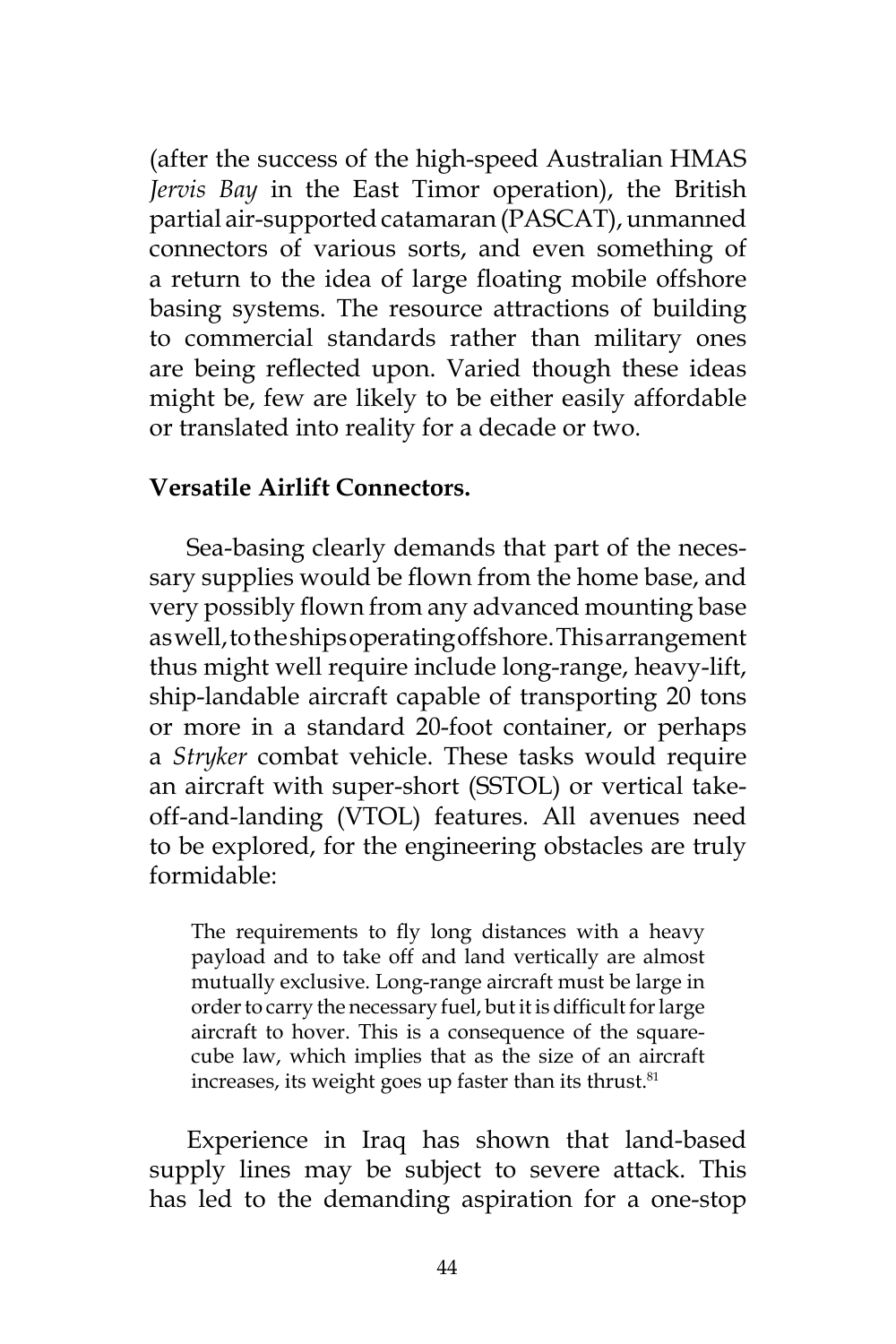supply system capable of delivering equipment and ammunition straight from the sea to the end-user ashore. Such a system would, in turn, demand shorterrange airborne delivery systems able to take sizeable loads from the sea to the customer possibly hundreds of miles away. But air systems can be vulnerable too. Iraqi civilians armed with AK 47s employing crude barrage fire badly damaged 27 of the armored *Apache* helicopters that assaulted the Revolutionary Guard's Medina Division near Karbala on March 24, 2003.<sup>82</sup> Similarly, the biggest single loss of British life in the Iraqi conflict occurred with the shooting down of an RAF Transport Command *Hercules*.

The broad conclusion to be drawn is that short- and long-range air connectors should be able to operate at night and will need to be resilient when attacked. The requisite number and carrying capacity will be a direct and mathematically-derived function of the size and demands of the military forces ashore.

## **Asset Trackers**.

After World War II, Admiral Ernest King observed, "War production had shifted the emphasis from procurement to distibution: that is, while production was still of high importance, a still greater problem was that of getting well-balanced material support to designated positions at certain fixed times."83 Tracking distribution is a data-based activity calling for sophisticated means of supply chain management. But the problem is aggravated by the nature of the modern expeditionary operation. The general principles behind ship-to-objective maneuver and the emphasis on local engagement—preconditions for stabilization operations—will demand the supply of very small, highly mobile, and widely-dispersed ground force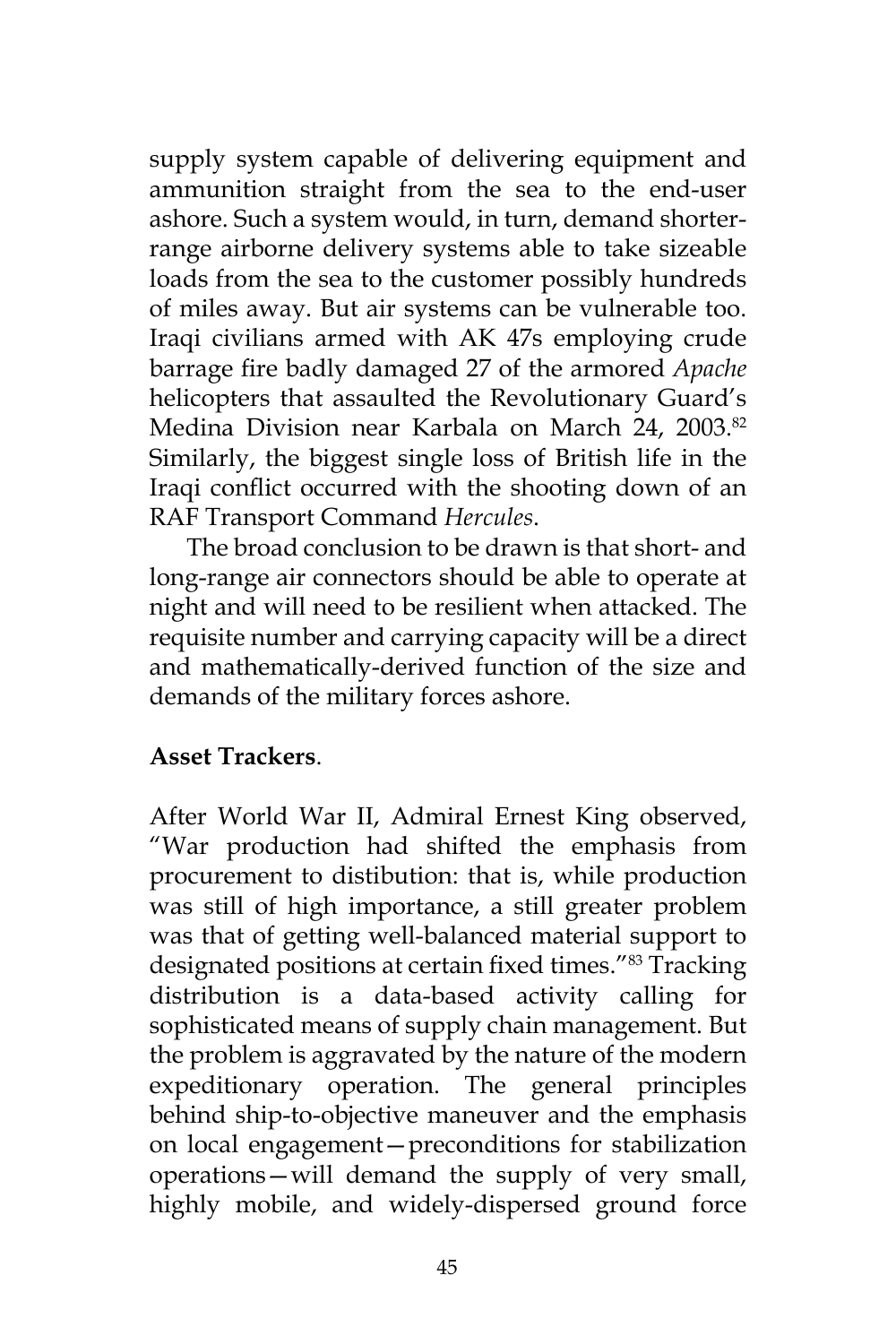units with diverse requirements for support. In such a case, the customer and his changing needs have to be tracked constantly. In short, the "designated positions" and "fixed times" of the future may be harder to predict than they were in the past.

Navies also are aware of the need to track the supplies being carried into the theater more accurately. In the Falklands campaign, materiel was thrown into ships with such abandon that items could not be off-loaded in the order and coherence dictated by operational need. It was not possible to take stock and shuffle on the way to Ascension Island because of the difficulty of accessing and moving tightly packed cargo. It took 12 days to sort everything out at Ascension Island.<sup>84</sup> The system has improved a great deal since then, but still in recent operations in the Adriatic Sea and the Persion Gulf, some £18.5 million worth of ammunition was "written off" through a lack of visibility and consequent storage in unprotected environments. Moreover, about  $£357$  million worth of supplies were unaccounted for.<sup>85</sup> According to the Commanding Officer of the British 7th Armoured Brigade, the problem was "our inability to know where things were in theatre. That is because we do not have a robust system for tracking our logistic material and our equipment."86 Recent experiences, in sum, demonstrate the need for a much better, more comprehensive system of tracking assets than employed in the Gulf in 2003—especially if "selective off-load" from ships at sea is to be a realistic aspiration.<sup>87</sup>

#### **STRATEGIC REQUIREMENTS**

The technological and operational capacity to meet such demanding aspirations is, of course, important, but there are broader strategic requirements as well, and it is to these that this paper finally returns.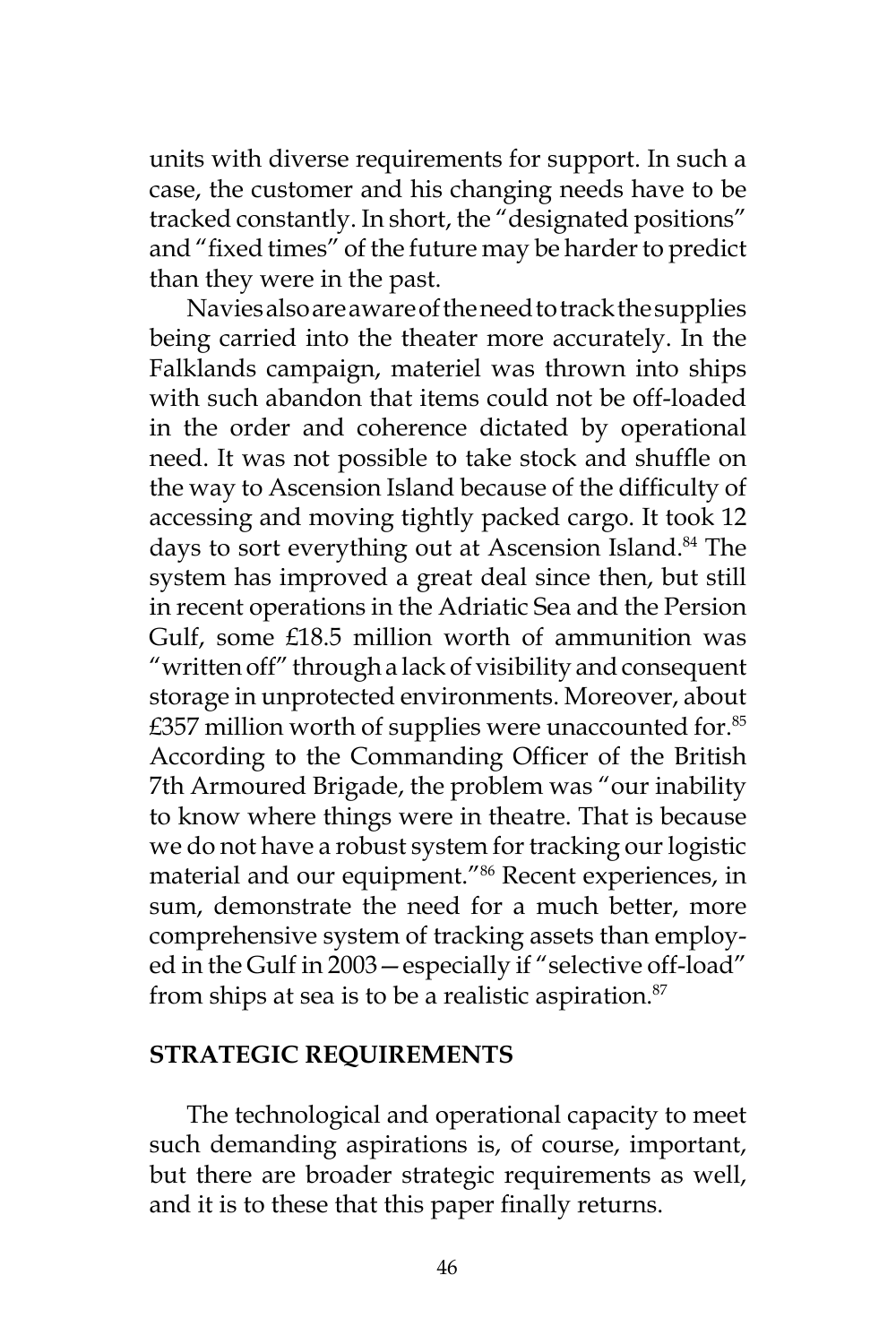Sea-basing requires a thoroughly joint approach for both its construction and its operation. In the United States, some have argued that progress has been bedeviled by the lack of a unified vision and sufficient coordination among interested parties, when it really has to be a joint service effort.

At best, the U.S. Army at the moment is only "moving in the direction"<sup>88</sup> of configuring its forces to accord with this concept, and some suspect it may see sea-basing as a threat to existing plans. For example, if field hospitals can be moved around readily under sea-basing, perhaps there would be an argument for reducing their number. However, the U.S. Army has been exploring the sea-basing concept actively since 1999, and has every incentive to make it work in order to achieve the operational imperatives of getting a brigade in place within 4-7 days, a division in 10 days, three divisions in 20 days, and five divisions in 30 days.89

Inevitably, each service agenda will tend to reflect differences in perceived interest between them. There may well be a sense that, in the present circumstances, it is only the Marines and the Army that command public attention in the Iraq and Afghanistan campaigns. Accordingly, it is sometimes argued that the Navy and Air Force believe themselves relatively more vulnerable in future defense budget allocations unless they can cut themselves a bigger slice of the action. Of course, providing manpower to help hard-pressed armies engaged in stabilization operations might be a better way of cutting themselves in on the action, but here, it could be said, those volunteered naval/air elements simply would be acting as amateur soldiers.<sup>90</sup>

Sea-basing, on the other hand, is a distinctively dark- and light-blue activity which directly supports ground forces ashore, and so by the suspicious could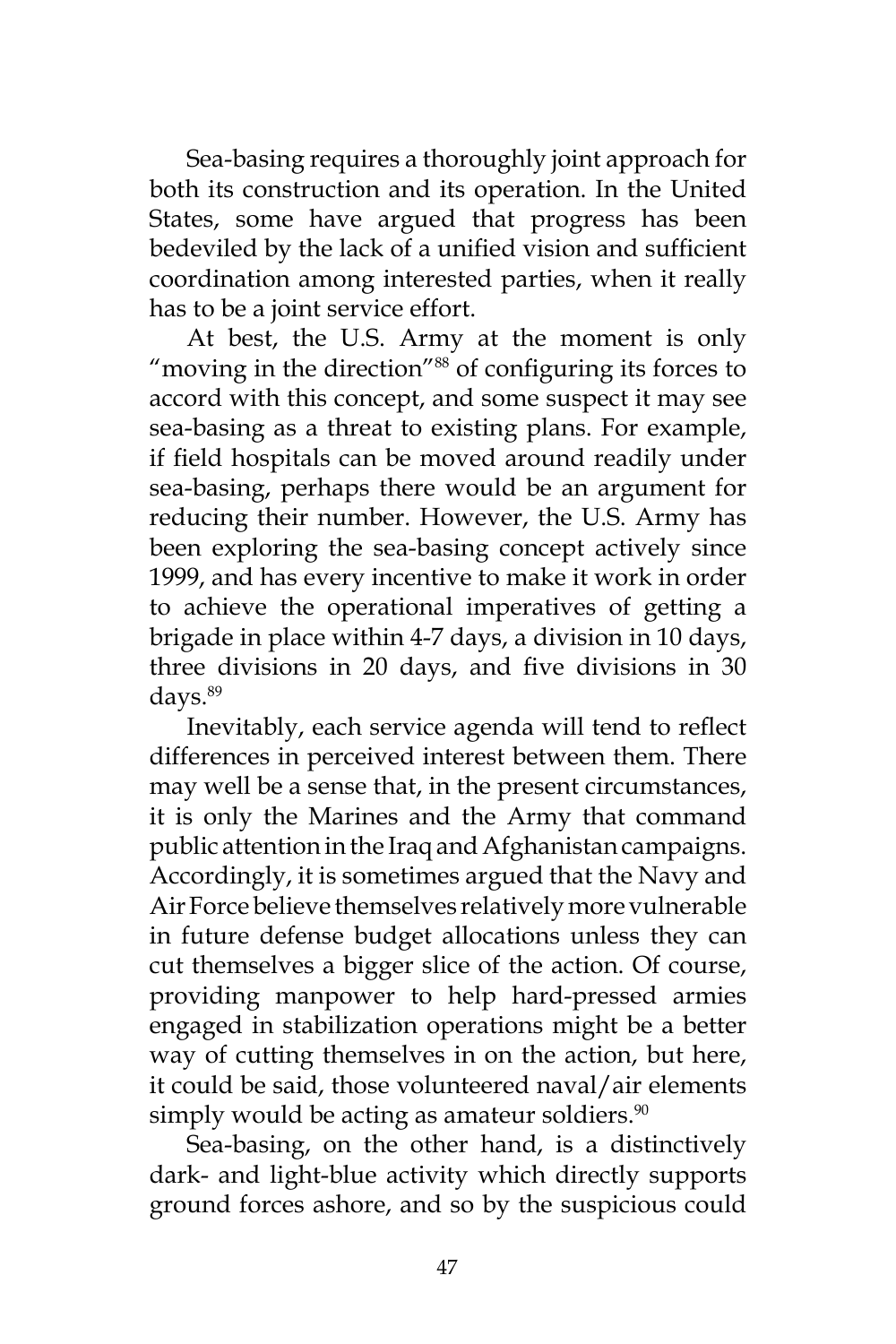be perceived as a cynical way of wriggling back into the budgetary and operational limelight. Clearly, there is a service argument in play here. If sea-basing is perceived cynically by either its advocates or its detractors, it is unlikely to prosper.

In the United States, owing to existing service disunities, there is no agreed joint vision of the role of sea-basing, of how and with what it will operate, and of how it might be procured. Perhaps a Joint Sea-basing Planning Office of some kind, with significant buy-in from all three services, will be thought of as the way to go. The crucial role of long-range air connectors means that, in the United States, U.S. Air Force elements would need to be transferred into the sea-basing system or at least made available to it. This indicates the extent of the buy-in likely to be required. One measure for this might be the readiness of the three services to sign up to a common information system—a kind of purple gateway that captures data on every item of supply that flows into the theater, regardless of its service origin. While this mechanism would help resolve the asset tracking issue, it would require quite a change in service procedures to make it work.

The need for other painful choices has to be recognized as well. Culturally, among all military services, there is a preference for attaching priority to the teeth rather than the tail, i.e., the support arms. But the development of the more ambitious versions of sea-basing would require a shift in attitude in the areas of procurement, planning, and training. It implies a recognition not simply that the tail is getting more important, but that the differences between teeth and tail are narrowing.

A holistic approach is called for because strategic sustainability for the long haul requires not just stockpiles of the necessary equipment, but assured sources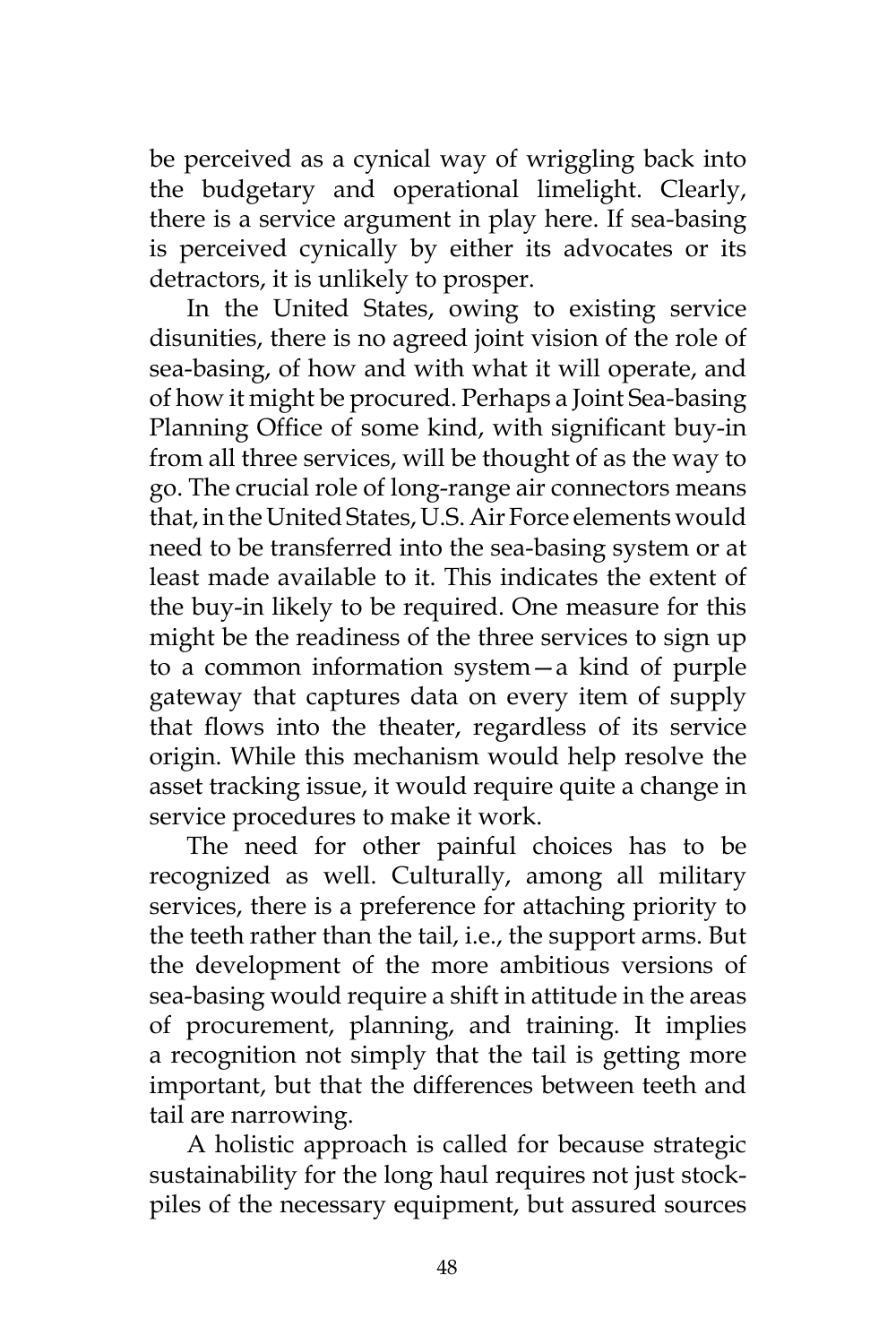from industry at home and, increasingly in this globalized world, from abroad. In the Falklands campaign, there was a significant underestimate of ammunition usage rates. The UK government needed to go into NATO stocks and to make special arrangements with industry to keep up with demand. $91$  A secure end-toend supply chain reaching from factory to foxhole requires a grand strategic policy linking supplier to end-user. Unless sufficient attention is paid to this broader view of the end-to-end supply chain, there might not be much to deliver to the end-user. In short, sea-basing aspirations need to be framed by the realities of industrial planning in a globalized world.

One of the claimed advantages of sea-basing is that it would lessen operational dependence on air and sea routes and ports under the jurisdiction of other countries. Ironically, one perceived danger in this system is that a developed sea-base system would facilitate, even encourage, U.S. propensity for independent and unilateral action. The complete absence in the Joint Integrating Concept of any reference to allied participation in sea-basing, apart from a few disparaging references to the dangers of relying on host nation support, together with references to the "sovereignty" of the proposed system, rather confirms that impression.

However, the U.S. Navy in *Seapower 21* at least refers to a more positive linkage between allies and sea-basing: "Sea-based platforms will also enhance coalition-building efforts, sharing their information and combat effectiveness with other nations in times of crisis."92 Other countries are approaching sea-basing and sealift collectively. In 2001, for instance, nine NATO nations agreed to establish a Multinational Sealift Group to increase the cordination of their sealift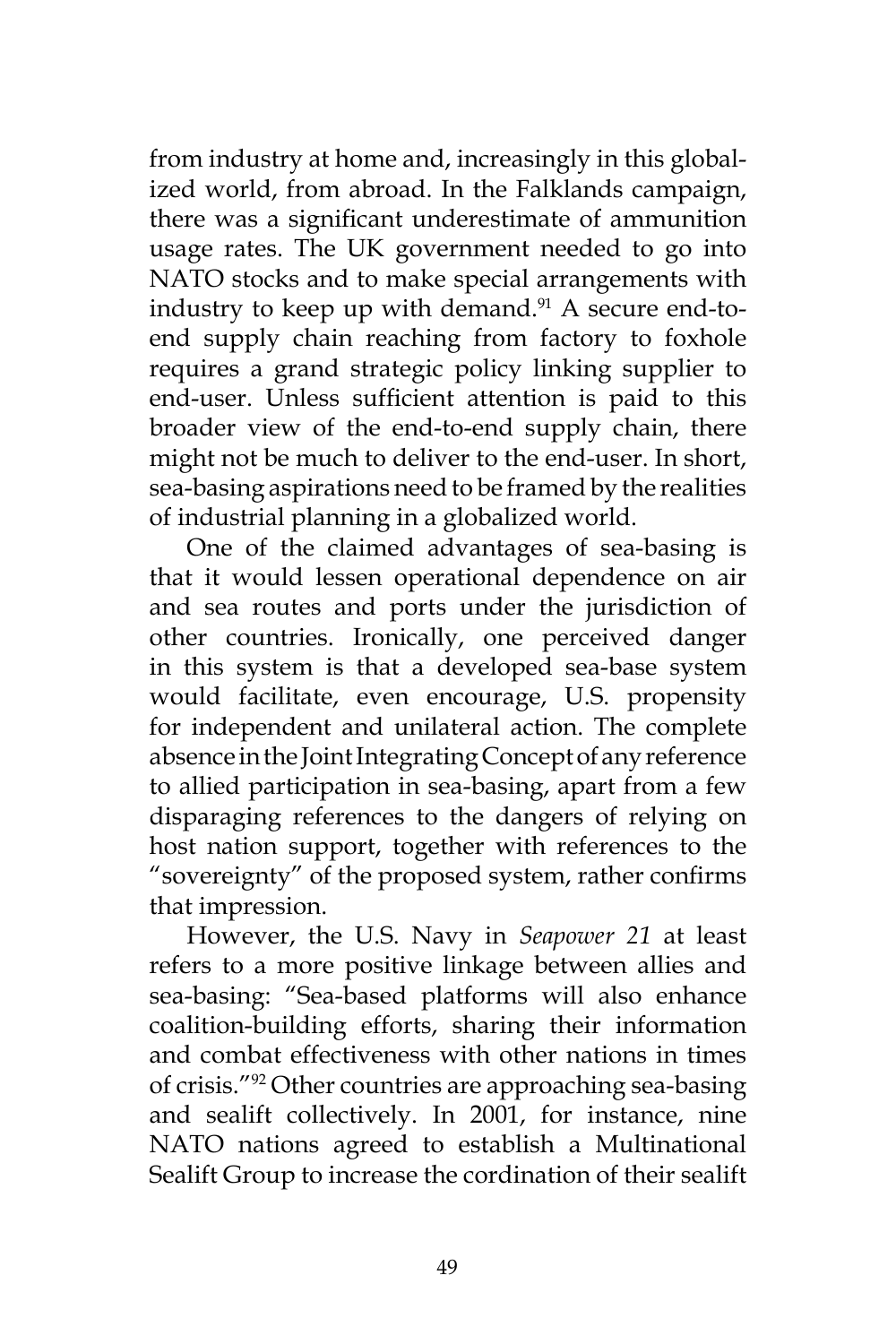efforts, and a specific Sealift Coordination Center has been set up. More countries are applying to join. This may be taken as evidence that sea-basing itself could well be regarded as an arena for broader coalitionbuilding.93

While the Iraq campaign of 2003 highlighted both the advantages and the disadvantages of relying on allies, it also demonstrated the tremendous advantages of relatively safe forward land bases, such as Gibraltar and Cyprus for the British or Diego Garcia for the United States. Advanced or forward mounting bases of this sort play an important part in most conceptions of sea-basing, making the problems it faces more manageable.

The importance of assuring long-term access to these bases and fully integrating the possibilities of host nation support, however, reinforce the need for an all-round grand strategy which includes a sustained effort to cultivate the necessary local allies. Sea-basing needs to be linked with foreign policy. It is not simply that sea-basing is the means by which foreign policy objectives can be achieved. Sea-basing also may affect what those objectives are.

Recognizing the seemingly paradoxical connections between a developed sea-basing concept and the need to cultivate allied strategic support and operational integration in that concept, U.S. Navy Chief of Naval Operations Admiral Michael Mullen has made coalition-building a major plank of his policy. This also shows the synergies between naval diplomacy, on the one hand, and sea-basing on the other, reinforcing the point that the diplomatic activities of naval forces materially benefit the operations of ground forces.

Finally, the recent tsunami and Hurricane Katrina disasters suggest the growing vulnerability of the world's littoral zones to catastrophic events which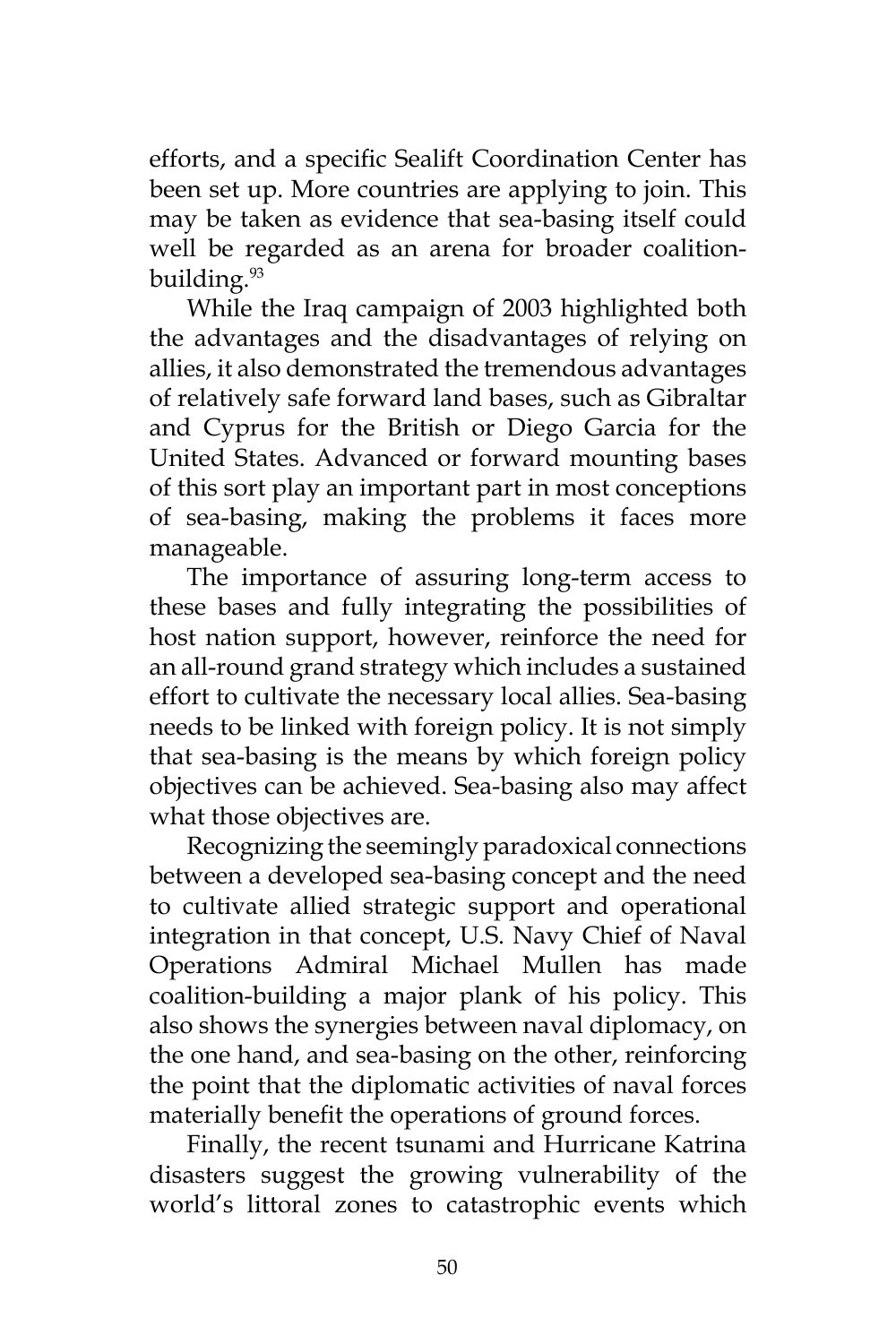require relief for a whole variety of humanitarian, political, and strategic reasons. Such events reflect the widening of our concepts of security. Military forces have a great deal to offer here, especially when operating from a sea-base. To make the most of its potential contribution to this wider notion of security, we must design sea-basing from the start to take account of the requirements of such relief operations. Accordingly, planning for sea-basing will need to take the likely requirements of NGOs as well as other agencies of government into serious consideration. This prospective requirement ideally should be a design driver, not simply a fortuitous bonus from a supply system expressly intended for other purposes.

# **CONCLUSIONS**

For the time being, the "expeditionary impulse" seems likely to continue as the dominant paradigm of defense planners around the world. The attention naturally paid to the operations of ground forces in Iraq, Afghanistan, and elsewhere sometimes obscures the actual and potential contribution made to such operations by naval forces.

Arguably, a quiet revolution is taking place, relating first to conceptual and policy developments in those naval activities which indirectly enable operations ashore, and, second, to those which make a direct supporting contribution.

The enabling functions comprise the growing focus on diplomacy (in both its coercive and coalitionbuilding guises), on maintenance of good order at sea through naval presence and diplomacy, and on the maintenance of sea control, especially in local waters. The first two have a major role to play in massaging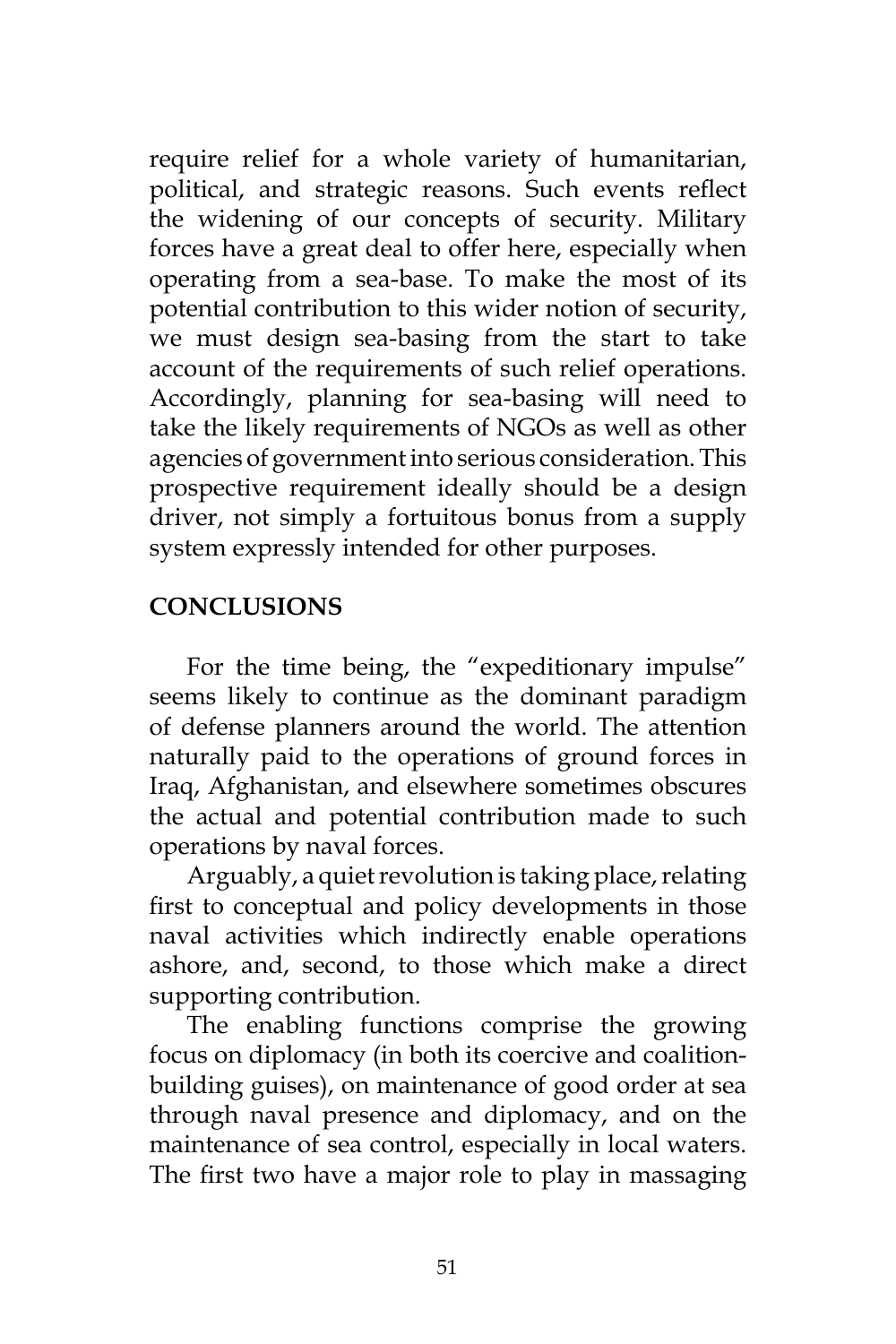the strategic environment, either reducing the need for expeditionary operations or making them easier to win; control of blue and local waters makes it all possible. There is nothing new, or inherently transformational, about any of these concepts in principle, although relatively greater effort is going into all of them—and needs to. A major problem is to convince observers of their importance relative to the operations of forces ashore, and of their need for a higher budgetary priority.

Contemporary conceptions of the role of sea control in an era without a first-class adversary on the high seas illustrate the point. To support expeditionary operations, navies need advanced capabilities of the sort equivalent to those normally associated with highintensity operations against peer adversaries. This need is partly because of casualty aversion and partly in consequence of the proliferation of serious maritime capabilities around the world. The forces engaged in the East Timor operation, for example, found themselves being shadowed by Indonesian Type 209 SSKs having much greater tactical flair than had been anticipated. They required complex countermeasures, illustrating "the importance of sophisticated force protection to a contemporary peace-making operation in a maritime littoral environment."94 Australia's General Peter Cosgrove was well aware of the importance of this requirement for the success of his overall mission, and his successors elsewhere need to be too.

Naval functions in direct support of forces ashore are composed of Sea Strike, or maritime power projection, and sea-basing, the major focus of this paper. Clearly, the capacity for navies to launch operations against the shore has increased a great deal in recent years, with the increasing number of aircraft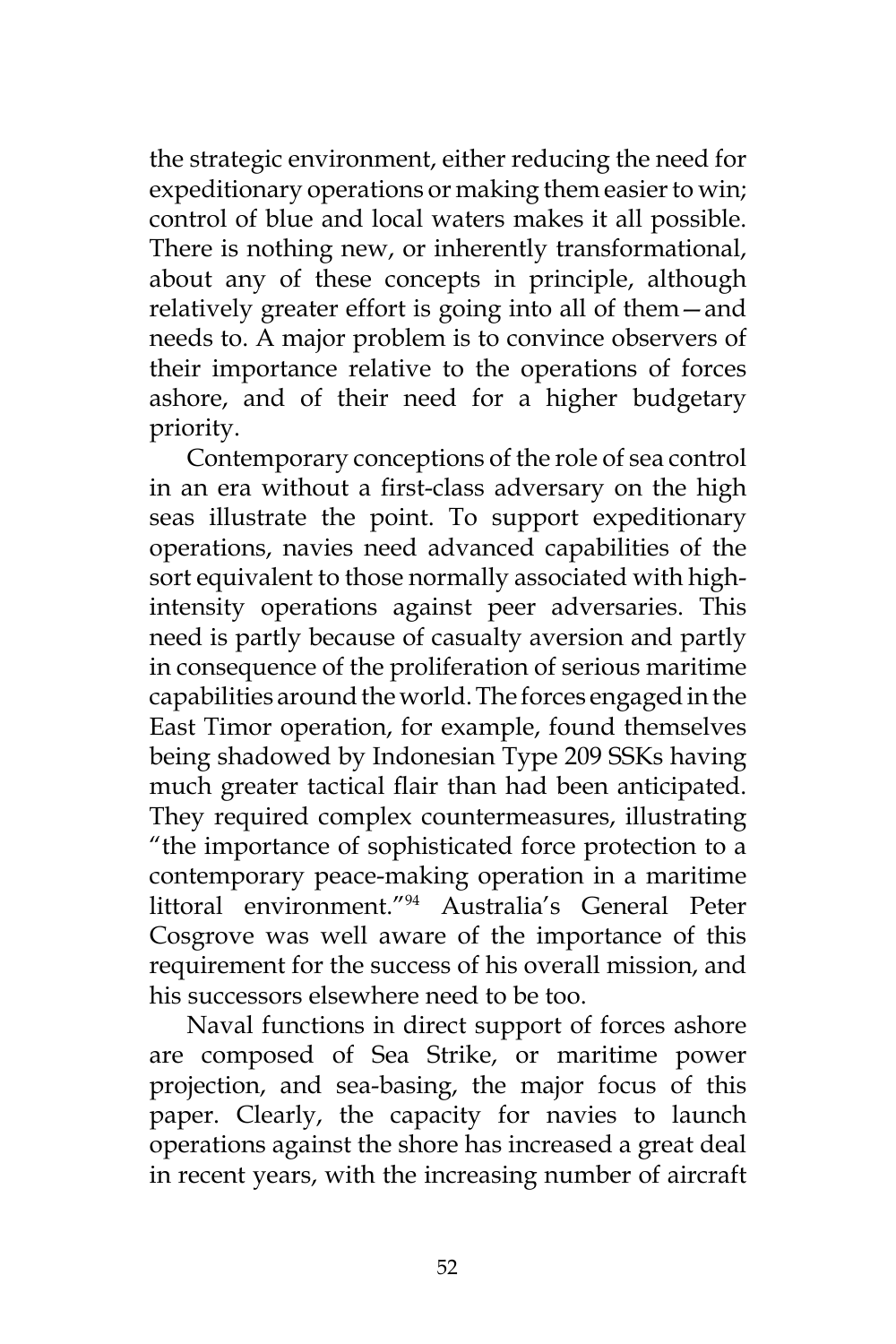carriers being acquired by the world's navies and the growth of amphibious assault and ship-to-shore missile and naval gunfire support capabilities. While these developments may appear evolutionary rather than revolutionary, such a characterization does not seem to apply to the concept of sea-basing. Its three basic aspirations are all transformational: (1) a onestage system of supplying the end-user ashore; (2) a supply system that can be fully scaled and tailored to meet changing and particular purposes; and (3) the capacity to conduct most of the buildup safely afloat.

Like most other concepts in maritime strategy, however, the notion of sea-basing is a relative one. When the British anchored RFA *Fort George* at the port city of Split to supply their forces in Bosnia for 2 years, or when the Australians used HMAS *Kanimbla* to support operations in East Timor in 1999 and Sumatra in 2004- 05, they were, in fact, operating sea-bases. In the same way, the Dutch and Canadians, in the procurement of their Joint Logistics support ships, are signalling the intention to do likewise.

The potential of sea-basing may be expressed by any number of metrics—how much can be provided and for how long the effort can be sustained being the most obvious. It is thus not a question of *whether* a country should "do" sea-basing, but rather *how much* it should do. And here, of course, the major decider is how much effort and money a country or a coalition is prepared to spend on the concept, relative to other requirements.

Whether even the United States can afford the more ambitious versions of sea-basing is debatable, especially at a time when defense spending is subject to so many other pressures. The global war on terrorism (GWOT), including certainly the ongoing conflicts in Iraq and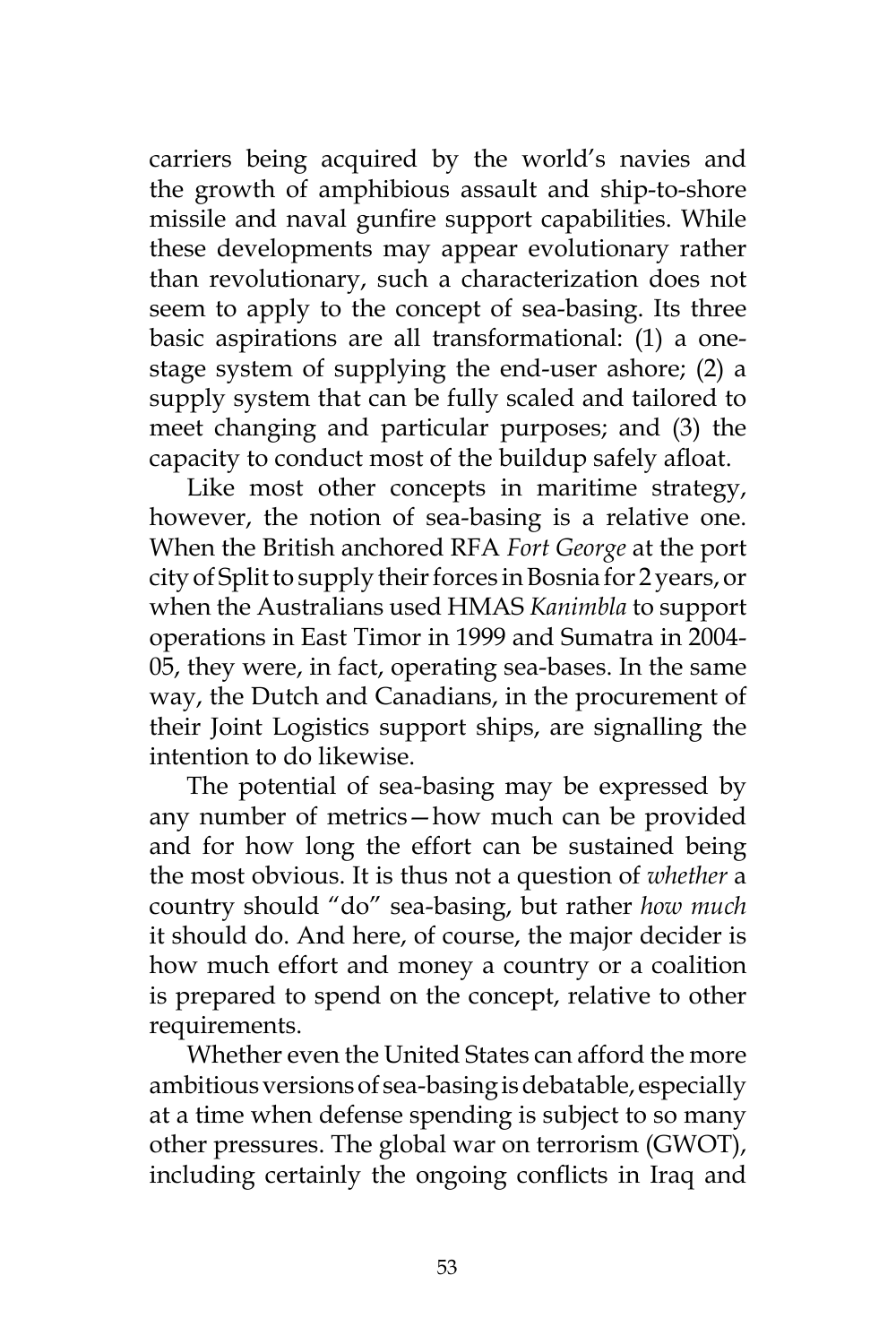Afghanistan, appears to be costing about \$7 billion per month<sup>95</sup> against the backdrop of a Defense Budget for 2006 of \$450 billion. When the costs of Hurricanes Katrina and Rita are factored in, the strains on the federal budget are considerable. Given this background, a degree of scepticism about the affordability and even the cost-effectivness of sea-basing is not surprising. Sceptics point out that many of the individual projects within sea-basing are very expensive and critically depend on untried technnologies; perhaps it would make more sense to go for less ambitious, less costly near-term alternatives.<sup>96</sup> For such reasons, many of the key sea-basing programs essentially remain unfunded at the moment. If they remain so, or are only partially supported, then it will be difficult, if not impossible, to realize sea-basing's full potential.

Evidently, in the United States, the jury is still out. The theory may be transformational, but it remains to be seen whether it will become so in practice, even in 20 years' time. The key technical and operational issue is the extent to which the linkages in the system can be made to work. These, in turn, doubtless will depend on how well thought-through, supported, and financed the whole sea-basing project eventually turns out to be. Paradoxically, it may be that the smaller navies of Europe, which are showing the most striking evidence of a transformational shift in their priorities towards the direct and indirect support of forces ashore, will be the ones that capitalize most on sea-basing's considerable advantages.

#### **ENDNOTES**

1. See, for example, Omar White, *Conqueror's Road: An Eyewitness Report of Germany 1945*, Cambidge: Cambridge University Press, reprinted 1996, pp. 35, 104, 120, for some startling parallels with Iraq 2003-06.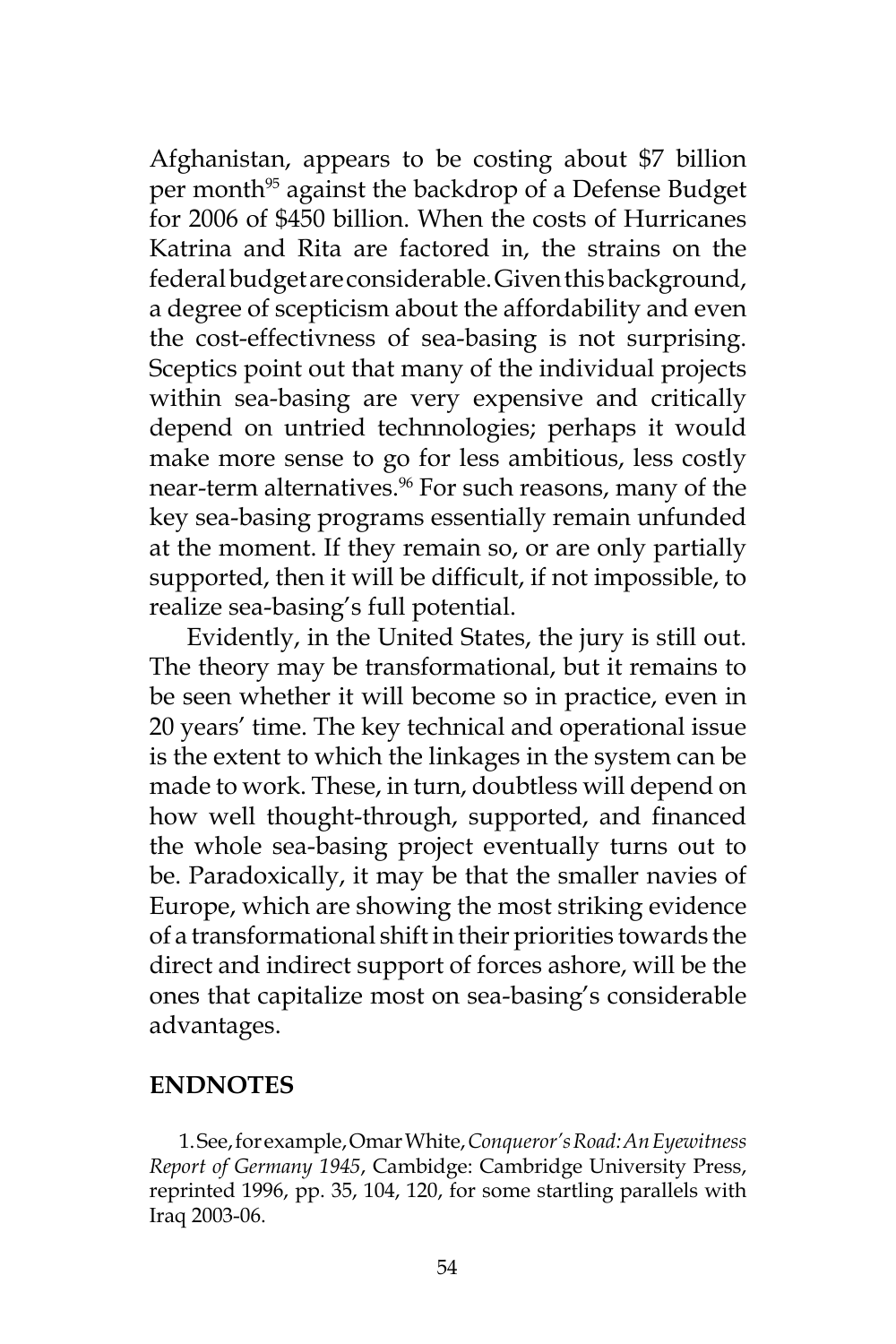2. These arguments are summarized conveniently in Joseph J. Collins, "Planning Lessons from Afghanistan and Iraq," *Joint Forces Quarterly*, No. 41, April-June 2006, pp. 10-14.

3. Discussions with senior Royal Naval personnel, Ministry of Defence, London, May 2, 2006.

4. Naval Study 2005 to Parliament, October 14, 2005, official English translation, p. 2.

5. "Tomahawk Buy Cleared by Dutch Parliament," *Jane's Defence Weekly*, December 7, 2005.

6. *Netherlands Defence Doctine*, The Hague: Ministry of Defence, 2005, p. 36.

7. U.S. Naval thinking is summarized conveneintly in Admiral Vern Clark, "Seapower 21: Projecting Decisive Joint Capabilities," *Proceedings of the U.S. Naval Institute*, October 2002, pp. 33-41.

8. "Mine Countermeasures Forces Emerge from Splendid Isolation," *Jane's International Defence Review*, February 2006, pp. 36-40.

9. Collins, p. 14; Remarks of Admiral Michael Mullen, *Naval War College Review*, August 31, 2005, available at *www.navy.mil*, and "Principles for a Free and Secure Global Maritime Network," *Journal of the Royal United Services Institute* (RUSI), December 2005, pp. 24-26.

10. The literature on naval presence is vast. It is summarized conveniently in my *Seapower: A Guide for the 21st Century*, Portland, OR: Frank Cass, 2004, pp. 271-309.

11. "Russia Earns NATO Interoperability," *Jane's Defence Weekly*, April 12, 2006.

12. For a good introduction to this, see Mark Valencia, *The Proliferation Security Initiative: Making Waves in Asia*, Adelphi paper 376, London: International Institute for Strategic Studies (IISS), 2005.

13. Commodore Anthony Rix, Royal Navy (RN), "Maritime Security Operations in the Arabian Sea," *RUSI Defence Systems*, Autumn 2005, p. 38; "Pakistan to Get Control of CTF-150 in Arabian Sea," *Pakistan News*, April 5, 2006. For mixed Indian reactions to this, see Mahendra Ved, "Pakistan to Play Peacekeeper!" *India Strategic Review*, Vol. 1, April 2006, pp. 54-55.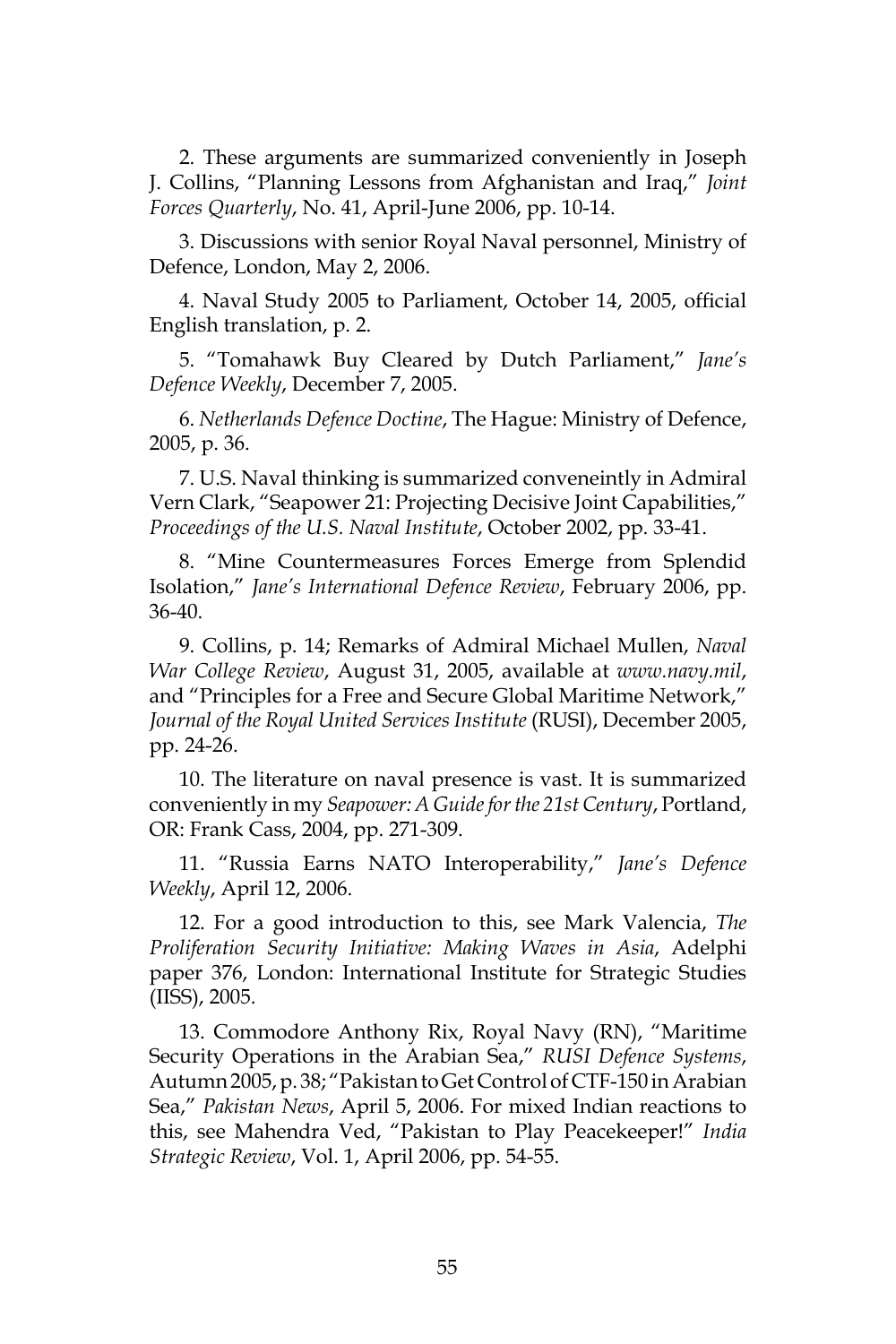14. "The National Strategy for Maritime Security," September 2005.

15. "US Coastguard Outlines Deepwater Plan," *Jane's Defence Weekly*, July 27, 2005; U.S. National Fleet Concept to Get New Emphasis, *Jane's Defence Weekly*, April 12, 2006.

16. Still, the HMS *Suffolk* probably continues to hold the record for the longest instance of maritime power projection in history with its support of a Russian navy manned armored train on the Trans-Siberian railway 2,500 miles from the sea during the Russian Civil war in 1919!

17. The British mantra on this, derived from the *Strategic Defence Review*, 1997, was the statement: "If we don't go to the crisis, the crisis will come to us." Compare Admiral Michael Mullen: "The job remains the same: to take the fight to the enemy so that he cannot take it to us." Cited in Nash, p. 23.

18. Martin Kettle, "The Special Relationship that Squandered a Noble Cause," *The Guardian*, May 27, 2006.

19. I am grateful to Major General Rob Fry, Royal Marines, for this thought.

20. JIC on sea-basing, p. 6.

21. To illustrate the point, the SS *Canberra* was not able to act as a field dressing station for this reason. Julain Thompson, *The Lifeblood of War: Logistics in Armed Conflict*, London: Brasseys, 1991, pp. 266, 271.

22. "Sailors Volunteer to Dive into High-Risk Mission, But Money, Materials Fall Short of the Mark," *Navy News*, April 10, 2006.

23. "313 Ships Plan Could Mean Doubling Shipbuilding Budget," *Defense Today*, March 30, 2006*; "*More Billions for Navy Ships Questioned by Congress," *Chicago Tribune*, April 1, 2006. For more detail, see "Defense Acquisitions: Challenges Associated with the Navy's Long-range Shipbuilding Plan," GAO-06-587T, Washington, DC: U.S. Government Accountability Office, March 30, 2006.

24. "Iran Tests Flying Boat, Another Missile," *Pakistan News,* April 5, 2006. But also see "West Doubts Iran Missile Claims," *Jane's Defence Weekly*, April 12, 2006.

25. *British Maritime Doctrine: Third Edition*, BR 1806, London: The Stationery Office, 2004, pp. 28-34.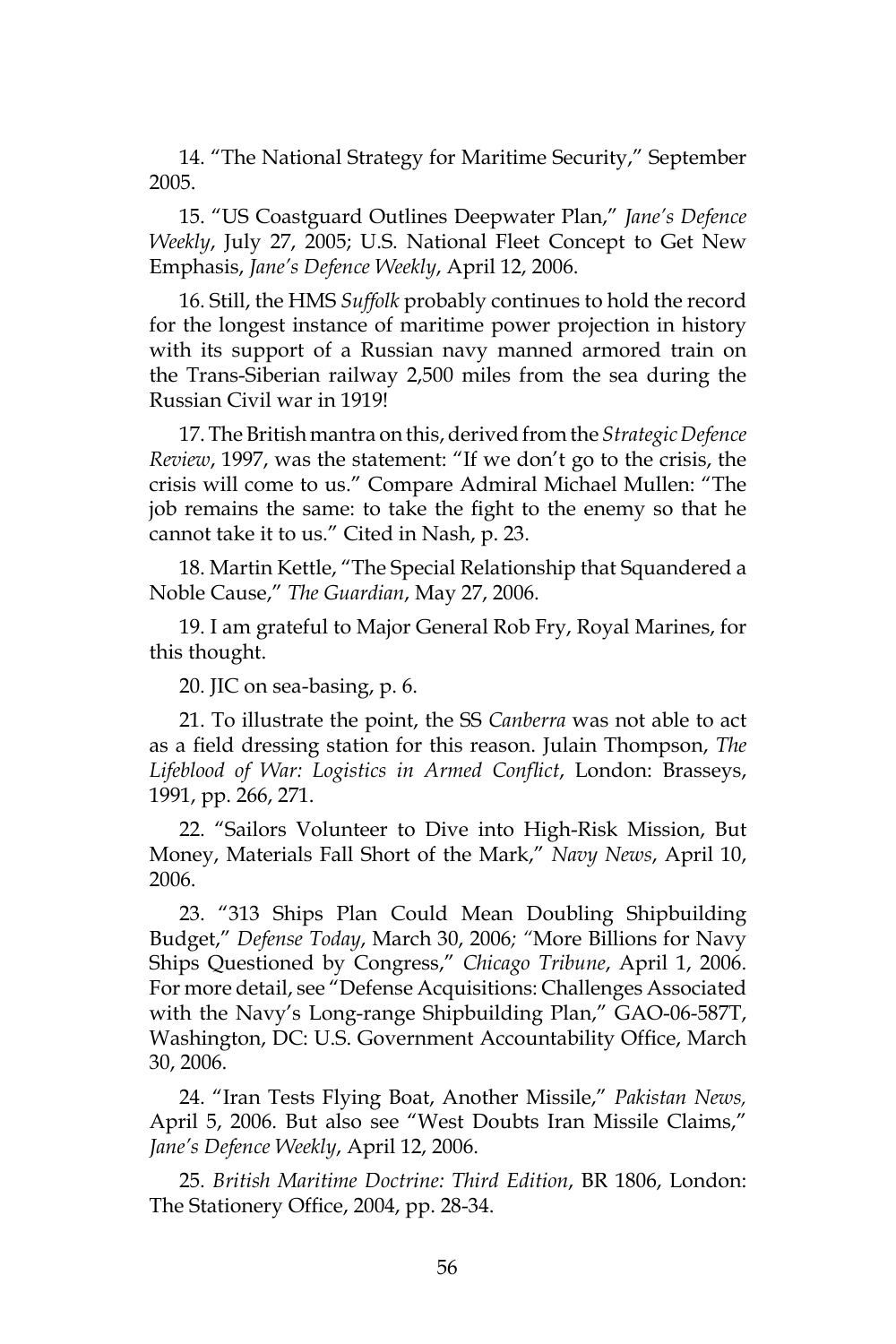26. Interestingly, this claim was made for the old Soviet Navy back in the 1970s. S. Gorshkov, *The Seapower of the State*, London: Pergamon, 1979, pp. 219ff.

27. For British discussion of the topic, see Chapter 5, "Maritime Logistics and Support," BR1806, pp. 93-103; and Admiral Sir Alan West, "Joint Sea-basing and the Royal Navy," *RUSI Defence Systems*, Autumn 2005, pp. 26-27.

28. National Research Council (NRC} Report of Committee on Sea-basing: Sea-basing: Ensuring Joint Force Access from the Sea, Washington DC: National Academies Press, 2005, p. x.

29. *Ibid*., p. 1.

30. Sea-basing Joint Integrating Concept, Washington, DC: U.S. Department of Defense, 2005, p. 5.

31. West, pp. 26-27. It also will be seen that even the word is subect to varied interpretation—should sea-basing be one word or two, hyphenated or not? In general, American conventions are adopted in this paper.

32. Major General Gordon C. Nash, Director, Expeditionary Warfare Division (OPNAV), *Naval Amphibious Warfare Plan: Seabasing Speed, Access, Persistence*, Washington DC, October 2005, p. i.

33. *Ibid*.

34. NRC Sea-basing Report, p. 11.

35. Jim Strock, then Director of the Sea-basing Integration Division at Capabilities Development Directorate at the Marine Corps Combat Development Command, Quantico, Virginia, cited in Scott Truver, "Briefing: U.S. Sea-basing," *Jane's Defence Weekly*, March 29, 2006, pp. 25-29.

36. NRC Sea-basing Report, p. 11.

37. Admiral Ernest J. King, "Third Report to the Secretary of the Navy," 1946, p. 176.

38. Lloyd Thomas O'Kelly, "Shipboard Diary," quoted in Benjamin Franklin Cooling, *USS Oylmpia: Herald of the Empire*, Annapolis, MD: Naval Institute Press, 2000, p. 190; and cited in James C. Bradford, "Expeditionary Logistics: The Missing Link," *Naval History*, February 2006, pp. 54-61.

39. Russell A. Hart, *Clash of Arms: How the Allies Won in Normandy*, Normany: University of Oklahoma Press, 2001 p. 287.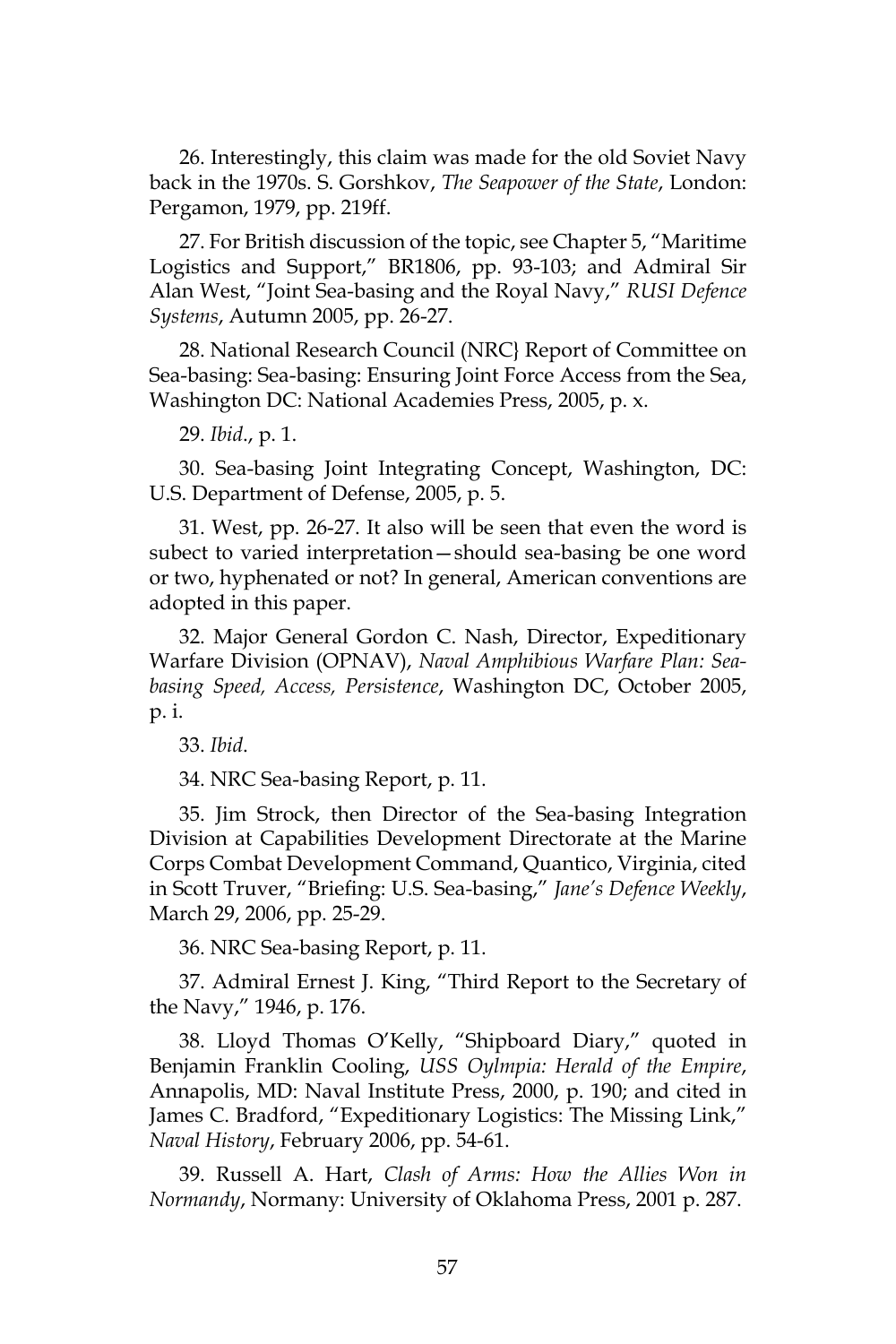40. Charles Kirkwood, "The Build Up," in *D-Day: Operation Overlord: From its Planning to the Liberation of Paris*, London: Salamander, 1993 p. 115.

41. Steve R. Waddell, *United States Army Logistics: The Normandy Campaign, 1944*, Westport: CT: Greenwood Press, 1994, pp. 163- 165.

42. Waddell quotes General Patton's view that the Army, being like a piece of spaghetti, is something one must pull, not try to push. *Ibid*., p. 164.

43. As described in British doctrine on littoral manuever.

44. The Allies' failure to appreciate the tactical significance of the *bocage* when U.S. forces stationed in southwest England were surrounded by exactly the same kind of countryside is one of the great mysteries of the war, illustrating the fundamental importance of accurate intelligence.

45. King, "Second Report to Secretary of the Navy," 1946, p. 146.

46. Till, p. 261.

47. Thompson, p. 278. This is a good introduction to logistics as a major policy driver in the Falklands campaign.

48. Charles E. Callwell, *Small Wars: Their Principles and Practice*, London: The University of Brunswick Press, reprint, 1996, p. 65.

49. Alberto Bin, Richard Hill, and Arthur Jones, *Desert Storm: A Forgotten War*, London: Praeger, 1998, p. 71.

50. *Joint Vision 2000*, Washington, DC: U.S. Government Printing Office, 2000, pp. 29-32.

51. Colonel G. A. Furse, *Military Expeditions Beyond the Seas*, 2 vols, Vol. I, London: William Clowes, 1897, p. 97.

52. Callwell, p. 43.

53. Furse, p. 98.

54. Interview with Lieutenant General Claude V. Christianson, *Military Logistics International*, March/April 2006.

55. Quoted in Scott Truver, "Military Sealift Command," *Jane's Navy International*, January 2002.

56. Arguably, this is what happened in Vietnam. A. F. Krepinevich, *The Army in Vietnam*, Baltimore: Johns Hopkins University Press, 1986, pp. 164-193.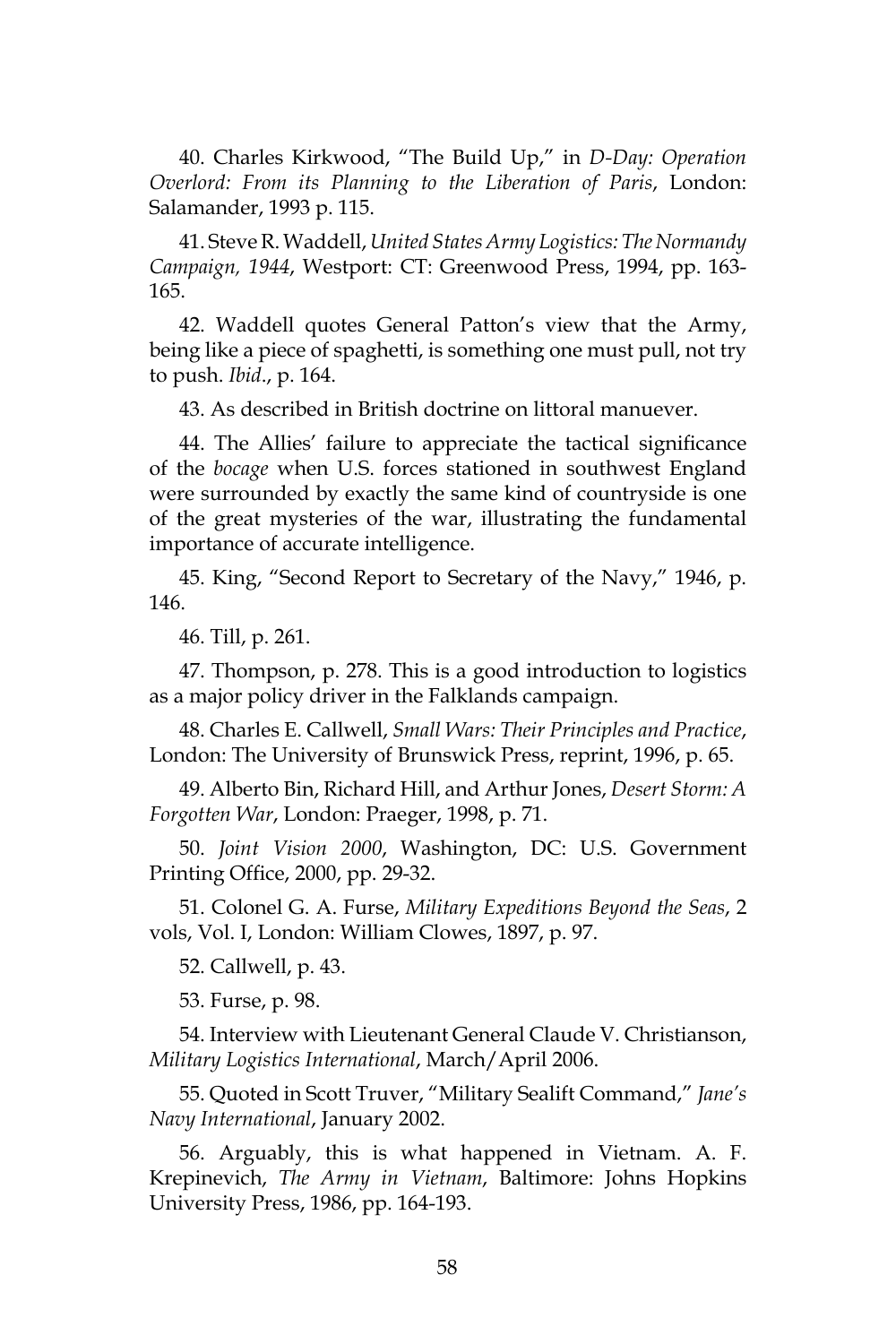57. Marvin Pokrant, *Desert Storm: What the Navy Really Did*, Westpoint CT: Greenwood, 1999, p. 231.

58. Interview with Rear Admiral David Snelson, Commander, Royal Navy Contingent, Operation Telic, in Paul Moorcraft, *et al*., *Axis of Evil: The War on Terror*, Barnsley: Pen and Sword, 2005, pp. 86-93.

59. Callwell, p. 23.

60. Cited in Keith B. Bickel, "Mars Learning: The Marine Corps," *Development of Small Wars Doctrine 1915-1940*, Oxford: Westview, 2001, p. 1.

61. Christianson, p. 18.

62. "Peacekeepers Arrive to Calm Mutiny Violence," *The Times*, May 26, 2006.

63. "Fighting Future Wars," Field Manual 3-0, *Operations*, Washington DC: HQ Department of the Army, 1993, pp. 1-3.

64. Richard H. Shultz, Jr., *In the Aftermath of War: U.S. Support for Reconstruction and Nation-Building Following Just Cause*, Maxwell Air Force Base, AL: Air University Press, 1993, p. 67.

65. TWC(46) 3 (Revise) "Matters of Fact Relating to Atomic Energy—Note by Joint Secretaries," January 30, 1946 (DEFE 2/1251) TNA, Kew, London. I am grateful to Christian Liles for this reference.

66. For various British views on this, see interviews in Moorcraft, pp. 79-110.

67. Furse, p. 300.

68. Defence Science Board Task Force on Sea-basing, August 2003, cited in *JIC on Sea-basing*, p. 11.

69. West, p. 27.

70. Jane G. Dalton, "Future Navies: Present Issues," *Naval War College Review*, Winter 2006, pp. 17-39.

71. West, p. 26.

72. NRC, *Sea-basing Report*, p. 37.

73. Richard Scott, "MARS Mission," *Jane's Defence Weekly*, April 5, 2006.

74. "Budget 2006-7," Dr. Greg Gilbert presentation at the Royal United Services Institute, May 26, 2006, Canberra, Department of Defence.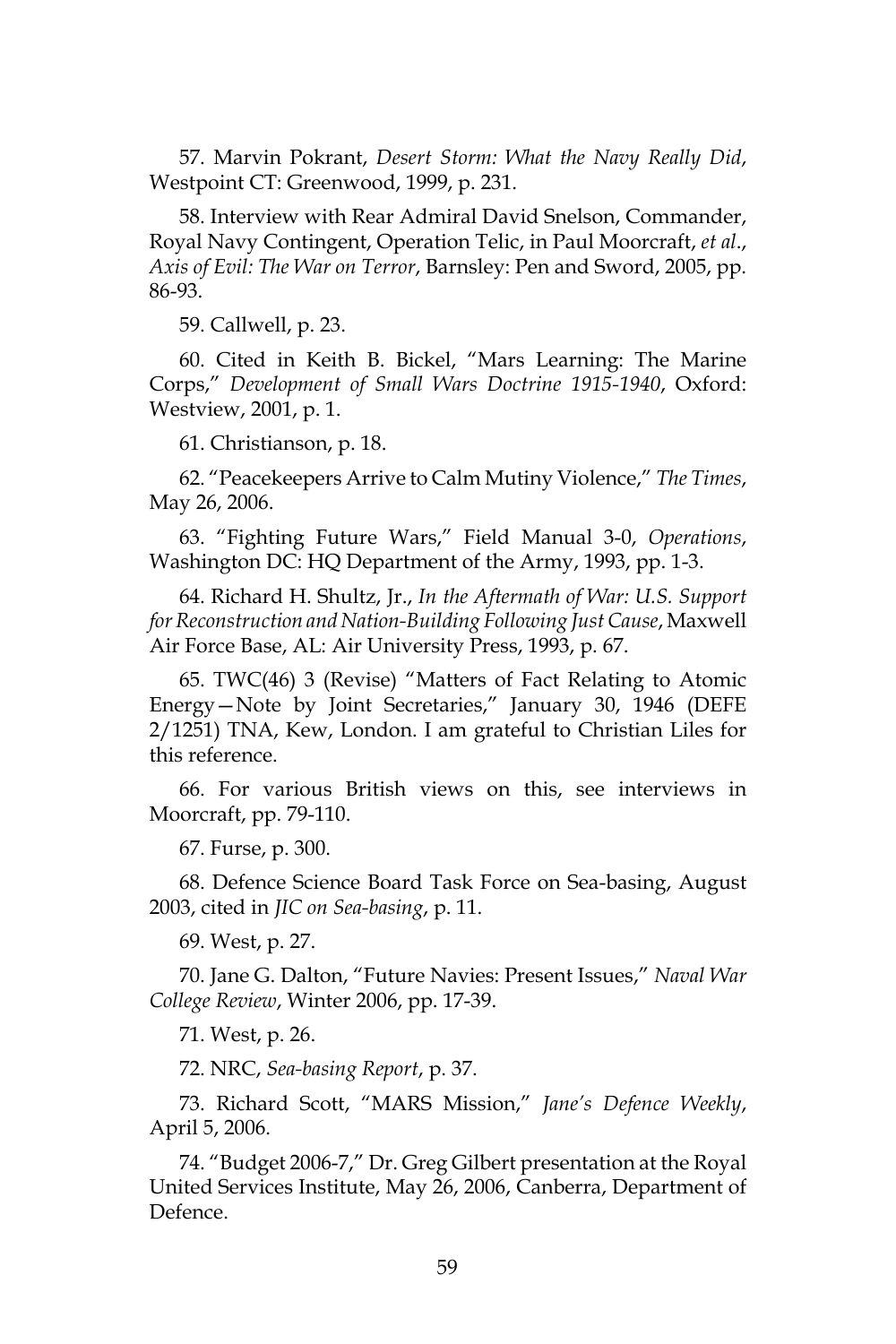75. Batiment de Projection et de Commandement.

76. "New Danish Combat Support Ships Offer Greater Flexibility for NATO Operations," J*ane's International Defence Review*," June 2006; "Oman signs with Austal for Dual Role Vessels," *Jane's Defence Weekly*, May 24, 2006. Material on other navies may be found in the proceedings of the Defence IQ London Conference, May 23-24, 2006, "Future Naval Plans and Requirements 2006," accessible at *ftp://mienke:upld17@ftp.iqpc-files.co.uk/2670*.

77. These are summarized conveniently by Jonathan Kaskin, Director of Strategic Mobility and Combat Logistics, Office of the Chief of Naval Operations, in "High Speed Strategic Sealift: Enabling Future Sea-base Closure and Rapid Force Deployment," IID Conference on Sea-basing, October 4-6, 2005, Washington, DC, October 4-6, 2005, accessible at *www.iirusa.com/sea-basing*.

78. "U.S. Navy Explores Joint High-speed Cargo Ship," *Jane's Defence Weekly*, August 10, 2005.

79. Truver, p. 25; Nash has a convenient listing of all these ships, pp. 31-32, and Annex A.

80. NRC, *Sea-basing Report*, pp. 45-47.

81. Formation flying might provide a partial solution since a large aircraft flying in front can increase the flying capacity of those in close formation behind. Skeins of geese operate on this hitch-hiking principle. *Ibid*., p. 27.

82. *Ibid*., p. 23.

83. King, "Third Report to Sectretary of Navy," p. 198.

84. Thompson, pp. 263-264.

85. West, p. 26.

86. Brigadier Graham Binns interview in Moorcraft, p. 77.

87. Interview with Lieutenantt General Claude Christianson, Chief of Logistics, U.S. Army, in Moorcraft, p. 115.

88. NRC, *Sea-basing Report*, p. 12.

89. Kaskin.

90. The mixed nature of the crew of the British Naval *Lynx* helicopter which tragically crashed in Basrah on May 6, 2006, and which comprised two people from the RAF, one from the Royal Navy, one Royal Marine, and one Army Captain, shows just how joint British operations can be. "Helicopter Attack Claims Life of